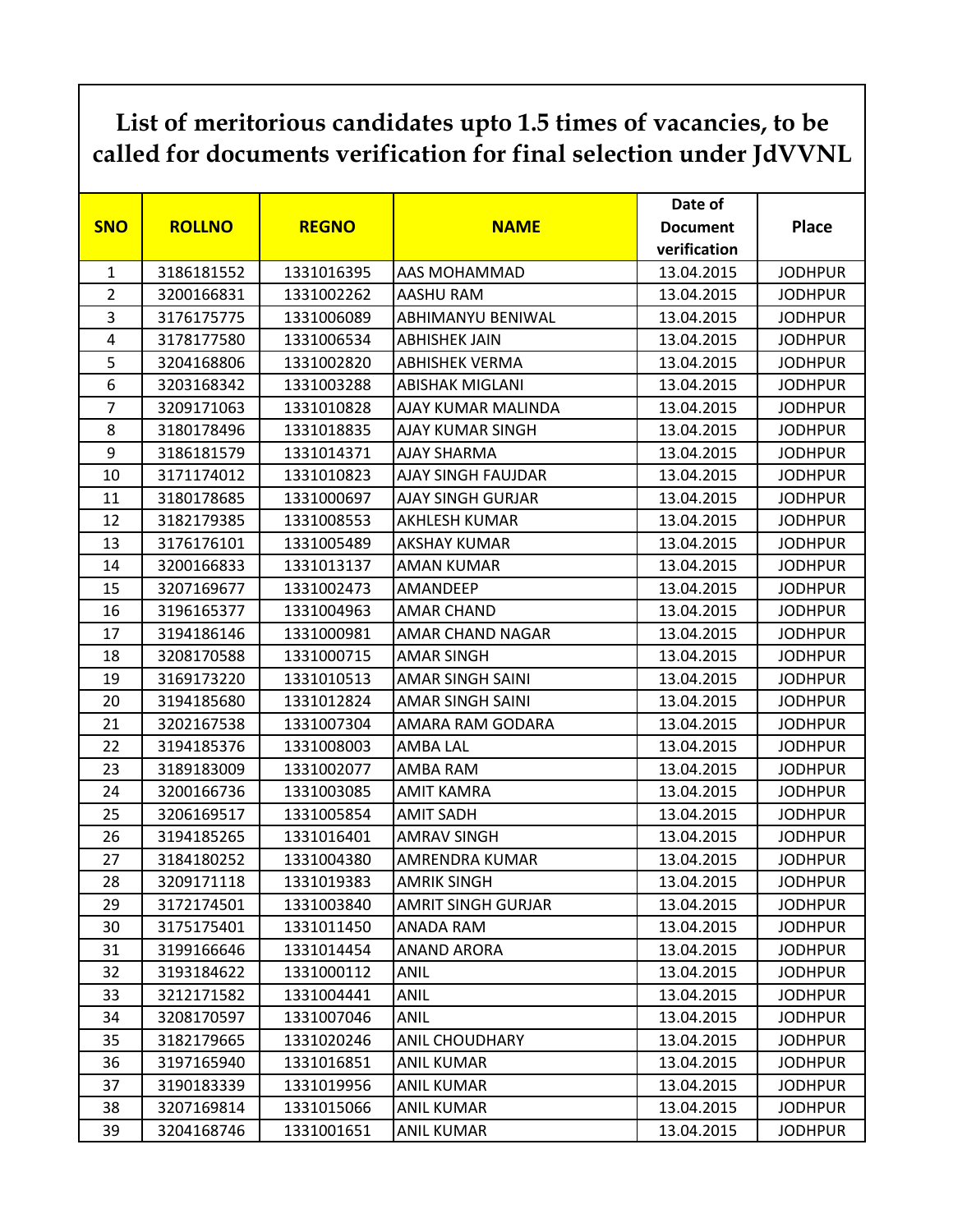| 40 | 3197165811 | 1331002127 | ANIL KUMAR                  | 13.04.2015 | <b>JODHPUR</b> |
|----|------------|------------|-----------------------------|------------|----------------|
| 41 | 3212171703 | 1331015053 | <b>ANIL KUMAR</b>           | 13.04.2015 | <b>JODHPUR</b> |
| 42 | 3201167113 | 1331006067 | ANIL KUMAR DHAKA            | 13.04.2015 | <b>JODHPUR</b> |
| 43 | 3185181470 | 1331020571 | ANIL KUMAR GOSWAMI          | 13.04.2015 | <b>JODHPUR</b> |
| 44 | 3171174003 | 1331005898 | ANIL KUMAR PRAJAPAT         | 13.04.2015 | <b>JODHPUR</b> |
| 45 | 3213171981 | 1331018908 | ANIL KUMAR SUTHAR           | 13.04.2015 | <b>JODHPUR</b> |
| 46 | 3207170073 | 1331004193 | <b>ANIL SONI</b>            | 13.04.2015 | <b>JODHPUR</b> |
| 47 | 3200166742 | 1331010622 | <b>ANKIT JAIN</b>           | 13.04.2015 | <b>JODHPUR</b> |
| 48 | 3200166797 | 1331001526 | <b>ANKIT SAINI</b>          | 13.04.2015 | <b>JODHPUR</b> |
| 49 | 3195186763 | 1331001131 | ANOOP KUMAR                 | 13.04.2015 | <b>JODHPUR</b> |
| 50 | 3177177067 | 1331011400 | <b>ANTU KUMAR</b>           | 13.04.2015 | <b>JODHPUR</b> |
| 51 | 3175175345 | 1331010093 | ARJUN RAM                   | 13.04.2015 | <b>JODHPUR</b> |
| 52 | 3176176455 | 1331006581 | ARJUN RAM VISHNOI           | 13.04.2015 | <b>JODHPUR</b> |
| 53 | 3175175647 | 1331014002 | <b>ARJUN SINGH</b>          | 13.04.2015 | <b>JODHPUR</b> |
| 54 | 3186181830 | 1331010963 | ARJUN SINGH CHANDEL         | 13.04.2015 | <b>JODHPUR</b> |
| 55 | 3187181899 | 1331006325 | ARJUN YADAVA                | 13.04.2015 | <b>JODHPUR</b> |
| 56 | 3185181520 | 1331011125 | ARVIND KUMAR GURJAR         | 13.04.2015 | <b>JODHPUR</b> |
| 57 | 3176176201 | 1331003844 | <b>ARVIND SINGH</b>         | 13.04.2015 | <b>JODHPUR</b> |
| 58 | 3180178785 | 1331011697 | <b>ASHOK</b>                | 13.04.2015 | <b>JODHPUR</b> |
| 59 | 3174175187 | 1331018459 | <b>ASHOK</b>                | 13.04.2015 | <b>JODHPUR</b> |
| 60 | 3208170805 | 1331011172 | <b>ASHOK BHATI</b>          | 13.04.2015 | <b>JODHPUR</b> |
| 61 | 3176176770 | 1331005946 | <b>ASHOK DEWRA</b>          | 13.04.2015 | <b>JODHPUR</b> |
| 62 | 3194185363 | 1331000708 | <b>ASHOK GOSWAMI</b>        | 13.04.2015 | <b>JODHPUR</b> |
| 63 | 3172174571 | 1331007109 | <b>ASHOK JANI</b>           | 13.04.2015 | <b>JODHPUR</b> |
| 64 | 3190183429 | 1331013295 | <b>ASHOK JATAV</b>          | 13.04.2015 | <b>JODHPUR</b> |
| 65 | 3194185155 | 1331017252 | <b>ASHOK KUMAR</b>          | 13.04.2015 | <b>JODHPUR</b> |
| 66 | 3211171405 | 1331000250 | <b>ASHOK KUMAR</b>          | 13.04.2015 | <b>JODHPUR</b> |
| 67 | 3168172976 | 1331011038 | <b>ASHOK KUMAR</b>          | 13.04.2015 | <b>JODHPUR</b> |
| 68 | 3172174251 | 1331004826 | <b>ASHOK KUMAR</b>          | 13.04.2015 | <b>JODHPUR</b> |
| 69 | 3209171073 | 1331000137 | <b>ASHOK KUMAR</b>          | 13.04.2015 | <b>JODHPUR</b> |
| 70 | 3190183592 | 1331002567 | <b>ASHOK KUMAR</b>          | 13.04.2015 | <b>JODHPUR</b> |
| 71 | 3194185674 | 1331013356 | <b>ASHOK KUMAR GODARA</b>   | 13.04.2015 | <b>JODHPUR</b> |
| 72 | 3166172232 | 1331003791 | <b>ASHOK KUMAR JATAV</b>    | 13.04.2015 | <b>JODHPUR</b> |
| 73 | 3190183723 | 1331000469 | ASHOK KUMAR MEENA           | 13.04.2015 | <b>JODHPUR</b> |
| 74 | 3189182777 | 1331013036 | <b>ASHOK KUMAR MEENA</b>    | 13.04.2015 | <b>JODHPUR</b> |
| 75 | 3194185336 | 1331006232 | ASHOK KUMAR MEENA           | 13.04.2015 | <b>JODHPUR</b> |
| 76 | 3175175726 | 1331012916 | <b>ASHOK KUMAR PRAJAPAT</b> | 13.04.2015 | <b>JODHPUR</b> |
| 77 | 3183180085 | 1331001127 | <b>ASHOK KUMAR SEN</b>      | 13.04.2015 | <b>JODHPUR</b> |
| 78 | 3194186403 | 1331000173 | <b>ASHOK PATEL</b>          | 13.04.2015 | <b>JODHPUR</b> |
| 79 | 3187182018 | 1331000172 | <b>ASHOK PATEL</b>          | 13.04.2015 | <b>JODHPUR</b> |
| 80 | 3174175322 | 1331006215 | <b>ASHOK SAIN</b>           | 13.04.2015 | <b>JODHPUR</b> |
| 81 | 3176176155 | 1331002550 | AVDHESH                     | 13.04.2015 | <b>JODHPUR</b> |
| 82 | 3204168823 | 1331019655 | <b>BABU LAL</b>             | 13.04.2015 | <b>JODHPUR</b> |
| 83 | 3168172694 | 1331010898 | <b>BABU LAL MEENA</b>       | 13.04.2015 | <b>JODHPUR</b> |
| 84 | 3174175327 | 1331016966 | <b>BABU LAL MEENA</b>       | 13.04.2015 | <b>JODHPUR</b> |
| 85 | 3204168775 | 1331021033 | <b>BABU LAL MEENA</b>       | 13.04.2015 | <b>JODHPUR</b> |
| 86 | 3206169436 | 1331013452 | <b>BABU LAL RAJPUROHIT</b>  | 13.04.2015 | <b>JODHPUR</b> |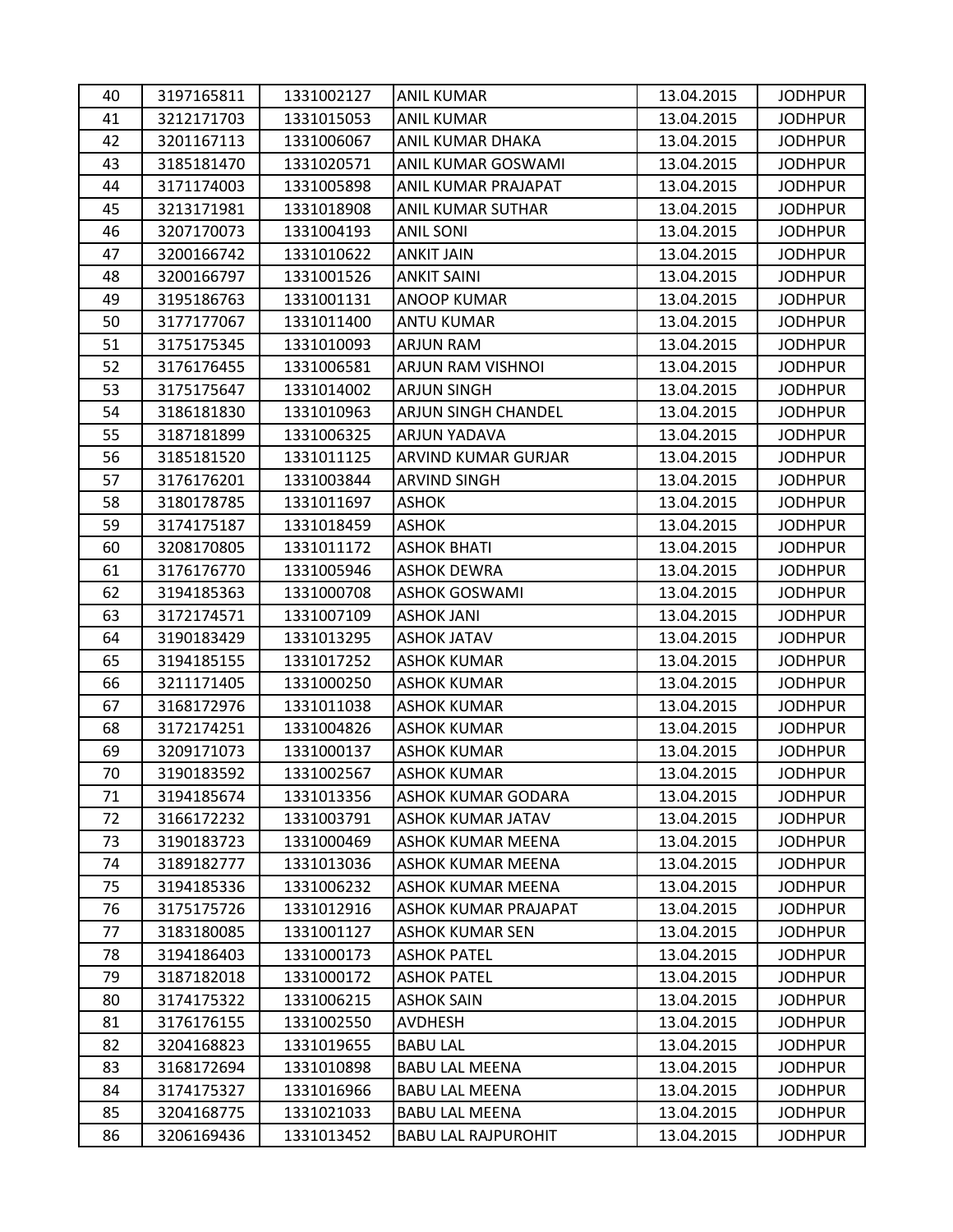| 87  | 3189182925 | 1331006386 | <b>BABU LAL SAINI</b>      | 13.04.2015 | <b>JODHPUR</b> |
|-----|------------|------------|----------------------------|------------|----------------|
| 88  | 3209170943 | 1331003272 | <b>BABU LAL SWAMI</b>      | 13.04.2015 | <b>JODHPUR</b> |
| 89  | 3185181194 | 1331002360 | <b>BABU RAM</b>            | 13.04.2015 | <b>JODHPUR</b> |
| 90  | 3209171044 | 1331019087 | <b>BAJARANG LAL SARAN</b>  | 13.04.2015 | <b>JODHPUR</b> |
| 91  | 3211171348 | 1331007548 | <b>BAJRANG LAL</b>         | 13.04.2015 | <b>JODHPUR</b> |
| 92  | 3196165513 | 1331011544 | BAJRANG LAL                | 13.04.2015 | <b>JODHPUR</b> |
| 93  | 3201167283 | 1331004630 | <b>BAJRANG LAL JAT</b>     | 13.04.2015 | <b>JODHPUR</b> |
| 94  | 3202167529 | 1331004158 | <b>BAJRANG LAL JHORAD</b>  | 13.04.2015 | <b>JODHPUR</b> |
| 95  | 3207169606 | 1331012997 | <b>BAJRANG LAL PUNIYA</b>  | 13.04.2015 | <b>JODHPUR</b> |
| 96  | 3190183745 | 1331018418 | <b>BAJRANGBALI MEENA</b>   | 13.04.2015 | <b>JODHPUR</b> |
| 97  | 3198166374 | 1331005044 | <b>BAL KISHAN</b>          | 13.04.2015 | <b>JODHPUR</b> |
| 98  | 3206169471 | 1331012628 | <b>BAL RAM KARWASARA</b>   | 13.04.2015 | <b>JODHPUR</b> |
| 99  | 3201167140 | 1331001406 | <b>BALBIR SINGH SARAN</b>  | 13.04.2015 | <b>JODHPUR</b> |
| 100 | 3199166539 | 1331014380 | <b>BALDEV</b>              | 13.04.2015 | <b>JODHPUR</b> |
| 101 | 3174175066 | 1331003775 | <b>BALDEV SINGH</b>        | 13.04.2015 | <b>JODHPUR</b> |
| 102 | 3202167566 | 1331018755 | <b>BALKAR SINGH</b>        | 13.04.2015 | <b>JODHPUR</b> |
| 103 | 3201167487 | 1331002837 | BALKISHAN                  | 13.04.2015 | <b>JODHPUR</b> |
| 104 | 3175175465 | 1331020360 | BALMUKUND                  | 13.04.2015 | <b>JODHPUR</b> |
| 105 | 3184180464 | 1331020892 | <b>BALRAM BAIRWA</b>       | 13.04.2015 | <b>JODHPUR</b> |
| 106 | 3178177443 | 1331017564 | <b>BALRAM MEENA</b>        | 13.04.2015 | <b>JODHPUR</b> |
| 107 | 3184180443 | 1331005454 | <b>BALRAM SAINI</b>        | 13.04.2015 | <b>JODHPUR</b> |
| 108 | 3185181409 | 1331002652 | <b>BALRAM SAINI</b>        | 13.04.2015 | <b>JODHPUR</b> |
| 109 | 3171174195 | 1331005856 | <b>BALRAM SINGH</b>        | 13.04.2015 | <b>JODHPUR</b> |
| 110 | 3179178315 | 1331021452 | <b>BALVEER JATAV</b>       | 13.04.2015 | <b>JODHPUR</b> |
| 111 | 3195186411 | 1331003264 | BALVIR GURJAR              | 13.04.2015 | <b>JODHPUR</b> |
| 112 | 3206169522 | 1331004239 | <b>BALWANT</b>             | 13.04.2015 | <b>JODHPUR</b> |
| 113 | 3190183598 | 1331007360 | <b>BALWANT GURJAR</b>      | 13.04.2015 | <b>JODHPUR</b> |
| 114 | 3202167544 | 1331012744 | <b>BALWANT RAM</b>         | 13.04.2015 | <b>JODHPUR</b> |
| 115 | 3186181556 | 1331005955 | <b>BANAY SINGH JATAV</b>   | 13.04.2015 | <b>JODHPUR</b> |
| 116 | 3192184298 | 1331001317 | <b>BANBARI LAL</b>         | 13.04.2015 | <b>JODHPUR</b> |
| 117 | 3178177684 | 1331014720 | <b>BANSHI LAL</b>          | 13.04.2015 | <b>JODHPUR</b> |
| 118 | 3190183581 | 1331008626 | <b>BANSHI LAL</b>          | 13.04.2015 | <b>JODHPUR</b> |
| 119 | 3200166777 | 1331020395 | <b>BANWARI LAL MEENA</b>   | 13.04.2015 | <b>JODHPUR</b> |
| 120 | 3180178888 | 1331004311 | BANWARI LAL MEENA          | 13.04.2015 | <b>JODHPUR</b> |
| 121 | 3168172874 | 1331011063 | <b>BANWARI SINGH GAUR</b>  | 13.04.2015 | <b>JODHPUR</b> |
| 122 | 3196165471 | 1331014415 | <b>BASANT BARHATH</b>      | 13.04.2015 | <b>JODHPUR</b> |
| 123 | 3179178358 | 1331007308 | <b>BHAG CHAND VERMA</b>    | 13.04.2015 | <b>JODHPUR</b> |
| 124 | 3173174869 | 1331018921 | <b>BHAGA RAM</b>           | 13.04.2015 | <b>JODHPUR</b> |
| 125 | 3183179841 | 1331011880 | <b>BHAGAT SINGH</b>        | 13.04.2015 | <b>JODHPUR</b> |
| 126 | 3186181644 | 1331004974 | <b>BHAGAVAN SINGH</b>      | 13.04.2015 | <b>JODHPUR</b> |
| 127 | 3176177028 | 1331018216 | <b>BHAGCHAND KUMBHKAR</b>  | 13.04.2015 | <b>JODHPUR</b> |
| 128 | 3183180108 | 1331017644 | <b>BHAGIRATH JUNJHADIA</b> | 13.04.2015 | <b>JODHPUR</b> |
| 129 | 3187181912 | 1331016788 | <b>BHAGIRATH MEHRA</b>     | 13.04.2015 | <b>JODHPUR</b> |
| 130 | 3203167962 | 1331002256 | <b>BHAJAN LAL</b>          | 13.04.2015 | <b>JODHPUR</b> |
| 131 | 3179178377 | 1331011186 | <b>BHANWAR LAL</b>         | 13.04.2015 | <b>JODHPUR</b> |
| 132 | 3201167249 | 1331020631 | <b>BHANWAR LAL</b>         | 13.04.2015 | <b>JODHPUR</b> |
| 133 | 3210171204 | 1331007251 | <b>BHANWAR LAL</b>         | 13.04.2015 | <b>JODHPUR</b> |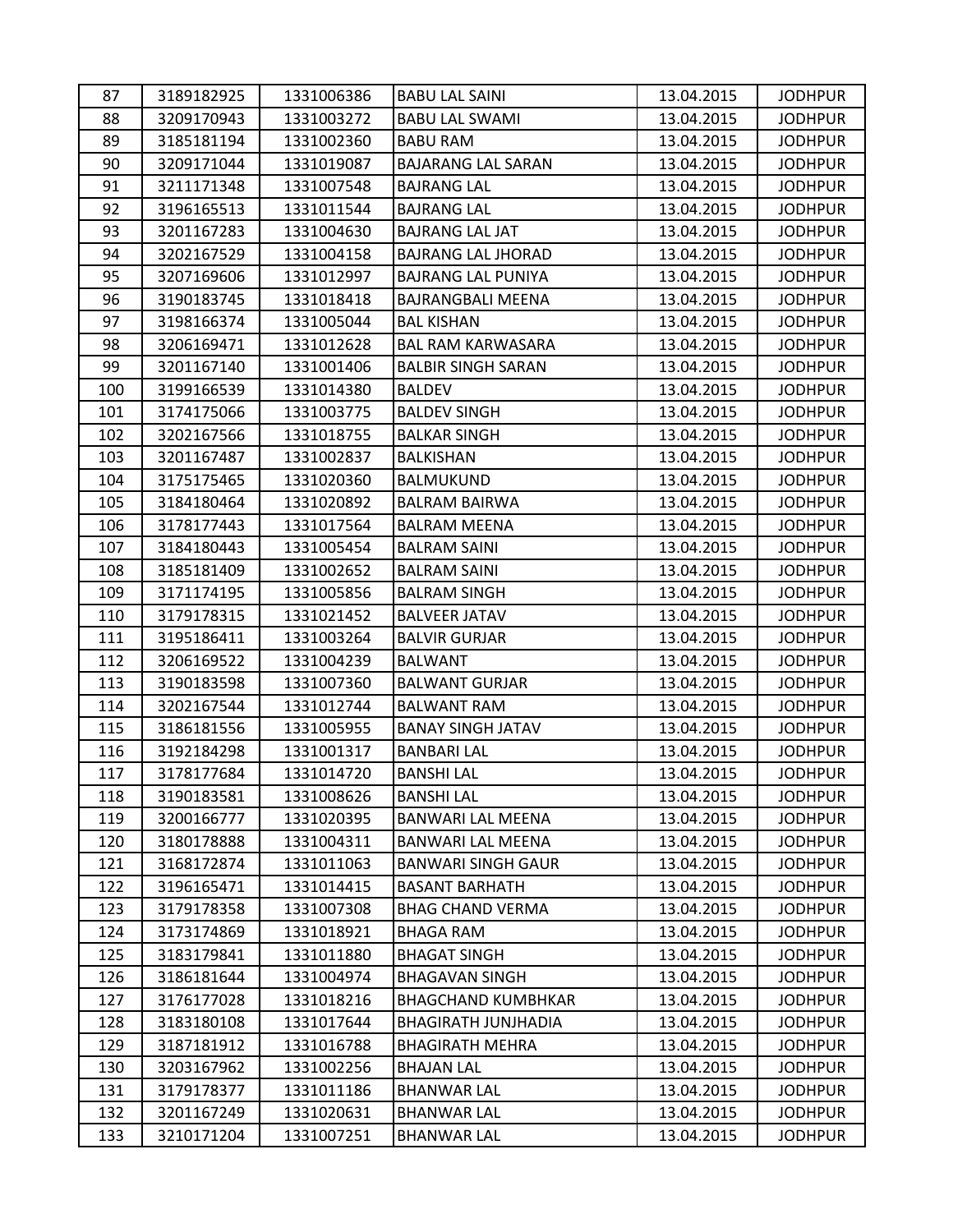| 134 | 3192184392 | 1331006978 | <b>BHANWAR SINGH</b>          | 13.04.2015 | <b>JODHPUR</b> |
|-----|------------|------------|-------------------------------|------------|----------------|
| 135 | 3178177449 | 1331010942 | <b>BHAORE LAL KOLI</b>        | 13.04.2015 | <b>JODHPUR</b> |
| 136 | 3204168790 | 1331001857 | <b>BHARAT</b>                 | 13.04.2015 | <b>JODHPUR</b> |
| 137 | 3176176793 | 1331004988 | <b>BHARAT KUMAR</b>           | 13.04.2015 | <b>JODHPUR</b> |
| 138 | 3190183255 | 1331010775 | <b>BHARAT LAL GURJAR</b>      | 13.04.2015 | <b>JODHPUR</b> |
| 139 | 3197165835 | 1331014686 | <b>BHARU BHARTI</b>           | 13.04.2015 | <b>JODHPUR</b> |
| 140 | 3177177194 | 1331006694 | <b>BHAWANI SHANKAR GWALA</b>  | 13.04.2015 | <b>JODHPUR</b> |
| 141 | 3196165288 | 1331005744 | <b>BHAWANI SHANKER</b>        | 13.04.2015 | <b>JODHPUR</b> |
| 142 | 3203167883 | 1331011207 | <b>BHAWANI SINGH</b>          | 13.04.2015 | <b>JODHPUR</b> |
| 143 | 3194185621 | 1331001303 | <b>BHAWANI SINGH CHAUHAN</b>  | 13.04.2015 | <b>JODHPUR</b> |
| 144 | 3179178408 | 1331020334 | <b>BHEEM SINGH</b>            | 13.04.2015 | <b>JODHPUR</b> |
| 145 | 3185181118 | 1331005956 | <b>BHEEM SINGH GWARIYA</b>    | 13.04.2015 | <b>JODHPUR</b> |
| 146 | 3212171644 | 1331010031 | <b>BHERA RAM</b>              | 13.04.2015 | <b>JODHPUR</b> |
| 147 | 3189182705 | 1331000249 | <b>BHERU SINGH</b>            | 13.04.2015 | <b>JODHPUR</b> |
| 148 | 3179178222 | 1331000771 | <b>BHIKHA RAM</b>             | 13.04.2015 | <b>JODHPUR</b> |
| 149 | 3204168760 | 1331004692 | <b>BHOOP RAM</b>              | 13.04.2015 | <b>JODHPUR</b> |
| 150 | 3191183882 | 1331016640 | <b>BHOOR SINGH</b>            | 13.04.2015 | <b>JODHPUR</b> |
| 151 | 3176176409 | 1331007831 | <b>BHOOR SINGH MEENA</b>      | 13.04.2015 | <b>JODHPUR</b> |
| 152 | 3197165755 | 1331008439 | <b>BHUPENDER KUMAR</b>        | 13.04.2015 | <b>JODHPUR</b> |
| 153 | 3201167141 | 1331013210 | <b>BHUPENDRA KUMAR</b>        | 13.04.2015 | <b>JODHPUR</b> |
| 154 | 3171174160 | 1331003892 | <b>BHUPENDRA KUMAR GODARA</b> | 13.04.2015 | <b>JODHPUR</b> |
| 155 | 3185181325 | 1331017788 | <b>BIJENDRA KUMAR</b>         | 13.04.2015 | <b>JODHPUR</b> |
| 156 | 3168172797 | 1331021054 | <b>BILLU</b>                  | 13.04.2015 | <b>JODHPUR</b> |
| 157 | 3186181591 | 1331008970 | <b>BINJA RAM</b>              | 13.04.2015 | <b>JODHPUR</b> |
| 158 | 3167172368 | 1331012703 | <b>BINTU RAM VARMA</b>        | 13.04.2015 | <b>JODHPUR</b> |
| 159 | 3171174040 | 1331006715 | <b>BIRAMDEV BHAINADA</b>      | 13.04.2015 | <b>JODHPUR</b> |
| 160 | 3169173461 | 1331000269 | <b>BIRBAL RAM KHELAREE</b>    | 13.04.2015 | <b>JODHPUR</b> |
| 161 | 3175175505 | 1331013648 | <b>BIRJRAJ MALAV</b>          | 13.04.2015 | <b>JODHPUR</b> |
| 162 | 3169173336 | 1331003888 | <b>BITU KUMAR</b>             | 13.04.2015 | <b>JODHPUR</b> |
| 163 | 3176176943 | 1331010432 | <b>BRAJESH KUMAR MEENA</b>    | 13.04.2015 | <b>JODHPUR</b> |
| 164 | 3172174621 | 1331017279 | <b>BRAJESH KUMAR NAGAR</b>    | 13.04.2015 | <b>JODHPUR</b> |
| 165 | 3194185547 | 1331012723 | <b>BRAJESH LAL MEENA</b>      | 13.04.2015 | <b>JODHPUR</b> |
| 166 | 3180178605 | 1331001836 | <b>BRIJ GOPAL PATEL</b>       | 13.04.2015 | <b>JODHPUR</b> |
| 167 | 3204168541 | 1331007135 | <b>BUDH RAM</b>               | 13.04.2015 | <b>JODHPUR</b> |
| 168 | 3187182008 | 1331017262 | <b>BUDHA RAM</b>              | 13.04.2015 | <b>JODHPUR</b> |
| 169 | 3206169447 | 1331013893 | <b>BUDHRAM THORI</b>          | 13.04.2015 | <b>JODHPUR</b> |
| 170 | 3189183013 | 1331014178 | <b>BUS RAM MEENA</b>          | 13.04.2015 | <b>JODHPUR</b> |
| 171 | 3192184315 | 1331008614 | <b>CHAINA RAM</b>             | 13.04.2015 | <b>JODHPUR</b> |
| 172 | 3209170840 | 1331007163 | CHAINA RAM MEGHWAL            | 13.04.2015 | <b>JODHPUR</b> |
| 173 | 3203167829 | 1331012563 | CHANANRAM                     | 13.04.2015 | <b>JODHPUR</b> |
| 174 | 3202167609 | 1331002900 | <b>CHANCHAL VYAS</b>          | 13.04.2015 | <b>JODHPUR</b> |
| 175 | 3194185600 | 1331021434 | <b>CHAND MAL</b>              | 13.04.2015 | <b>JODHPUR</b> |
| 176 | 3200166805 | 1331009654 | <b>CHANDER KANTA</b>          | 13.04.2015 | <b>JODHPUR</b> |
| 177 | 3209171085 | 1331012625 | <b>CHANDER PRAKASH</b>        | 13.04.2015 | <b>JODHPUR</b> |
| 178 | 3169173365 | 1331010939 | <b>CHANDRA BHAN</b>           | 13.04.2015 | <b>JODHPUR</b> |
| 179 | 3188182579 | 1331003248 | <b>CHANDRA BOS KUMAR</b>      | 13.04.2015 | <b>JODHPUR</b> |
| 180 | 3188182590 | 1331007129 | <b>CHANDRA MOHAN REGAR</b>    | 13.04.2015 | <b>JODHPUR</b> |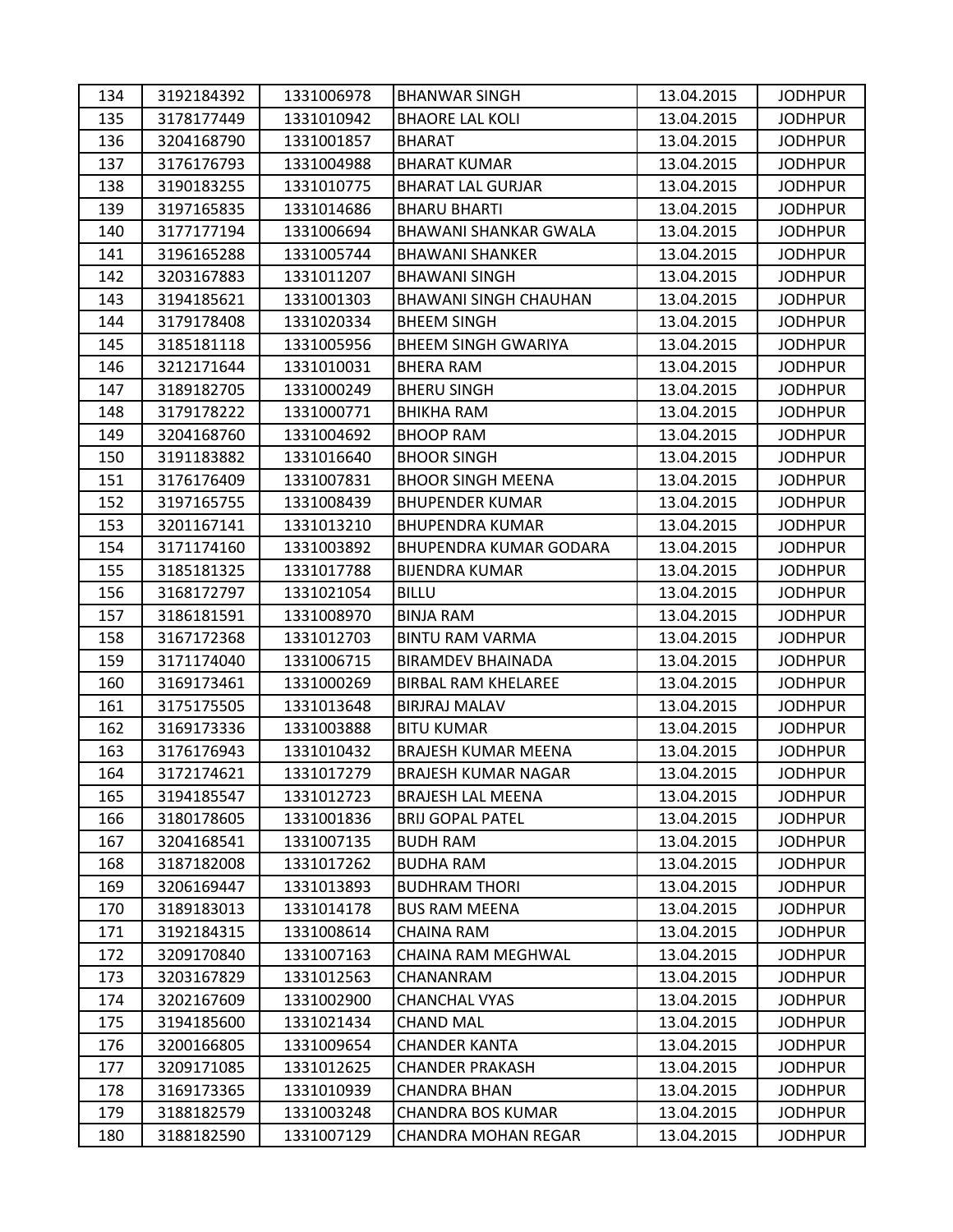| 181 | 3176175940 | 1331003718 | <b>CHANDRA PRAKASH</b>    | 13.04.2015 | <b>JODHPUR</b> |
|-----|------------|------------|---------------------------|------------|----------------|
| 182 | 3176176689 | 1331018186 | CHANDRA PRAKASH MEENA     | 13.04.2015 | <b>JODHPUR</b> |
| 183 | 3193184890 | 1331006891 | <b>CHANDRA SEN MEENA</b>  | 13.04.2015 | <b>JODHPUR</b> |
| 184 | 3201167444 | 1331006905 | CHANDRABHAN SHARMA        | 13.04.2015 | <b>JODHPUR</b> |
| 185 | 3185181147 | 1331008304 | <b>CHARAT LAL MEENA</b>   | 13.04.2015 | <b>JODHPUR</b> |
| 186 | 3203167862 | 1331001702 | <b>CHARNJEET SINGH</b>    | 13.04.2015 | <b>JODHPUR</b> |
| 187 | 3170173682 | 1331010039 | <b>CHETRAM MEENA</b>      | 13.04.2015 | <b>JODHPUR</b> |
| 188 | 3194186326 | 1331003481 | CHHAGAN LAL MEENA         | 13.04.2015 | <b>JODHPUR</b> |
| 189 | 3176176039 | 1331002797 | <b>CHHAGAN LAL SAINI</b>  | 13.04.2015 | <b>JODHPUR</b> |
| 190 | 3169173491 | 1331008226 | CHHGAN LAL MEENA          | 13.04.2015 | <b>JODHPUR</b> |
| 191 | 3213172005 | 1331006652 | <b>CHHINDER PAL</b>       | 13.04.2015 | <b>JODHPUR</b> |
| 192 | 3191184067 | 1331000141 | <b>CHHOTA LAL</b>         | 13.04.2015 | <b>JODHPUR</b> |
| 193 | 3179178024 | 1331000995 | <b>CHHOTE LAL SAINI</b>   | 13.04.2015 | <b>JODHPUR</b> |
| 194 | 3179178288 | 1331000025 | <b>CHHUTTAN LAL MEENA</b> | 13.04.2015 | <b>JODHPUR</b> |
| 195 | 3175175679 | 1331013595 | CHINTU KUMAR JAT          | 13.04.2015 | <b>JODHPUR</b> |
| 196 | 3188182574 | 1331000345 | <b>CHIRANTAR SINGH</b>    | 13.04.2015 | <b>JODHPUR</b> |
| 197 | 3194186274 | 1331003914 | CHUNARAM                  | 13.04.2015 | <b>JODHPUR</b> |
| 198 | 3204168753 | 1331007098 | <b>CHUNI RAM</b>          | 13.04.2015 | <b>JODHPUR</b> |
| 199 | 3199166595 | 1331006545 | <b>DALEEP KUMAR</b>       | 13.04.2015 | <b>JODHPUR</b> |
| 200 | 3207169602 | 1331010342 | DALEEP KUMAR              | 13.04.2015 | <b>JODHPUR</b> |
| 201 | 3213171924 | 1331011690 | DAVENDER KUMAR            | 13.04.2015 | <b>JODHPUR</b> |
| 202 | 3172174241 | 1331006903 | DAYA RAM MEENA            | 13.04.2015 | <b>JODHPUR</b> |
| 203 | 3207170095 | 1331004108 | DAYANAND                  | 13.04.2015 | <b>JODHPUR</b> |
| 204 | 3175175523 | 1331015516 | DAYARAM SAINI             | 13.04.2015 | <b>JODHPUR</b> |
| 205 | 3201167224 | 1331012443 | <b>DEEPAK KUMAR</b>       | 13.04.2015 | <b>JODHPUR</b> |
| 206 | 3196165516 | 1331002457 | <b>DEEPAK NAIWAL</b>      | 13.04.2015 | <b>JODHPUR</b> |
| 207 | 3177177134 | 1331021486 | <b>DEEPAK SAINI</b>       | 13.04.2015 | <b>JODHPUR</b> |
| 208 | 3185180792 | 1331000664 | <b>DEEPAK SEN</b>         | 13.04.2015 | <b>JODHPUR</b> |
| 209 | 3208170648 | 1331008772 | DEEPAK SHARMA             | 13.04.2015 | <b>JODHPUR</b> |
| 210 | 3190183161 | 1331010829 | DEEPRAM MEENA             | 13.04.2015 | <b>JODHPUR</b> |
| 211 | 3172174344 | 1331019153 | <b>DEEVAN SINGH</b>       | 13.04.2015 | <b>JODHPUR</b> |
| 212 | 3192184316 | 1331007092 | DEV KARAN GURJER          | 13.04.2015 | <b>JODHPUR</b> |
| 213 | 3191184106 | 1331012108 | DEVBAKSA MEENA            | 13.04.2015 | <b>JODHPUR</b> |
| 214 | 3185181360 | 1331018410 | DEVENDRA                  | 13.04.2015 | <b>JODHPUR</b> |
| 215 | 3183180035 | 1331007311 | DEVENDRA KUMAR            | 13.04.2015 | <b>JODHPUR</b> |
| 216 | 3201167312 | 1331005814 | DEVENDRA KUMAR            | 13.04.2015 | <b>JODHPUR</b> |
| 217 | 3187182056 | 1331009912 | DEVENDRA KUMAR MEENA      | 13.04.2015 | <b>JODHPUR</b> |
| 218 | 3176176047 | 1331006289 | DEVENDRA KUMAR SAINI      | 13.04.2015 | <b>JODHPUR</b> |
| 219 | 3176176948 | 1331007240 | DEVENDRA SINGH            | 13.04.2015 | <b>JODHPUR</b> |
| 220 | 3176177038 | 1331012785 | <b>DEVILAL</b>            | 13.04.2015 | <b>JODHPUR</b> |
| 221 | 3171173990 | 1331020194 | <b>DEVI LAL JANGIR</b>    | 13.04.2015 | <b>JODHPUR</b> |
| 222 | 3180178591 | 1331003170 | DEVI SHANKAR KUSHWAH      | 13.04.2015 | <b>JODHPUR</b> |
| 223 | 3190183620 | 1331013105 | <b>DEVIRAM SAINI</b>      | 13.04.2015 | <b>JODHPUR</b> |
| 224 | 3178177524 | 1331000391 | <b>DHAN SINGH</b>         | 13.04.2015 | <b>JODHPUR</b> |
| 225 | 3184180581 | 1331001435 | DHANRAJ                   | 13.04.2015 | <b>JODHPUR</b> |
| 226 | 3176176717 | 1331008871 | DHANRAJ MEENA             | 13.04.2015 | <b>JODHPUR</b> |
| 227 | 3203168463 | 1331001964 | DHANUJ KUMAR SHARMA       | 13.04.2015 | <b>JODHPUR</b> |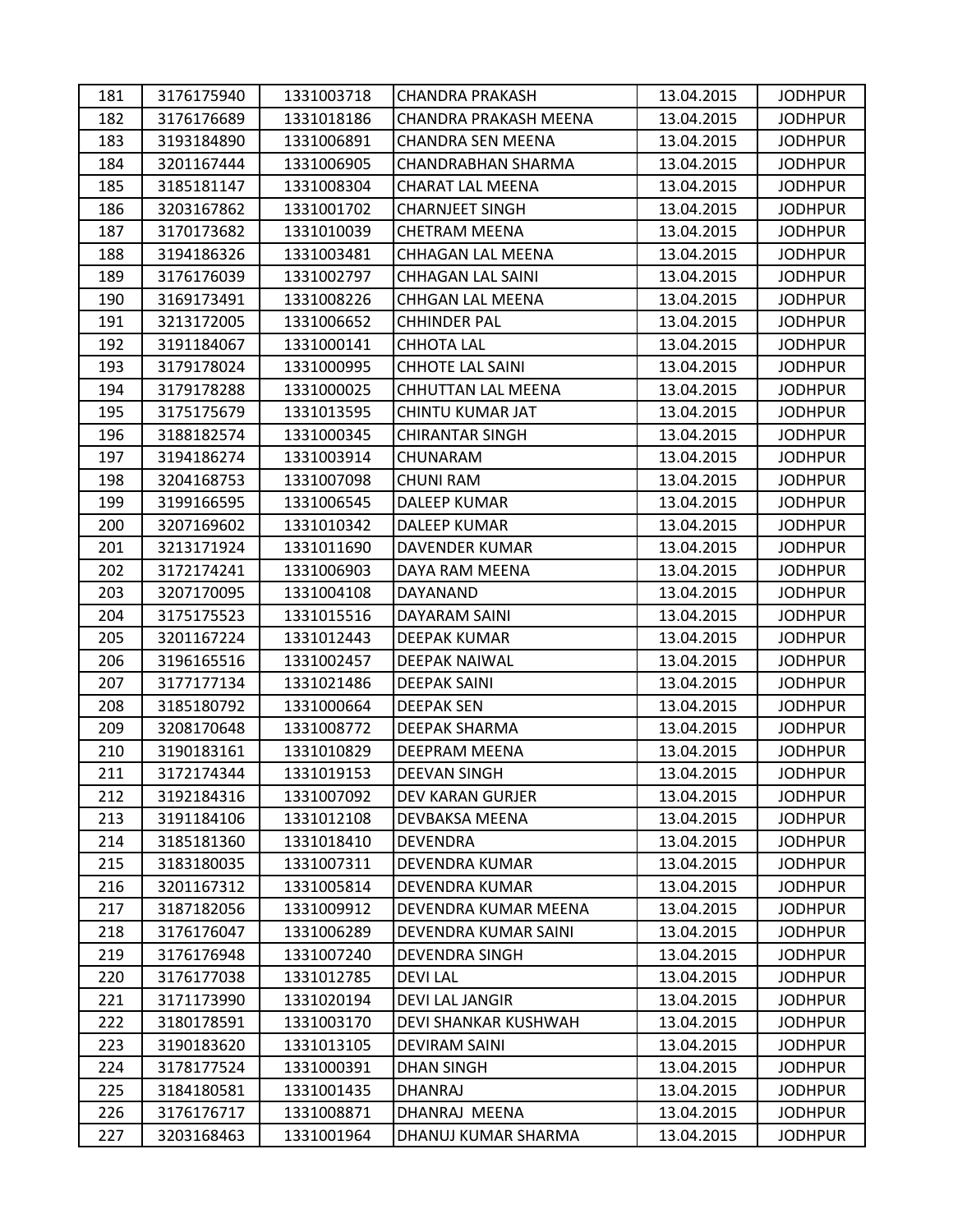| 228 | 3181179251 | 1331000681 | <b>DHARA SINGH GURJAR</b> | 13.04.2015 | <b>JODHPUR</b> |
|-----|------------|------------|---------------------------|------------|----------------|
| 229 | 3179178286 | 1331019599 | DHARA SINGH GURJAR        | 13.04.2015 | <b>JODHPUR</b> |
| 230 | 3182179748 | 1331014188 | <b>DHARA SINGH GURJAR</b> | 13.04.2015 | <b>JODHPUR</b> |
| 231 | 3207169633 | 1331000293 | DHARAMPAL CHOUDHARY       | 13.04.2015 | <b>JODHPUR</b> |
| 232 | 3180178738 | 1331012699 | DHARAMRAJ MEENA           | 13.04.2015 | <b>JODHPUR</b> |
| 233 | 3199166656 | 1331005694 | DHARM PAL                 | 13.04.2015 | <b>JODHPUR</b> |
| 234 | 3206169432 | 1331016350 | <b>DHARM PAL</b>          | 13.04.2015 | <b>JODHPUR</b> |
| 235 | 3169173146 | 1331008451 | DHARM RAJ BAIRWA          | 13.04.2015 | <b>JODHPUR</b> |
| 236 | 3185181326 | 1331007236 | DHARM RAJ MEENA           | 13.04.2015 | <b>JODHPUR</b> |
| 237 | 3172174239 | 1331004594 | <b>DHARM SINGH GURJAR</b> | 13.04.2015 | <b>JODHPUR</b> |
| 238 | 3182179448 | 1331007652 | DHARM SINGH MEENA         | 13.04.2015 | <b>JODHPUR</b> |
| 239 | 3194185397 | 1331010082 | DHARMA RAM                | 13.04.2015 | <b>JODHPUR</b> |
| 240 | 3172174297 | 1331019995 | DHARMA RAM CHOUDHARY      | 13.04.2015 | <b>JODHPUR</b> |
| 241 | 3208170737 | 1331001078 | <b>DHARMENDER</b>         | 13.04.2015 | <b>JODHPUR</b> |
| 242 | 3176176953 | 1331011919 | DHARMENDRA KUMAR MEENA    | 13.04.2015 | <b>JODHPUR</b> |
| 243 | 3194185790 | 1331020181 | DHARMENDRA KUMAR VERMA    | 13.04.2015 | <b>JODHPUR</b> |
| 244 | 3178177371 | 1331008294 | DHARMRAJ BAIRWA           | 13.04.2015 | <b>JODHPUR</b> |
| 245 | 3197165591 | 1331005158 | <b>DHARMVEER SINGH</b>    | 13.04.2015 | <b>JODHPUR</b> |
| 246 | 3169173329 | 1331000369 | DHEERAJ KUMAR MAHAWER     | 13.04.2015 | <b>JODHPUR</b> |
| 247 | 3172174283 | 1331009346 | DHIRENDRA KUMAR SAINI     | 13.04.2015 | <b>JODHPUR</b> |
| 248 | 3183180151 | 1331021174 | DIGGIRAM MEENA            | 13.04.2015 | <b>JODHPUR</b> |
| 249 | 3185181344 | 1331010164 | <b>DILEEP KUMAR</b>       | 13.04.2015 | <b>JODHPUR</b> |
| 250 | 3207169763 | 1331017036 | <b>DILIP GIRI</b>         | 13.04.2015 | <b>JODHPUR</b> |
| 251 | 3203168098 | 1331013186 | <b>DILIP KUMAR</b>        | 13.04.2015 | <b>JODHPUR</b> |
| 252 | 3174175182 | 1331000056 | DILIP KUMAR RAWAL         | 13.04.2015 | <b>JODHPUR</b> |
| 253 | 3169173414 | 1331017673 | DINESH CHAND SAINI        | 13.04.2015 | <b>JODHPUR</b> |
| 254 | 3167172529 | 1331010330 | DINESH CHANDRA MEENA      | 13.04.2015 | <b>JODHPUR</b> |
| 255 | 3175175368 | 1331005086 | <b>DINESH CHOUHAN</b>     | 13.04.2015 | <b>JODHPUR</b> |
| 256 | 3168173114 | 1331020944 | DINESH JALWANIYA          | 13.04.2015 | <b>JODHPUR</b> |
| 257 | 3166172135 | 1331003686 | DINESH JATAV              | 13.04.2015 | <b>JODHPUR</b> |
| 258 | 3204168791 | 1331004413 | <b>DINESH KUMAR</b>       | 13.04.2015 | <b>JODHPUR</b> |
| 259 | 3207169885 | 1331008674 | DINESH KUMAR              | 13.04.2015 | <b>JODHPUR</b> |
| 260 | 3199166682 | 1331013338 | <b>DINESH KUMAR</b>       | 13.04.2015 | <b>JODHPUR</b> |
| 261 | 3201167394 | 1331011246 | DINESH KUMAR              | 13.04.2015 | <b>JODHPUR</b> |
| 262 | 3179177985 | 1331009347 | DINESH KUMAR KUSHWAHA     | 13.04.2015 | <b>JODHPUR</b> |
| 263 | 3181179200 | 1331017095 | DINESH KUMAR MEENA        | 13.04.2015 | <b>JODHPUR</b> |
| 264 | 3193184862 | 1331012616 | DINESH KUMAR MEENA        | 13.04.2015 | <b>JODHPUR</b> |
| 265 | 3175175681 | 1331012843 | DINESH KUMAR MEENA        | 13.04.2015 | <b>JODHPUR</b> |
| 266 | 3169173239 | 1331020209 | <b>DINESH MEENA</b>       | 13.04.2015 | <b>JODHPUR</b> |
| 267 | 3174175042 | 1331000361 | <b>DINESH RAJPUROHIT</b>  | 13.04.2015 | <b>JODHPUR</b> |
| 268 | 3186181840 | 1331000690 | DINESH SINGH GURJAR       | 13.04.2015 | <b>JODHPUR</b> |
| 269 | 3200166842 | 1331018598 | <b>DOULAT RAM</b>         | 13.04.2015 | <b>JODHPUR</b> |
| 270 | 3196165333 | 1331005281 | DUNGAR MAL DAIRU          | 13.04.2015 | <b>JODHPUR</b> |
| 271 | 3185181323 | 1331016115 | DURGA SHANKER MEENA       | 13.04.2015 | <b>JODHPUR</b> |
| 272 | 3193184865 | 1331016183 | DURGA SHANKER MEENA       | 13.04.2015 | <b>JODHPUR</b> |
| 273 | 3190183426 | 1331003031 | DWARKA PRASAD SAINI       | 13.04.2015 | <b>JODHPUR</b> |
| 274 | 3208170592 | 1331003038 | <b>EKVINDER SINGH</b>     | 13.04.2015 | <b>JODHPUR</b> |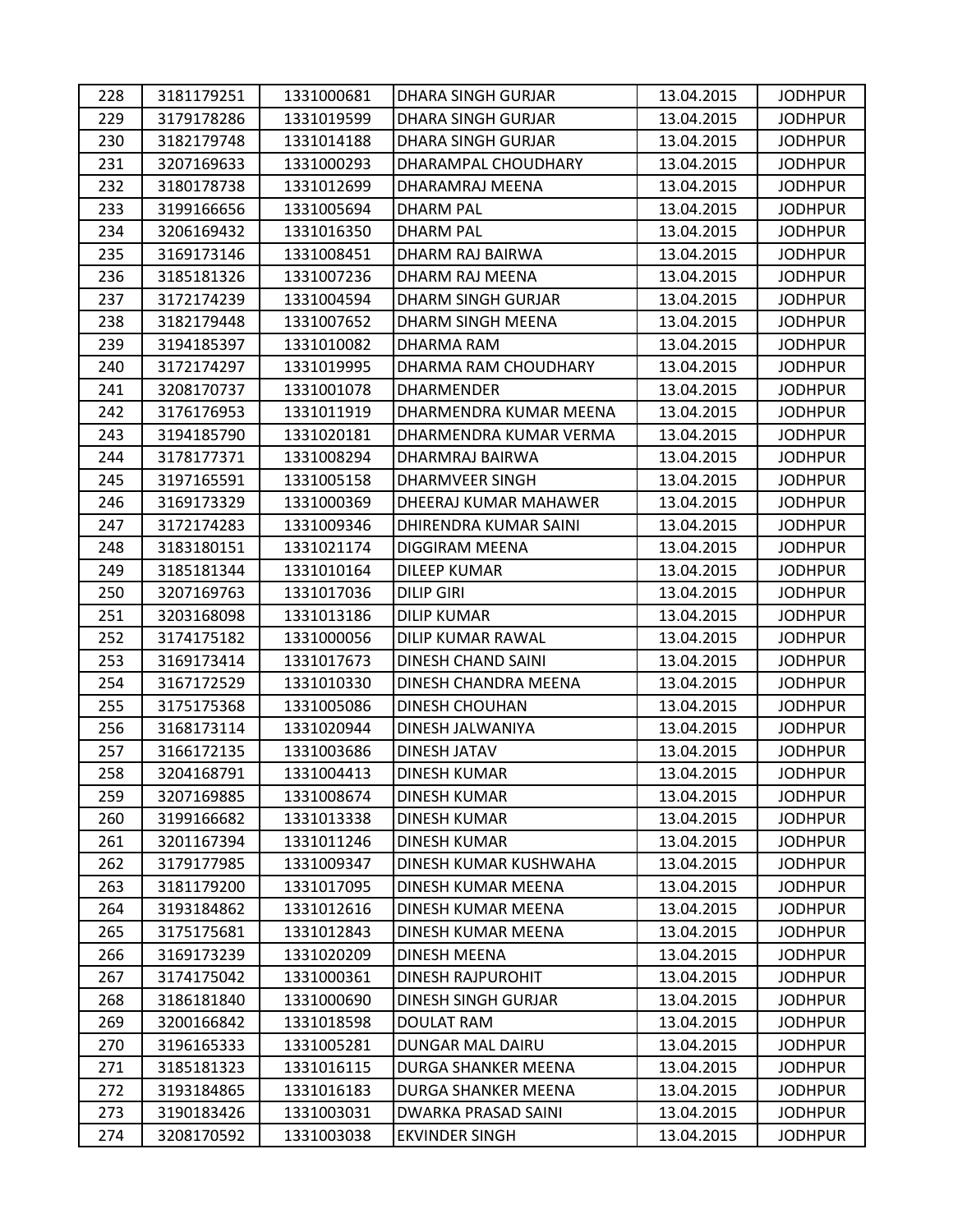| 275 | 3175175417 | 1331005843 | <b>ESHAN MOHAMMAD</b>         | 13.04.2015 | <b>JODHPUR</b> |
|-----|------------|------------|-------------------------------|------------|----------------|
| 276 | 3195186718 | 1331010080 | FAILI RAM MEENA               | 13.04.2015 | <b>JODHPUR</b> |
| 277 | 3201167456 | 1331002083 | <b>GAGAN DEEP</b>             | 13.04.2015 | <b>JODHPUR</b> |
| 278 | 3200166966 | 1331005582 | GAGANDEEP                     | 13.04.2015 | <b>JODHPUR</b> |
| 279 | 3204168618 | 1331015005 | <b>GAJANAND CHHIMPA</b>       | 13.04.2015 | <b>JODHPUR</b> |
| 280 | 3192184434 | 1331009610 | <b>GAJANAND NAGAR</b>         | 13.04.2015 | <b>JODHPUR</b> |
| 281 | 3185181220 | 1331007627 | <b>GAJANAND TIWARI</b>        | 13.04.2015 | <b>JODHPUR</b> |
| 282 | 3198166272 | 1331011668 | <b>GAJENDER RATHORE</b>       | 13.04.2015 | <b>JODHPUR</b> |
| 283 | 3174175228 | 1331013385 | <b>GAJENDRA SAINI</b>         | 13.04.2015 | <b>JODHPUR</b> |
| 284 | 3180178624 | 1331004151 | GAJENDRA SINGH CHAUHAN        | 13.04.2015 | <b>JODHPUR</b> |
| 285 | 3190183671 | 1331008236 | <b>GAMBHIR SINGH</b>          | 13.04.2015 | <b>JODHPUR</b> |
| 286 | 3192184354 | 1331016396 | <b>GANESH KUMAR MOURYA</b>    | 13.04.2015 | <b>JODHPUR</b> |
| 287 | 3196165373 | 1331011342 | <b>GANESH SUTHAR</b>          | 13.04.2015 | <b>JODHPUR</b> |
| 288 | 3206169279 | 1331006970 | <b>GANESHA RAM</b>            | 13.04.2015 | <b>JODHPUR</b> |
| 289 | 3194186031 | 1331019640 | <b>GANPAT LAL</b>             | 13.04.2015 | <b>JODHPUR</b> |
| 290 | 3189182832 | 1331020928 | <b>GANPAT LAL SHARMA</b>      | 13.04.2015 | <b>JODHPUR</b> |
| 291 | 3168172894 | 1331008107 | <b>GANPAT RAM</b>             | 13.04.2015 | <b>JODHPUR</b> |
| 292 | 3194186331 | 1331001228 | <b>GANPAT RAM</b>             | 13.04.2015 | <b>JODHPUR</b> |
| 293 | 3191183982 | 1331007800 | <b>GANPAT SINGH</b>           | 13.04.2015 | <b>JODHPUR</b> |
| 294 | 3183179986 | 1331001506 | <b>GATA RAM</b>               | 13.04.2015 | <b>JODHPUR</b> |
| 295 | 3207170118 | 1331001189 | <b>GAURAV BATRA</b>           | 13.04.2015 | <b>JODHPUR</b> |
| 296 | 3168172826 | 1331011010 | <b>GAURI SHANKAR JANGIR</b>   | 13.04.2015 | <b>JODHPUR</b> |
| 297 | 3191183926 | 1331009348 | <b>GAUTAM INDORA</b>          | 13.04.2015 | <b>JODHPUR</b> |
| 298 | 3198166301 | 1331015519 | <b>GAUTAM JOSHI</b>           | 13.04.2015 | <b>JODHPUR</b> |
| 299 | 3207169895 | 1331011184 | <b>GEETA RAM MEENA</b>        | 13.04.2015 | <b>JODHPUR</b> |
| 300 | 3184180486 | 1331011789 | <b>GHAMANDA RAM CHOUDHARY</b> | 13.04.2015 | <b>JODHPUR</b> |
| 301 | 3194185765 | 1331018252 | <b>GHANSHYAM</b>              | 14.04.2015 | <b>JODHPUR</b> |
| 302 | 3189182755 | 1331001835 | GHANSHYAM                     | 14.04.2015 | <b>JODHPUR</b> |
| 303 | 3171174146 | 1331007778 | <b>GIRDHAREELAL NAYAK</b>     | 14.04.2015 | <b>JODHPUR</b> |
| 304 | 3194184965 | 1331017811 | <b>GIRDHARI LAL BAIRWA</b>    | 14.04.2015 | <b>JODHPUR</b> |
| 305 | 3213171784 | 1331020494 | <b>GIRI RAJ</b>               | 14.04.2015 | <b>JODHPUR</b> |
| 306 | 3166172162 | 1331003737 | <b>GIRRAJ PRASAD BAIRWA</b>   | 14.04.2015 | <b>JODHPUR</b> |
| 307 | 3173174918 | 1331009204 | <b>GIRRAJ PRASAD BAIRWA</b>   | 14.04.2015 | <b>JODHPUR</b> |
| 308 | 3190183189 | 1331000612 | <b>GIRRAJ PRASAD MALI</b>     | 14.04.2015 | <b>JODHPUR</b> |
| 309 | 3191184041 | 1331013712 | <b>GIRRAJ SINGH</b>           | 14.04.2015 | <b>JODHPUR</b> |
| 310 | 3195186742 | 1331012434 | <b>GODAN SINGH</b>            | 14.04.2015 | <b>JODHPUR</b> |
| 311 | 3192184296 | 1331001215 | <b>GOPA RAM</b>               | 14.04.2015 | <b>JODHPUR</b> |
| 312 | 3199166522 | 1331017821 | <b>GOPAL LAL GAHLOT</b>       | 14.04.2015 | <b>JODHPUR</b> |
| 313 | 3199166501 | 1331016989 | GOPAL RAM MEGHWAL             | 14.04.2015 | <b>JODHPUR</b> |
| 314 | 3191184176 | 1331000644 | <b>GOPAL RATHORE</b>          | 14.04.2015 | <b>JODHPUR</b> |
| 315 | 3194185775 | 1331008766 | <b>GOPAL SINGH GAUTTAM</b>    | 14.04.2015 | <b>JODHPUR</b> |
| 316 | 3203168255 | 1331001983 | <b>GOPAL SINGH INDALIYA</b>   | 14.04.2015 | <b>JODHPUR</b> |
| 317 | 3199166488 | 1331000605 | <b>GORI SHANKAR</b>           | 14.04.2015 | <b>JODHPUR</b> |
| 318 | 3207170347 | 1331005307 | <b>GORI SHANKER SWAMI</b>     | 14.04.2015 | <b>JODHPUR</b> |
| 319 | 3194185722 | 1331001721 | <b>GOURAV KUMAR</b>           | 14.04.2015 | <b>JODHPUR</b> |
| 320 | 3190183720 | 1331008084 | <b>GOUTAM BHARGVA</b>         | 14.04.2015 | <b>JODHPUR</b> |
| 321 | 3210171144 | 1331011129 | <b>GOVIND</b>                 | 14.04.2015 | <b>JODHPUR</b> |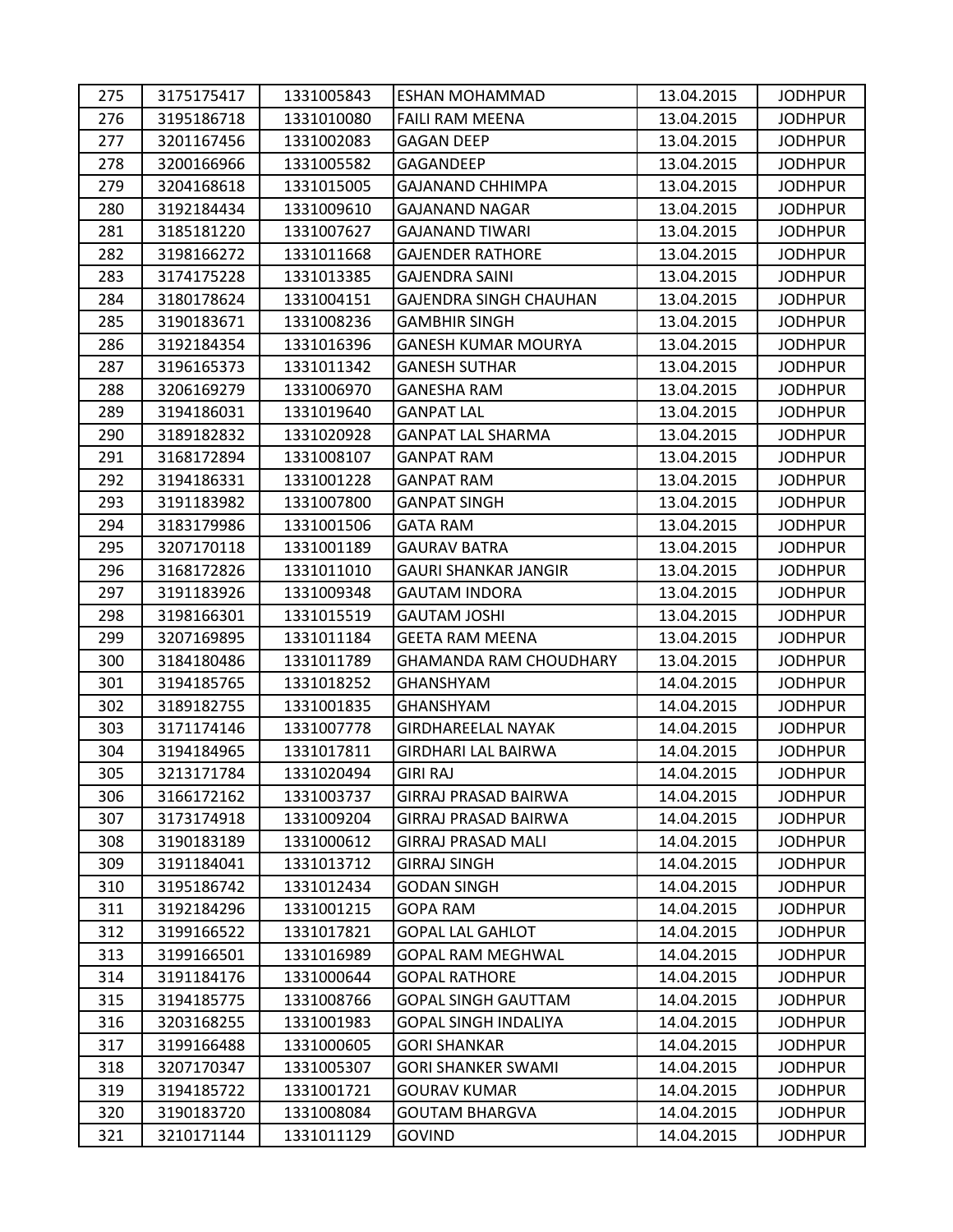| 322 | 3194184938 | 1331013487 | <b>GUDAR RAM</b>       | 14.04.2015 | <b>JODHPUR</b> |
|-----|------------|------------|------------------------|------------|----------------|
| 323 | 3166172215 | 1331011837 | <b>GUDDA MEENA</b>     | 14.04.2015 | <b>JODHPUR</b> |
| 324 | 3206169472 | 1331003555 | <b>GULAM NABI</b>      | 14.04.2015 | <b>JODHPUR</b> |
| 325 | 3180178646 | 1331016186 | <b>GUMAN SINGH</b>     | 14.04.2015 | <b>JODHPUR</b> |
| 326 | 3207169735 | 1331003701 | <b>GURA DYAL SINGH</b> | 14.04.2015 | <b>JODHPUR</b> |
| 327 | 3200166943 | 1331012097 | <b>GURDEEP SINGH</b>   | 14.04.2015 | <b>JODHPUR</b> |
| 328 | 3211171401 | 1331003054 | <b>GURDEV SINGH</b>    | 14.04.2015 | <b>JODHPUR</b> |
| 329 | 3205169141 | 1331010062 | <b>GURDUTT SINGH</b>   | 14.04.2015 | <b>JODHPUR</b> |
| 330 | 3201167328 | 1331003399 | <b>GURJINDER SINGH</b> | 14.04.2015 | <b>JODHPUR</b> |
| 331 | 3180178894 | 1331006282 | <b>GURMEET SINGH</b>   | 14.04.2015 | <b>JODHPUR</b> |
| 332 | 3197166119 | 1331015666 | <b>GURMEET SINGH</b>   | 14.04.2015 | <b>JODHPUR</b> |
| 333 | 3212171579 | 1331015680 | <b>GURPREET SINGH</b>  | 14.04.2015 | <b>JODHPUR</b> |
| 334 | 3207169966 | 1331005007 | <b>GURPREET SINGH</b>  | 14.04.2015 | <b>JODHPUR</b> |
| 335 | 3213171955 | 1331018790 | <b>GURPRIT SINGH</b>   | 14.04.2015 | <b>JODHPUR</b> |
| 336 | 3200166748 | 1331004227 | <b>GURSAHIB SINGH</b>  | 14.04.2015 | <b>JODHPUR</b> |
| 337 | 3203167950 | 1331018284 | <b>GURSEVAK SINGH</b>  | 14.04.2015 | <b>JODHPUR</b> |
| 338 | 3208170690 | 1331016361 | <b>GURSEVAK SINGH</b>  | 14.04.2015 | <b>JODHPUR</b> |
| 339 | 3207169694 | 1331012949 | <b>GURTEJ SINGH</b>    | 14.04.2015 | <b>JODHPUR</b> |
| 340 | 3178177674 | 1331004936 | <b>GYAN PRAKASH</b>    | 14.04.2015 | <b>JODHPUR</b> |
| 341 | 3203168252 | 1331012349 | <b>HAKM SINGH</b>      | 14.04.2015 | <b>JODHPUR</b> |
| 342 | 3204168599 | 1331011981 | <b>HANSRAJ</b>         | 14.04.2015 | <b>JODHPUR</b> |
| 343 | 3170173761 | 1331010178 | HANSRAJ BAIRWA         | 14.04.2015 | <b>JODHPUR</b> |
| 344 | 3177177147 | 1331000751 | HANSRAJ CHOUDHARY      | 14.04.2015 | <b>JODHPUR</b> |
| 345 | 3170173900 | 1331007397 | <b>HANSRAJ MEENA</b>   | 14.04.2015 | <b>JODHPUR</b> |
| 346 | 3187182011 | 1331013917 | HANSRAJ MEENA          | 14.04.2015 | <b>JODHPUR</b> |
| 347 | 3166172140 | 1331008222 | HANSRAJ SINGH GOOJAR   | 14.04.2015 | <b>JODHPUR</b> |
| 348 | 3181179208 | 1331007938 | HANSRAM GURJAR         | 14.04.2015 | <b>JODHPUR</b> |
| 349 | 3176176104 | 1331009852 | HANSRAM YADAV          | 14.04.2015 | <b>JODHPUR</b> |
| 350 | 3180178659 | 1331008425 | <b>HANUMAN</b>         | 14.04.2015 | <b>JODHPUR</b> |
| 351 | 3207169809 | 1331004883 | HANUMAN PRASAD         | 14.04.2015 | <b>JODHPUR</b> |
| 352 | 3187182164 | 1331014997 | <b>HANUMAN PRASAD</b>  | 14.04.2015 | <b>JODHPUR</b> |
| 353 | 3169173258 | 1331003835 | HANUMAN PRASAD GURJAR  | 14.04.2015 | <b>JODHPUR</b> |
| 354 | 3185181251 | 1331006586 | HANUMAN PRASAD MEENA   | 14.04.2015 | <b>JODHPUR</b> |
| 355 | 3201167473 | 1331008716 | HANUMAN RAM            | 14.04.2015 | <b>JODHPUR</b> |
| 356 | 3178177659 | 1331005770 | HANUMAN SAHAY BAIRWA   | 14.04.2015 | <b>JODHPUR</b> |
| 357 | 3196165356 | 1331011335 | <b>HANUMAN SINGH</b>   | 14.04.2015 | <b>JODHPUR</b> |
| 358 | 3171173995 | 1331002198 | HANUMANA RAM           | 14.04.2015 | <b>JODHPUR</b> |
| 359 | 3197165709 | 1331015555 | <b>HARDATT SINGH</b>   | 14.04.2015 | <b>JODHPUR</b> |
| 360 | 3205168950 | 1331020937 | <b>HARDEEP SINGH</b>   | 14.04.2015 | <b>JODHPUR</b> |
| 361 | 3201167190 | 1331002940 | <b>HARDEEP SINGH</b>   | 14.04.2015 | <b>JODHPUR</b> |
| 362 | 3207170416 | 1331019727 | <b>HARDEEP SINGH</b>   | 14.04.2015 | <b>JODHPUR</b> |
| 363 | 3211171423 | 1331001792 | <b>HARDEV SINGH</b>    | 14.04.2015 | <b>JODHPUR</b> |
| 364 | 3176176855 | 1331005327 | <b>HARFOOL SINGH</b>   | 14.04.2015 | <b>JODHPUR</b> |
| 365 | 3212171656 | 1331008541 | <b>HARI BAHADUR</b>    | 14.04.2015 | <b>JODHPUR</b> |
| 366 | 3170173717 | 1331006451 | HARI CHARAN SAINI      | 14.04.2015 | <b>JODHPUR</b> |
| 367 | 3189182663 | 1331015691 | HARI NARAYAN JAT       | 14.04.2015 | <b>JODHPUR</b> |
| 368 | 3177177059 | 1331007336 | HARI NARAYAN MEENA     | 14.04.2015 | <b>JODHPUR</b> |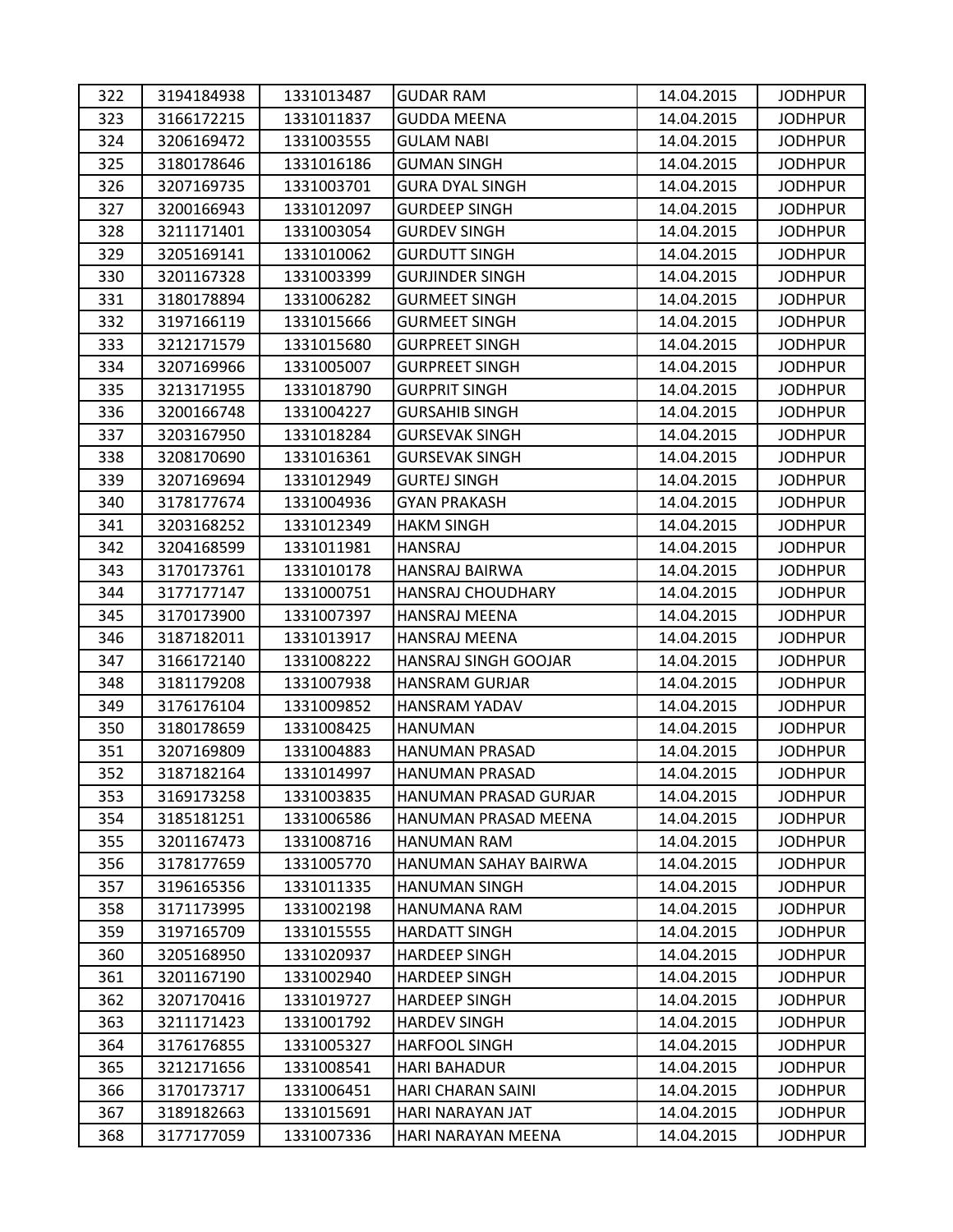| 369 | 3184180423 | 1331000160 | <b>HARI OM SEN</b>       | 14.04.2015 | <b>JODHPUR</b> |
|-----|------------|------------|--------------------------|------------|----------------|
| 370 | 3191184022 | 1331000950 | HARI RAM BAIRWA          | 14.04.2015 | <b>JODHPUR</b> |
| 371 | 3187182175 | 1331008568 | HARI RAM MEENA           | 14.04.2015 | <b>JODHPUR</b> |
| 372 | 3200166862 | 1331011185 | <b>HARI SINGH MEENA</b>  | 14.04.2015 | <b>JODHPUR</b> |
| 373 | 3185180897 | 1331002277 | HARIKESH KUMAR GURJAR    | 14.04.2015 | <b>JODHPUR</b> |
| 374 | 3190183738 | 1331002190 | HARINGA RAM              | 14.04.2015 | <b>JODHPUR</b> |
| 375 | 3185180928 | 1331009889 | <b>HARIOM PRAJAPAT</b>   | 14.04.2015 | <b>JODHPUR</b> |
| 376 | 3167172520 | 1331014053 | <b>HARIOM SWAMI</b>      | 14.04.2015 | <b>JODHPUR</b> |
| 377 | 3189182863 | 1331006777 | HARIRAM MEGHWAL          | 14.04.2015 | <b>JODHPUR</b> |
| 378 | 3181178978 | 1331007344 | <b>HARIRAM MEENA</b>     | 14.04.2015 | <b>JODHPUR</b> |
| 379 | 3206169386 | 1331001072 | <b>HARISH CHANDER</b>    | 14.04.2015 | <b>JODHPUR</b> |
| 380 | 3175175507 | 1331009529 | <b>HARISH KUMAR</b>      | 14.04.2015 | <b>JODHPUR</b> |
| 381 | 3180178877 | 1331003290 | HARISH KUMAR AHEER       | 14.04.2015 | <b>JODHPUR</b> |
| 382 | 3199166594 | 1331009924 | HARISH KUMAR GAUR        | 14.04.2015 | <b>JODHPUR</b> |
| 383 | 3194185942 | 1331010189 | HARISH KUMAR SHARMA      | 14.04.2015 | <b>JODHPUR</b> |
| 384 | 3207170568 | 1331002939 | <b>HARJEET SINGH</b>     | 14.04.2015 | <b>JODHPUR</b> |
| 385 | 3206169355 | 1331002971 | <b>HARJEET SINGH</b>     | 14.04.2015 | <b>JODHPUR</b> |
| 386 | 3214172040 | 1331017541 | <b>HARNAM SINGH</b>      | 14.04.2015 | <b>JODHPUR</b> |
| 387 | 3198166346 | 1331012119 | <b>HARNEK SINGH</b>      | 14.04.2015 | <b>JODHPUR</b> |
| 388 | 3210171250 | 1331002308 | <b>HARVINDER SINGH</b>   | 14.04.2015 | <b>JODHPUR</b> |
| 389 | 3203168086 | 1331009863 | <b>HEERA LAL</b>         | 14.04.2015 | <b>JODHPUR</b> |
| 390 | 3204168646 | 1331006371 | <b>HEERA LAL SARAN</b>   | 14.04.2015 | <b>JODHPUR</b> |
| 391 | 3199166498 | 1331020292 | HEERA LAL SIRAW          | 14.04.2015 | <b>JODHPUR</b> |
| 392 | 3195186634 | 1331019510 | <b>HEMANT KUMAR GAUR</b> | 14.04.2015 | <b>JODHPUR</b> |
| 393 | 3169173515 | 1331007200 | <b>HEMANT SINGH</b>      | 14.04.2015 | <b>JODHPUR</b> |
| 394 | 3186181858 | 1331019742 | <b>HEMARAM POONIYA</b>   | 14.04.2015 | <b>JODHPUR</b> |
| 395 | 3173174852 | 1331006122 | <b>HEMRAJ GOACHER</b>    | 14.04.2015 | <b>JODHPUR</b> |
| 396 | 3194185856 | 1331007078 | <b>HEMRAJ GURJAR</b>     | 14.04.2015 | <b>JODHPUR</b> |
| 397 | 3169173444 | 1331012393 | <b>HEMRAJ MEENA</b>      | 14.04.2015 | <b>JODHPUR</b> |
| 398 | 3173174696 | 1331010034 | <b>HEMRAJ MEENA</b>      | 14.04.2015 | <b>JODHPUR</b> |
| 399 | 3183180146 | 1331004586 | <b>HEMRAJ SAINI</b>      | 14.04.2015 | <b>JODHPUR</b> |
| 400 | 3207170157 | 1331005461 | <b>HET RAM</b>           | 14.04.2015 | <b>JODHPUR</b> |
| 401 | 3182179414 | 1331004967 | <b>HETRAM MAHAWAR</b>    | 14.04.2015 | <b>JODHPUR</b> |
| 402 | 3196165337 | 1331003967 | <b>HIMMAT SINGH</b>      | 14.04.2015 | <b>JODHPUR</b> |
| 403 | 3195186808 | 1331005034 | <b>HIRA LAL REGAR</b>    | 14.04.2015 | <b>JODHPUR</b> |
| 404 | 3186181656 | 1331010841 | HITESH KUMAR SHARMA      | 14.04.2015 | <b>JODHPUR</b> |
| 405 | 3202167763 | 1331006757 | <b>HUKAM SINGH</b>       | 14.04.2015 | <b>JODHPUR</b> |
| 406 | 3185180911 | 1331008557 | <b>HUKMA RAM</b>         | 14.04.2015 | <b>JODHPUR</b> |
| 407 | 3186181753 | 1331009063 | ILIYAS KHAN              | 14.04.2015 | <b>JODHPUR</b> |
| 408 | 3185181396 | 1331017494 | <b>IMRAN KHAN</b>        | 14.04.2015 | <b>JODHPUR</b> |
| 409 | 3194185052 | 1331004561 | INDAR SINGH              | 14.04.2015 | <b>JODHPUR</b> |
| 410 | 3210171149 | 1331003649 | <b>INDERJEET SINGH</b>   | 14.04.2015 | <b>JODHPUR</b> |
| 411 | 3194185467 | 1331005804 | <b>INDRESH KUMAR</b>     | 14.04.2015 | <b>JODHPUR</b> |
| 412 | 3171174086 | 1331018447 | <b>INDRESH MAHOUR</b>    | 14.04.2015 | <b>JODHPUR</b> |
| 413 | 3194185984 | 1331007698 | <b>IRFAN KHAN</b>        | 14.04.2015 | <b>JODHPUR</b> |
| 414 | 3207170084 | 1331015153 | <b>ISHWAR RAM</b>        | 14.04.2015 | <b>JODHPUR</b> |
| 415 | 3182179290 | 1331016636 | <b>JAGDISH</b>           | 14.04.2015 | <b>JODHPUR</b> |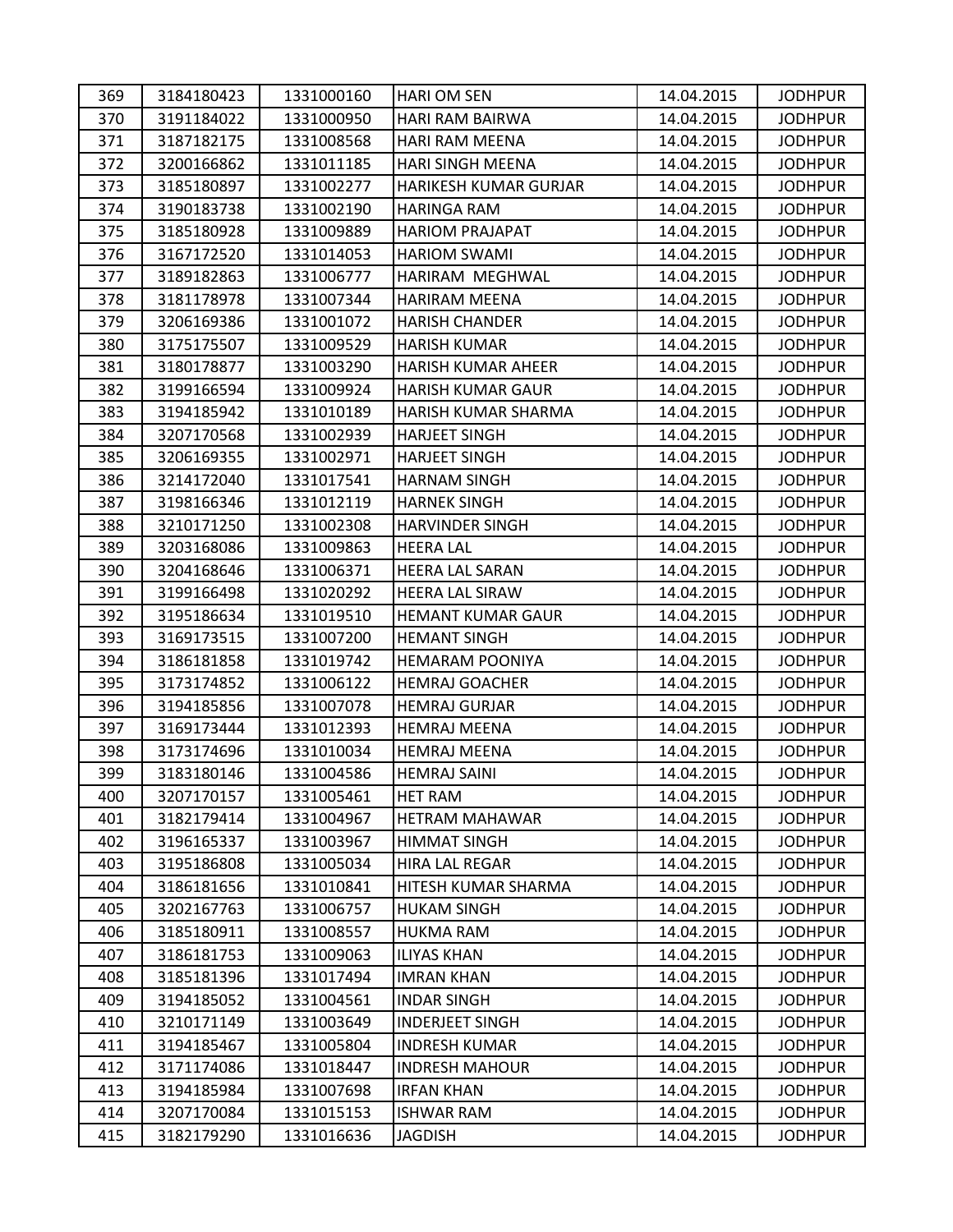| 416 | 3197166087 | 1331015982 | <b>JAGDISH CHANDER</b>      | 14.04.2015 | <b>JODHPUR</b> |
|-----|------------|------------|-----------------------------|------------|----------------|
| 417 | 3189182848 | 1331000524 | <b>JAGDISH KUMAR</b>        | 14.04.2015 | <b>JODHPUR</b> |
| 418 | 3195186753 | 1331012067 | JAGDISH KUMAR MEGHWAL       | 14.04.2015 | <b>JODHPUR</b> |
| 419 | 3180178770 | 1331013042 | <b>JAGDISH MALI</b>         | 14.04.2015 | <b>JODHPUR</b> |
| 420 | 3182179293 | 1331014082 | <b>JAGDISH MEENA</b>        | 14.04.2015 | <b>JODHPUR</b> |
| 421 | 3211171468 | 1331012094 | JAGDISH PRASAD JAT          | 14.04.2015 | <b>JODHPUR</b> |
| 422 | 3210171128 | 1331004942 | <b>JAGDISH PRASAD SAINI</b> | 14.04.2015 | <b>JODHPUR</b> |
| 423 | 3207169894 | 1331006012 | <b>JAGMAL</b>               | 14.04.2015 | <b>JODHPUR</b> |
| 424 | 3206169385 | 1331002996 | JAI SINGH                   | 14.04.2015 | <b>JODHPUR</b> |
| 425 | 3212171766 | 1331005970 | <b>JAI KISHAN</b>           | 14.04.2015 | <b>JODHPUR</b> |
| 426 | 3190183183 | 1331011659 | JAI NARAYAN MEENA           | 14.04.2015 | <b>JODHPUR</b> |
| 427 | 3214172091 | 1331000190 | <b>JAI SINGH</b>            | 14.04.2015 | <b>JODHPUR</b> |
| 428 | 3203167856 | 1331013599 | <b>JAI SINGH</b>            | 14.04.2015 | <b>JODHPUR</b> |
| 429 | 3177177207 | 1331000967 | <b>JAI SINGH NAGAR</b>      | 14.04.2015 | <b>JODHPUR</b> |
| 430 | 3177177127 | 1331004132 | <b>JAI SINGH SAINI</b>      | 14.04.2015 | <b>JODHPUR</b> |
| 431 | 3168172925 | 1331006693 | JAIDEEP GEHLOT              | 14.04.2015 | <b>JODHPUR</b> |
| 432 | 3176176588 | 1331010780 | JAIN KUMAR MEENA            | 14.04.2015 | <b>JODHPUR</b> |
| 433 | 3203167991 | 1331007170 | <b>JAIVEER</b>              | 14.04.2015 | <b>JODHPUR</b> |
| 434 | 3197165580 | 1331003503 | JAIVEER SINGH SHEKHAWAT     | 14.04.2015 | <b>JODHPUR</b> |
| 435 | 3193184849 | 1331002451 | <b>JALA RAM CHOUDHARY</b>   | 14.04.2015 | <b>JODHPUR</b> |
| 436 | 3194185051 | 1331008786 | <b>JAS RAJ CHOUDHARY</b>    | 14.04.2015 | <b>JODHPUR</b> |
| 437 | 3213171864 | 1331016697 | JASPREET SINGH              | 14.04.2015 | <b>JODHPUR</b> |
| 438 | 3196165318 | 1331015326 | JASVINDER SINGH             | 14.04.2015 | <b>JODHPUR</b> |
| 439 | 3200167012 | 1331011767 | <b>JASWANT</b>              | 14.04.2015 | <b>JODHPUR</b> |
| 440 | 3203168452 | 1331013177 | <b>JASWANT SINGH</b>        | 14.04.2015 | <b>JODHPUR</b> |
| 441 | 3178177529 | 1331019699 | <b>JASWANT SINGH</b>        | 14.04.2015 | <b>JODHPUR</b> |
| 442 | 3207170192 | 1331001933 | <b>JASWANT SINGH</b>        | 14.04.2015 | <b>JODHPUR</b> |
| 443 | 3213171841 | 1331011050 | <b>JASWINDER SINGH</b>      | 14.04.2015 | <b>JODHPUR</b> |
| 444 | 3210171161 | 1331012890 | <b>JAYVEER</b>              | 14.04.2015 | <b>JODHPUR</b> |
| 445 | 3171174141 | 1331019351 | JEET RAM PRAJAPAT           | 14.04.2015 | <b>JODHPUR</b> |
| 446 | 3191183922 | 1331007089 | JEETENDRA SINGH             | 14.04.2015 | <b>JODHPUR</b> |
| 447 | 3194185020 | 1331019287 | JEETENDRA SINGH             | 14.04.2015 | <b>JODHPUR</b> |
| 448 | 3194185440 | 1331016687 | JEETENDRA SINGH             | 14.04.2015 | <b>JODHPUR</b> |
| 449 | 3184180277 | 1331006537 | JEETMAL MEENA               | 14.04.2015 | <b>JODHPUR</b> |
| 450 | 3206169388 | 1331019927 | JEETMAL MEGHAWAL            | 14.04.2015 | <b>JODHPUR</b> |
| 451 | 3166172171 | 1331007852 | <b>JEETU RAM</b>            | 14.04.2015 | <b>JODHPUR</b> |
| 452 | 3190183190 | 1331017706 | <b>JEEVAN SINGH</b>         | 14.04.2015 | <b>JODHPUR</b> |
| 453 | 3195186768 | 1331000195 | <b>JETHA RAM</b>            | 14.04.2015 | <b>JODHPUR</b> |
| 454 | 3178177563 | 1331007302 | JHUMAR RAM                  | 14.04.2015 | <b>JODHPUR</b> |
| 455 | 3174175170 | 1331000127 | JITENDRA JAKHAR             | 14.04.2015 | <b>JODHPUR</b> |
| 456 | 3173174659 | 1331003294 | JITENDRA KUMAR              | 14.04.2015 | <b>JODHPUR</b> |
| 457 | 3183180174 | 1331004331 | <b>JITENDRA KUMAR</b>       | 14.04.2015 | <b>JODHPUR</b> |
| 458 | 3198166266 | 1331015086 | JITENDRA KUMAR JINAGAR      | 14.04.2015 | <b>JODHPUR</b> |
| 459 | 3175175374 | 1331006086 | JITENDRA KUMAR MEENA        | 14.04.2015 | <b>JODHPUR</b> |
| 460 | 3179178010 | 1331005444 | JITENDRA PRASAD REGAR       | 14.04.2015 | <b>JODHPUR</b> |
| 461 | 3207170013 | 1331001725 | JITENDRA SINGH              | 14.04.2015 | <b>JODHPUR</b> |
| 462 | 3179178466 | 1331019525 | <b>JITENDRA SINGH</b>       | 14.04.2015 | <b>JODHPUR</b> |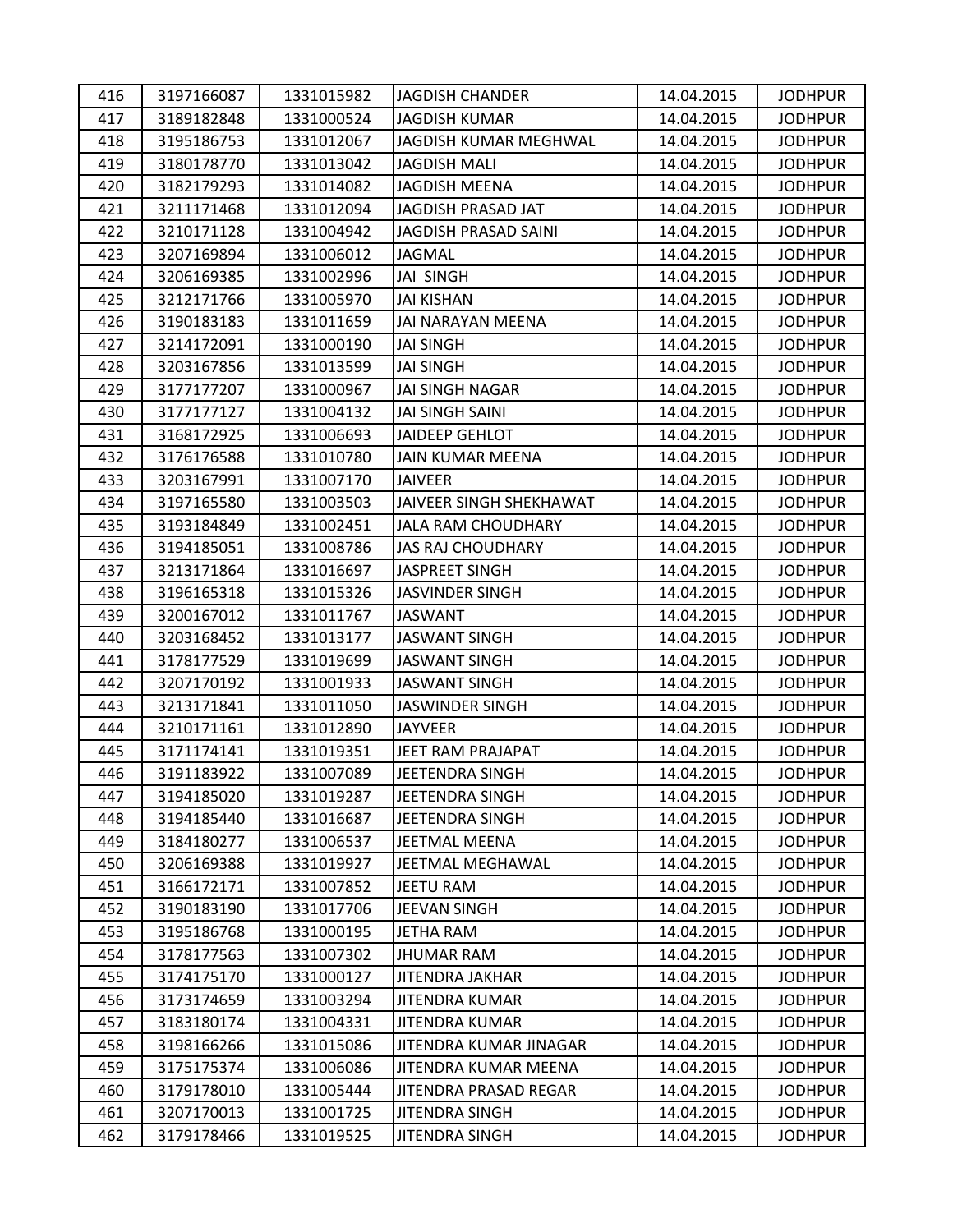| 463 | 3191184173 | 1331013319 | <b>JITENDRA SINGH</b>      | 14.04.2015 | <b>JODHPUR</b> |
|-----|------------|------------|----------------------------|------------|----------------|
| 464 | 3196165388 | 1331013885 | JITENDRA SINGH MEENA       | 14.04.2015 | <b>JODHPUR</b> |
| 465 | 3171174074 | 1331011676 | <b>JODHRAJ BAIRWA</b>      | 14.04.2015 | <b>JODHPUR</b> |
| 466 | 3204168568 | 1331011502 | <b>JODHRAJ MEENA</b>       | 14.04.2015 | <b>JODHPUR</b> |
| 467 | 3194184992 | 1331013190 | <b>JUGAL KISHOR VERMA</b>  | 14.04.2015 | <b>JODHPUR</b> |
| 468 | 3170173582 | 1331005635 | JUGRAJ BAIRWA              | 14.04.2015 | <b>JODHPUR</b> |
| 469 | 3177177269 | 1331006767 | <b>JUNJHA RAM</b>          | 14.04.2015 | <b>JODHPUR</b> |
| 470 | 3205169049 | 1331020630 | <b>JYOTI SHARMA</b>        | 14.04.2015 | <b>JODHPUR</b> |
| 471 | 3195186649 | 1331001912 | KAILASH                    | 14.04.2015 | <b>JODHPUR</b> |
| 472 | 3196165487 | 1331011069 | KAILASH CHAND              | 14.04.2015 | <b>JODHPUR</b> |
| 473 | 3176176569 | 1331011436 | KAILASH CHAND MEENA        | 14.04.2015 | <b>JODHPUR</b> |
| 474 | 3175175395 | 1331020900 | KAILASH CHAND MEENA        | 14.04.2015 | <b>JODHPUR</b> |
| 475 | 3186181677 | 1331011593 | KAILASH CHAND MEENA        | 14.04.2015 | <b>JODHPUR</b> |
| 476 | 3195186767 | 1331011392 | KAILASH CHANDRA            | 14.04.2015 | <b>JODHPUR</b> |
| 477 | 3200166775 | 1331000397 | KAILASH CHANDRA BHADU      | 14.04.2015 | <b>JODHPUR</b> |
| 478 | 3191183755 | 1331010224 | KAILASH CHANDRA MEENA      | 14.04.2015 | <b>JODHPUR</b> |
| 479 | 3190183541 | 1331006706 | KAILASH JANGIR             | 14.04.2015 | <b>JODHPUR</b> |
| 480 | 3194185841 | 1331010666 | <b>KAILASH KUMAR</b>       | 14.04.2015 | <b>JODHPUR</b> |
| 481 | 3208170803 | 1331005849 | KAILASH POONIA             | 14.04.2015 | <b>JODHPUR</b> |
| 482 | 3175175724 | 1331015114 | KALU LAL MEENA             | 14.04.2015 | <b>JODHPUR</b> |
| 483 | 3203168296 | 1331014611 | <b>KALU NATH</b>           | 14.04.2015 | <b>JODHPUR</b> |
| 484 | 3200166934 | 1331004285 | <b>KALU RAM</b>            | 14.04.2015 | <b>JODHPUR</b> |
| 485 | 3171174049 | 1331006287 | KALU RAM MEENA             | 14.04.2015 | <b>JODHPUR</b> |
| 486 | 3214172050 | 1331013138 | KALU RAM NAIN              | 14.04.2015 | <b>JODHPUR</b> |
| 487 | 3209171074 | 1331000121 | KALURAM NAYAK              | 14.04.2015 | <b>JODHPUR</b> |
| 488 | 3196165506 | 1331004512 | <b>KALWANT</b>             | 14.04.2015 | <b>JODHPUR</b> |
| 489 | 3176175798 | 1331002247 | <b>KALYAN GARG</b>         | 14.04.2015 | <b>JODHPUR</b> |
| 490 | 3210171198 | 1331007794 | <b>KAMAL KANT GOUR</b>     | 14.04.2015 | <b>JODHPUR</b> |
| 491 | 3212171704 | 1331003740 | KAMAL KISHORE JOSHI        | 14.04.2015 | <b>JODHPUR</b> |
| 492 | 3178177583 | 1331011267 | KAMAL PRAKASH MEENA        | 14.04.2015 | <b>JODHPUR</b> |
| 493 | 3191183930 | 1331001230 | <b>KAMAL SINGH</b>         | 14.04.2015 | <b>JODHPUR</b> |
| 494 | 3185181453 | 1331014079 | <b>KAMAL SINGH GURJAR</b>  | 14.04.2015 | <b>JODHPUR</b> |
| 495 | 3197166130 | 1331004569 | KAMALDEEP                  | 14.04.2015 | <b>JODHPUR</b> |
| 496 | 3207170100 | 1331000336 | <b>KAMLESH</b>             | 14.04.2015 | <b>JODHPUR</b> |
| 497 | 3177177113 | 1331006937 | <b>KAMLESH KUMAR</b>       | 14.04.2015 | <b>JODHPUR</b> |
| 498 | 3179178236 | 1331019129 | <b>KAMLESH KUMAR MEENA</b> | 14.04.2015 | <b>JODHPUR</b> |
| 499 | 3176176750 | 1331004089 | KAMLESH KUMAR MEENA        | 14.04.2015 | <b>JODHPUR</b> |
| 500 | 3203168409 | 1331014213 | KANA RAM                   | 14.04.2015 | <b>JODHPUR</b> |
| 501 | 3176176628 | 1331015690 | KANA RAM BHAKAL            | 14.04.2015 | <b>JODHPUR</b> |
| 502 | 3190183377 | 1331011233 | KANHAIYA LAL MEENA         | 14.04.2015 | <b>JODHPUR</b> |
| 503 | 3194186013 | 1331002569 | KANHAIYA LAL NAVAL         | 14.04.2015 | <b>JODHPUR</b> |
| 504 | 3171174118 | 1331011583 | KANJI RAJANWAL             | 14.04.2015 | <b>JODHPUR</b> |
| 505 | 3200166885 | 1331000526 | <b>KAPIL CHAHAR</b>        | 14.04.2015 | <b>JODHPUR</b> |
| 506 | 3198166160 | 1331003830 | <b>KAPIL DEV</b>           | 14.04.2015 | <b>JODHPUR</b> |
| 507 | 3190183350 | 1331019750 | <b>KAPTAN SINGH</b>        | 14.04.2015 | <b>JODHPUR</b> |
| 508 | 3192184222 | 1331004754 | <b>KARAN SINGH</b>         | 14.04.2015 | <b>JODHPUR</b> |
| 509 | 3195186420 | 1331007824 | KARAN SINGH BAIRWA         | 14.04.2015 | <b>JODHPUR</b> |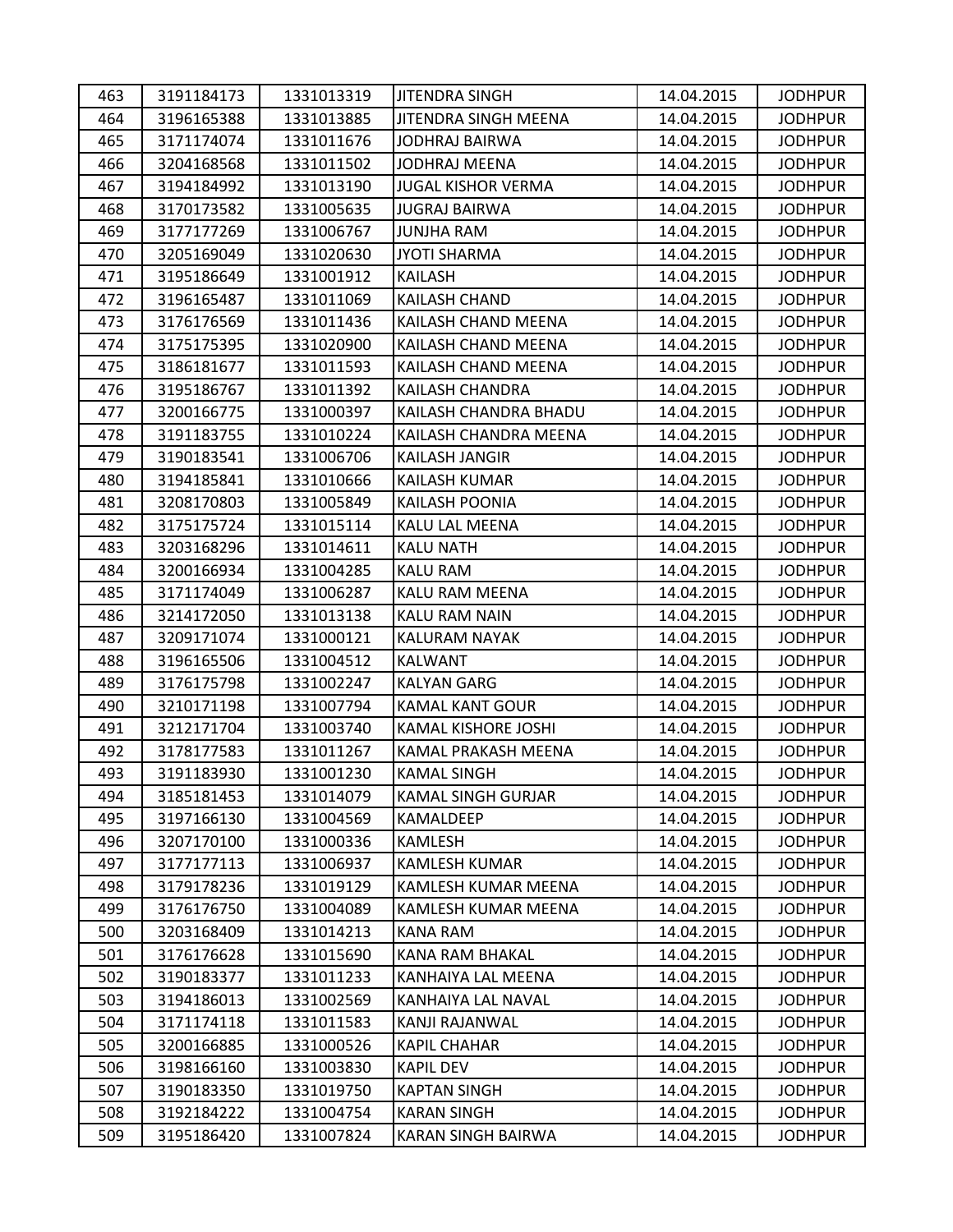| 510 | 3201167443 | 1331017603 | <b>KARANI DELU</b>       | 14.04.2015 | <b>JODHPUR</b> |
|-----|------------|------------|--------------------------|------------|----------------|
| 511 | 3175175445 | 1331005860 | <b>KARMSI MEENA</b>      | 14.04.2015 | <b>JODHPUR</b> |
| 512 | 3185181529 | 1331008181 | <b>KARTIK BHATI</b>      | 14.04.2015 | <b>JODHPUR</b> |
| 513 | 3206169464 | 1331013823 | <b>KAVEL RAM</b>         | 14.04.2015 | <b>JODHPUR</b> |
| 514 | 3197165785 | 1331007807 | <b>KESH RAM MEENA</b>    | 14.04.2015 | <b>JODHPUR</b> |
| 515 | 3194185327 | 1331006886 | <b>KHAIM CHAND</b>       | 14.04.2015 | <b>JODHPUR</b> |
| 516 | 3194185635 | 1331002274 | <b>KHEM CHAND</b>        | 14.04.2015 | <b>JODHPUR</b> |
| 517 | 3174174981 | 1331007429 | <b>KHEMRAJ MEENA</b>     | 14.04.2015 | <b>JODHPUR</b> |
| 518 | 3189182711 | 1331013726 | <b>KHEMRAJ MEENA</b>     | 14.04.2015 | <b>JODHPUR</b> |
| 519 | 3184180281 | 1331018791 | <b>KHOOB RAM</b>         | 14.04.2015 | <b>JODHPUR</b> |
| 520 | 3190183153 | 1331020739 | KHUSHIRAM JANGID         | 14.04.2015 | <b>JODHPUR</b> |
| 521 | 3194185705 | 1331001566 | KHYALI RAM SAINI         | 14.04.2015 | <b>JODHPUR</b> |
| 522 | 3185181049 | 1331004240 | KIRATARJUN               | 14.04.2015 | <b>JODHPUR</b> |
| 523 | 3185181280 | 1331013409 | <b>KISHAN CHOUDHARY</b>  | 14.04.2015 | <b>JODHPUR</b> |
| 524 | 3176176629 | 1331011746 | <b>KISHAN LAL</b>        | 14.04.2015 | <b>JODHPUR</b> |
| 525 | 3203167834 | 1331006724 | <b>KISHAN LAL</b>        | 14.04.2015 | <b>JODHPUR</b> |
| 526 | 3204168884 | 1331003192 | KISHAN LAL DHAKA         | 14.04.2015 | <b>JODHPUR</b> |
| 527 | 3198166235 | 1331007727 | KISHOR CHHIMPA           | 14.04.2015 | <b>JODHPUR</b> |
| 528 | 3176176372 | 1331007227 | <b>KOJA RAM</b>          | 14.04.2015 | <b>JODHPUR</b> |
| 529 | 3187182024 | 1331001336 | <b>KOJOO SINGH</b>       | 14.04.2015 | <b>JODHPUR</b> |
| 530 | 3199166533 | 1331004887 | <b>KRISHAN GOPAL</b>     | 14.04.2015 | <b>JODHPUR</b> |
| 531 | 3205168944 | 1331007065 | <b>KRISHAN KUMAR</b>     | 14.04.2015 | <b>JODHPUR</b> |
| 532 | 3203167818 | 1331008835 | <b>KRISHAN KUMAR</b>     | 14.04.2015 | <b>JODHPUR</b> |
| 533 | 3207170518 | 1331004181 | <b>KRISHAN KUMAR</b>     | 14.04.2015 | <b>JODHPUR</b> |
| 534 | 3201167261 | 1331005895 | <b>KRISHAN KUMAR</b>     | 14.04.2015 | <b>JODHPUR</b> |
| 535 | 3203168450 | 1331014684 | KRISHAN KUMAR PRAJAPAT   | 14.04.2015 | <b>JODHPUR</b> |
| 536 | 3194186103 | 1331014698 | KRISHAN KUMAR SAHU       | 14.04.2015 | <b>JODHPUR</b> |
| 537 | 3211171538 | 1331016074 | <b>KRISHAN LAL</b>       | 14.04.2015 | <b>JODHPUR</b> |
| 538 | 3208170595 | 1331003983 | <b>KRISHAN SINGH</b>     | 14.04.2015 | <b>JODHPUR</b> |
| 539 | 3207170114 | 1331002522 | KRISHANA KUMAR SHARMA    | 14.04.2015 | <b>JODHPUR</b> |
| 540 | 3177177228 | 1331007255 | KRISHANAWATAR MEENA      | 14.04.2015 | <b>JODHPUR</b> |
| 541 | 3190183323 | 1331020258 | <b>KULDEEP CHOUDHARY</b> | 14.04.2015 | <b>JODHPUR</b> |
| 542 | 3202167690 | 1331004860 | <b>KULDEEP KUMAR</b>     | 14.04.2015 | <b>JODHPUR</b> |
| 543 | 3210171133 | 1331010481 | <b>KULDEEP NARAYAN</b>   | 14.04.2015 | <b>JODHPUR</b> |
| 544 | 3176176068 | 1331004031 | <b>KULDEEP POONIA</b>    | 14.04.2015 | <b>JODHPUR</b> |
| 545 | 3201167212 | 1331005515 | <b>KULDEEP PRAJAPAT</b>  | 14.04.2015 | <b>JODHPUR</b> |
| 546 | 3180178534 | 1331003012 | <b>KULDEEP SHARAN</b>    | 14.04.2015 | <b>JODHPUR</b> |
| 547 | 3194185631 | 1331003751 | <b>KULDEEP SHARMA</b>    | 14.04.2015 | <b>JODHPUR</b> |
| 548 | 3212171695 | 1331003056 | <b>KULDEEP SINGH</b>     | 14.04.2015 | <b>JODHPUR</b> |
| 549 | 3194185652 | 1331009021 | <b>KULDEEP SWAMI</b>     | 14.04.2015 | <b>JODHPUR</b> |
| 550 | 3207169789 | 1331001640 | KULVINDER SINGH          | 14.04.2015 | <b>JODHPUR</b> |
| 551 | 3210171224 | 1331007214 | <b>KULVINDER SINGH</b>   | 14.04.2015 | <b>JODHPUR</b> |
| 552 | 3191183905 | 1331011666 | <b>KUMAR GORAV</b>       | 14.04.2015 | <b>JODHPUR</b> |
| 553 | 3173174715 | 1331002085 | <b>KUMBHA RAM</b>        | 14.04.2015 | <b>JODHPUR</b> |
| 554 | 3202167683 | 1331001000 | <b>KUNTA</b>             | 14.04.2015 | <b>JODHPUR</b> |
| 555 | 3190183315 | 1331019513 | KUSH KUMAR SAIN          | 14.04.2015 | <b>JODHPUR</b> |
| 556 | 3183180128 | 1331016498 | KUSHI LAL BAIRWA         | 14.04.2015 | <b>JODHPUR</b> |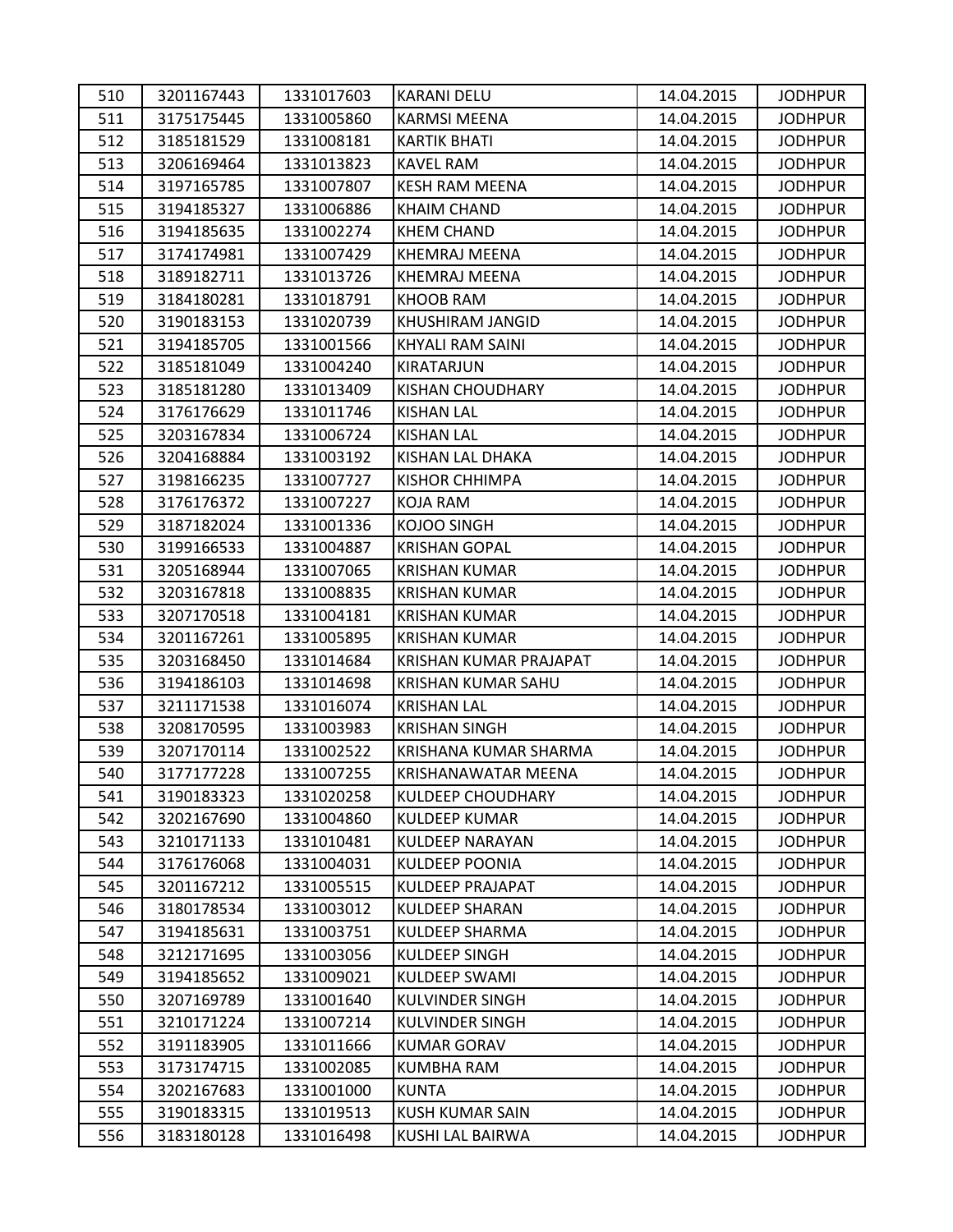| 557 | 3178177745 | 1331011005 | LAKHAN SAINI                | 14.04.2015 | <b>JODHPUR</b> |
|-----|------------|------------|-----------------------------|------------|----------------|
| 558 | 3191184161 | 1331003781 | LAKHAN SINGH MEENA          | 14.04.2015 | <b>JODHPUR</b> |
| 559 | 3194185435 | 1331015144 | LAKHPAT MEENA               | 14.04.2015 | <b>JODHPUR</b> |
| 560 | 3197165939 | 1331013914 | <b>LAKHVEER SINGH</b>       | 14.04.2015 | <b>JODHPUR</b> |
| 561 | 3200166764 | 1331005181 | <b>LAKHVINDER KAUR</b>      | 14.04.2015 | <b>JODHPUR</b> |
| 562 | 3212171672 | 1331006013 | <b>LAKHVINDER SINGH</b>     | 14.04.2015 | <b>JODHPUR</b> |
| 563 | 3171173997 | 1331019208 | <b>LAKSHMAN SINGH SAINI</b> | 14.04.2015 | <b>JODHPUR</b> |
| 564 | 3214172057 | 1331000377 | LAL CHAND                   | 14.04.2015 | <b>JODHPUR</b> |
| 565 | 3198166365 | 1331008037 | <b>LAL CHAND</b>            | 14.04.2015 | <b>JODHPUR</b> |
| 566 | 3168173085 | 1331006778 | LAL CHAND                   | 14.04.2015 | <b>JODHPUR</b> |
| 567 | 3190183655 | 1331002635 | LALA RAM MEENA              | 14.04.2015 | <b>JODHPUR</b> |
| 568 | 3168172972 | 1331003368 | LALARAM SAINI               | 14.04.2015 | <b>JODHPUR</b> |
| 569 | 3199166541 | 1331017357 | <b>LALIT KHERIWAL</b>       | 14.04.2015 | <b>JODHPUR</b> |
| 570 | 3167172360 | 1331003923 | <b>LALIT KUMAR</b>          | 14.04.2015 | <b>JODHPUR</b> |
| 571 | 3205168961 | 1331008971 | <b>LALIT KUMAR</b>          | 14.04.2015 | <b>JODHPUR</b> |
| 572 | 3200167016 | 1331006156 | LALU RAM                    | 14.04.2015 | <b>JODHPUR</b> |
| 573 | 3205168980 | 1331007246 | LALU RAM GODARA             | 14.04.2015 | <b>JODHPUR</b> |
| 574 | 3186181646 | 1331004155 | LAXMAN RAM                  | 14.04.2015 | <b>JODHPUR</b> |
| 575 | 3182179544 | 1331014773 | LAXMAN SAHU                 | 14.04.2015 | <b>JODHPUR</b> |
| 576 | 3188182441 | 1331005859 | LAXMAN SAINI                | 14.04.2015 | <b>JODHPUR</b> |
| 577 | 3176175736 | 1331016769 | <b>LAXMAN SINGH</b>         | 14.04.2015 | <b>JODHPUR</b> |
| 578 | 3195186719 | 1331000069 | LAXMAN SINGH PARIHAR        | 14.04.2015 | <b>JODHPUR</b> |
| 579 | 3188182470 | 1331000425 | LEELADHAR                   | 14.04.2015 | <b>JODHPUR</b> |
| 580 | 3178177664 | 1331014141 | <b>LEKH RAJ</b>             | 14.04.2015 | <b>JODHPUR</b> |
| 581 | 3209170954 | 1331018606 | LEKH RAM                    | 14.04.2015 | <b>JODHPUR</b> |
| 582 | 3199166504 | 1331003218 | LILADHAR                    | 14.04.2015 | <b>JODHPUR</b> |
| 583 | 3193184710 | 1331006495 | LIYAKAT ALI                 | 14.04.2015 | <b>JODHPUR</b> |
| 584 | 3179177943 | 1331011374 | <b>LOKENDRA SINGH</b>       | 14.04.2015 | <b>JODHPUR</b> |
| 585 | 3181179194 | 1331003105 | LOKESH KUMAR                | 14.04.2015 | <b>JODHPUR</b> |
| 586 | 3188182369 | 1331003532 | LOKESH KUMAR BAIRWA         | 14.04.2015 | <b>JODHPUR</b> |
| 587 | 3180178503 | 1331003506 | LOKESH KUMAR DADHICH        | 14.04.2015 | <b>JODHPUR</b> |
| 588 | 3182179745 | 1331001769 | LOKESH KUMAR MEENA          | 14.04.2015 | <b>JODHPUR</b> |
| 589 | 3188182478 | 1331003657 | LOKESH KUMAR MEENA          | 14.04.2015 | <b>JODHPUR</b> |
| 590 | 3195186788 | 1331019131 | LOKESH KUMAR MEENA          | 14.04.2015 | <b>JODHPUR</b> |
| 591 | 3195186509 | 1331003376 | LOKESH KUMAR VERMA          | 14.04.2015 | <b>JODHPUR</b> |
| 592 | 3176175937 | 1331010901 | LOKESH KUMAR YADAV          | 14.04.2015 | <b>JODHPUR</b> |
| 593 | 3193184724 | 1331017091 | LOKESH MEENA                | 14.04.2015 | <b>JODHPUR</b> |
| 594 | 3186181786 | 1331017134 | LOVE KUMAR MANDAR           | 14.04.2015 | <b>JODHPUR</b> |
| 595 | 3184180234 | 1331009904 | LOVE KUSH MEENA             | 14.04.2015 | <b>JODHPUR</b> |
| 596 | 3197165663 | 1331007524 | <b>LOVEPREET SINGH</b>      | 14.04.2015 | <b>JODHPUR</b> |
| 597 | 3194186054 | 1331000897 | <b>MADAN KATHAT</b>         | 14.04.2015 | <b>JODHPUR</b> |
| 598 | 3206169456 | 1331005148 | <b>MADAN LAL</b>            | 14.04.2015 | <b>JODHPUR</b> |
| 599 | 3212171593 | 1331004908 | <b>MADAN LAL</b>            | 14.04.2015 | <b>JODHPUR</b> |
| 600 | 3197165713 | 1331001239 | <b>MADAN LAL</b>            | 14.04.2015 | <b>JODHPUR</b> |
| 601 | 3179178033 | 1331017948 | MADAN LAL PARIHAR           | 15.04.2015 | <b>JODHPUR</b> |
| 602 | 3197166079 | 1331007045 | MADAN LAL PRAJAPAT          | 15.04.2015 | <b>JODHPUR</b> |
| 603 | 3176176150 | 1331001264 | MADAN MOHAN NAGAR           | 15.04.2015 | <b>JODHPUR</b> |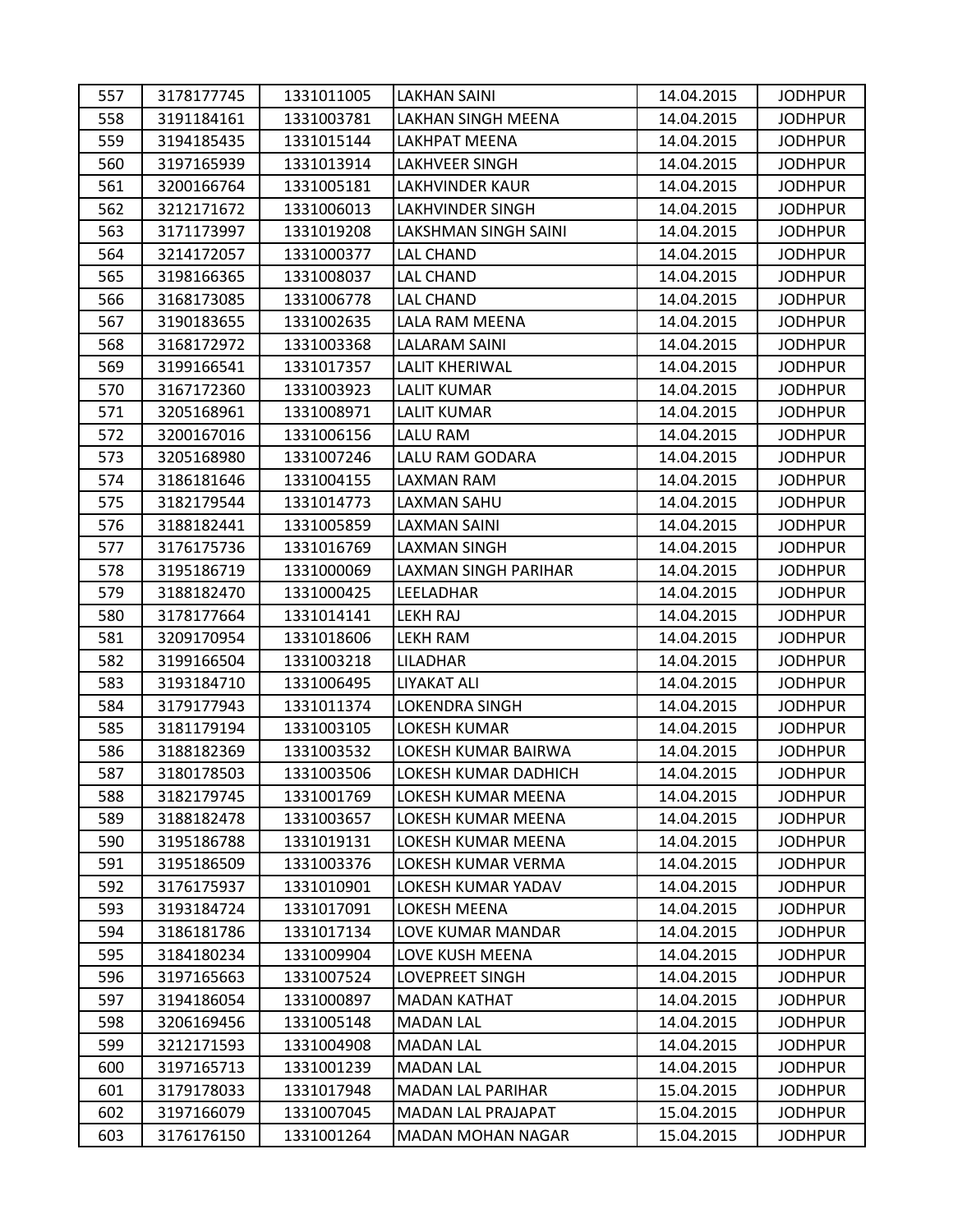| 604 | 3193184524 | 1331002324 | MADHA RAM                     | 15.04.2015 | <b>JODHPUR</b> |
|-----|------------|------------|-------------------------------|------------|----------------|
| 605 | 3201167194 | 1331006780 | MAGHA RAM                     | 15.04.2015 | <b>JODHPUR</b> |
| 606 | 3190183458 | 1331011740 | <b>MAHADEV RAM</b>            | 15.04.2015 | <b>JODHPUR</b> |
| 607 | 3176175980 | 1331001156 | <b>MAHAVEER</b>               | 15.04.2015 | <b>JODHPUR</b> |
| 608 | 3192184382 | 1331007279 | <b>MAHAVEER GURJAR</b>        | 15.04.2015 | <b>JODHPUR</b> |
| 609 | 3202167595 | 1331018716 | MAHAVEER PRASAD               | 15.04.2015 | <b>JODHPUR</b> |
| 610 | 3196165394 | 1331014729 | MAHAVEER SUMAN                | 15.04.2015 | <b>JODHPUR</b> |
| 611 | 3196165270 | 1331006478 | <b>MAHAVIR PRASAD</b>         | 15.04.2015 | <b>JODHPUR</b> |
| 612 | 3203168335 | 1331009684 | MAHENDER KUMAR                | 15.04.2015 | <b>JODHPUR</b> |
| 613 | 3207169940 | 1331014568 | <b>MAHENDER KUMAR</b>         | 15.04.2015 | <b>JODHPUR</b> |
| 614 | 3206169463 | 1331006535 | <b>MAHENDER KUMAR</b>         | 15.04.2015 | <b>JODHPUR</b> |
| 615 | 3207170245 | 1331000997 | MAHENDER SINGH MEENA          | 15.04.2015 | <b>JODHPUR</b> |
| 616 | 3193184701 | 1331006032 | MAHENDRA                      | 15.04.2015 | <b>JODHPUR</b> |
| 617 | 3176176135 | 1331004832 | <b>MAHENDRA</b>               | 15.04.2015 | <b>JODHPUR</b> |
| 618 | 3185181232 | 1331003273 | <b>MAHENDRA BHADU</b>         | 15.04.2015 | <b>JODHPUR</b> |
| 619 | 3174175221 | 1331006312 | MAHENDRA KUMAR                | 15.04.2015 | <b>JODHPUR</b> |
| 620 | 3185181278 | 1331013651 | <b>MAHENDRA KUMAR</b>         | 15.04.2015 | <b>JODHPUR</b> |
| 621 | 3197165832 | 1331004535 | <b>MAHENDRA KUMAR</b>         | 15.04.2015 | <b>JODHPUR</b> |
| 622 | 3207170534 | 1331013901 | <b>MAHENDRA KUMAR</b>         | 15.04.2015 | <b>JODHPUR</b> |
| 623 | 3176175805 | 1331000155 | <b>MAHENDRA KUMAR</b>         | 15.04.2015 | <b>JODHPUR</b> |
| 624 | 3181179072 | 1331011295 | MAHENDRA KUMAR JAIMAN         | 15.04.2015 | <b>JODHPUR</b> |
| 625 | 3195186561 | 1331003717 | MAHENDRA KUMAR KUMAWAT        | 15.04.2015 | <b>JODHPUR</b> |
| 626 | 3175175349 | 1331006060 | MAHENDRA KUMAR MEENA          | 15.04.2015 | <b>JODHPUR</b> |
| 627 | 3182179524 | 1331011598 | MAHENDRA KUMAR MEENA          | 15.04.2015 | <b>JODHPUR</b> |
| 628 | 3178177643 | 1331012546 | MAHENDRA KUMAR MEENA          | 15.04.2015 | <b>JODHPUR</b> |
| 629 | 3184180355 | 1331010968 | MAHENDRA KUMAR MEHARA         | 15.04.2015 | <b>JODHPUR</b> |
| 630 | 3186181568 | 1331009738 | MAHENDRA KUMAR VERMA          | 15.04.2015 | <b>JODHPUR</b> |
| 631 | 3194186106 | 1331020165 | <b>MAHENDRA SINGH</b>         | 15.04.2015 | <b>JODHPUR</b> |
| 632 | 3186181746 | 1331009456 | MAHENDRA SINGH GURJAR         | 15.04.2015 | <b>JODHPUR</b> |
| 633 | 3173174811 | 1331010385 | MAHENDRA SINGH GURJAR         | 15.04.2015 | <b>JODHPUR</b> |
| 634 | 3211171478 | 1331012409 | <b>MAHENDRA SINGH RATHORE</b> | 15.04.2015 | <b>JODHPUR</b> |
| 635 | 3168173097 | 1331013918 | MAHESH                        | 15.04.2015 | <b>JODHPUR</b> |
| 636 | 3167172326 | 1331013326 | <b>MAHESH CHAND</b>           | 15.04.2015 | <b>JODHPUR</b> |
| 637 | 3185181037 | 1331005529 | <b>MAHESH CHAND SAINI</b>     | 15.04.2015 | <b>JODHPUR</b> |
| 638 | 3179178471 | 1331013669 | <b>MAHESH KUMAR</b>           | 15.04.2015 | <b>JODHPUR</b> |
| 639 | 3176176687 | 1331013683 | <b>MAHESH KUMAR</b>           | 15.04.2015 | <b>JODHPUR</b> |
| 640 | 3204168835 | 1331007740 | <b>MAHESH KUMAR</b>           | 15.04.2015 | <b>JODHPUR</b> |
| 641 | 3176176386 | 1331006875 | <b>MAHESH KUMAR</b>           | 15.04.2015 | <b>JODHPUR</b> |
| 642 | 3183180194 | 1331014740 | MAHESH KUMAR KUMHAR           | 15.04.2015 | <b>JODHPUR</b> |
| 643 | 3169173280 | 1331003209 | MAHESH KUMAR MEENA            | 15.04.2015 | <b>JODHPUR</b> |
| 644 | 3180178581 | 1331003336 | <b>MAHESH PRAKASH BOHRA</b>   | 15.04.2015 | <b>JODHPUR</b> |
| 645 | 3174175087 | 1331001899 | <b>MAHIPAL</b>                | 15.04.2015 | <b>JODHPUR</b> |
| 646 | 3168172979 | 1331001842 | <b>MAHIPAL SINGH</b>          | 15.04.2015 | <b>JODHPUR</b> |
| 647 | 3202167617 | 1331005087 | MAHIPAL SINGH HADA            | 15.04.2015 | <b>JODHPUR</b> |
| 648 | 3184180288 | 1331014685 | <b>MAHIPAL SIYAG</b>          | 15.04.2015 | <b>JODHPUR</b> |
| 649 | 3207169673 | 1331001807 | <b>MAITREYI KAUSHIK</b>       | 15.04.2015 | <b>JODHPUR</b> |
| 650 | 3212171643 | 1331001034 | <b>MAMTA</b>                  | 15.04.2015 | <b>JODHPUR</b> |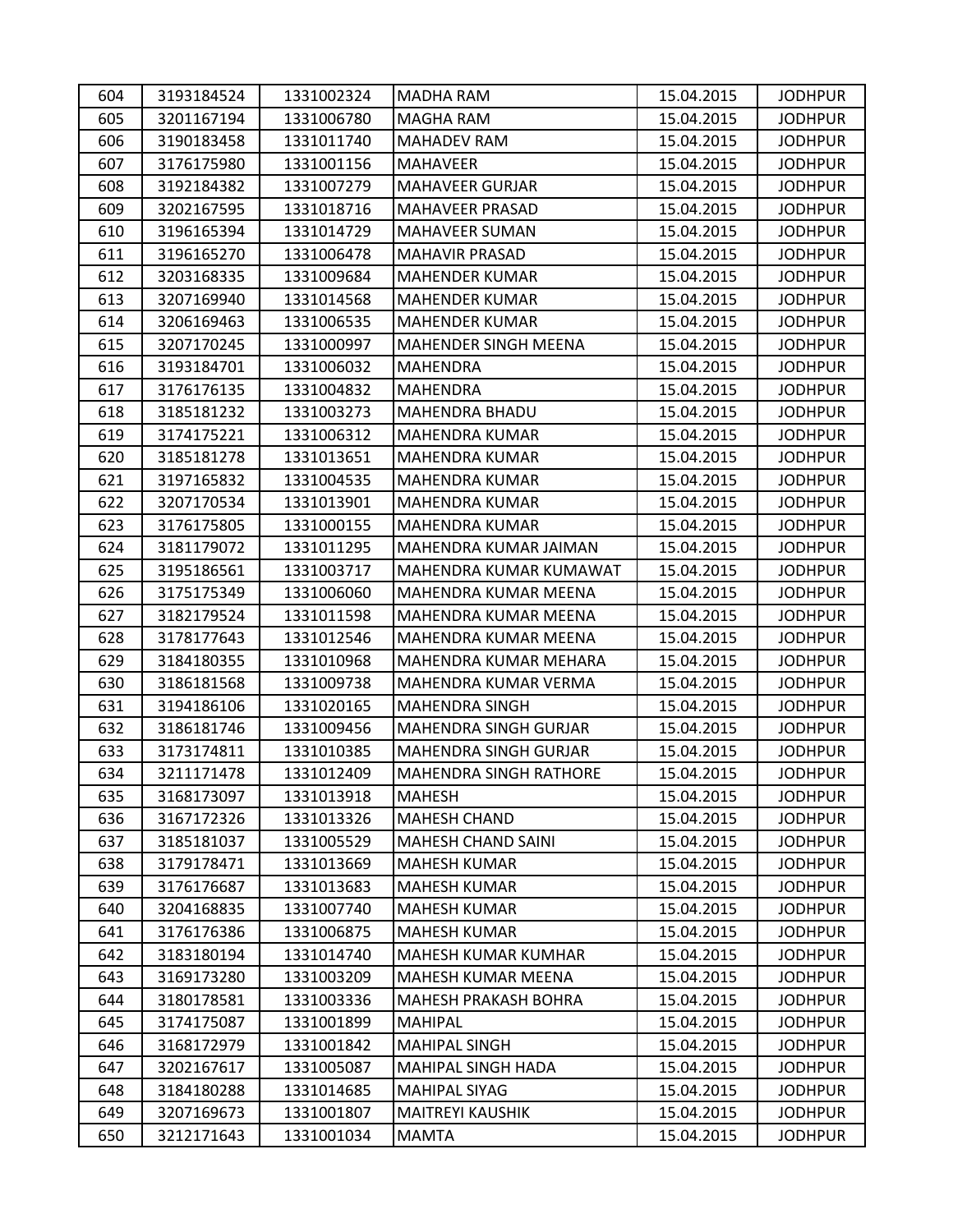| 651 | 3205169210 | 1331012649 | <b>MAMTA SUTHAR</b>        | 15.04.2015 | <b>JODHPUR</b> |
|-----|------------|------------|----------------------------|------------|----------------|
| 652 | 3176176470 | 1331006422 | <b>MAN SINGH SAINI</b>     | 15.04.2015 | <b>JODHPUR</b> |
| 653 | 3194185466 | 1331011973 | <b>MANENDRA KUMAR</b>      | 15.04.2015 | <b>JODHPUR</b> |
| 654 | 3213171824 | 1331006245 | <b>MANGAL SINGH</b>        | 15.04.2015 | <b>JODHPUR</b> |
| 655 | 3210171313 | 1331013045 | <b>MANGAT RAM</b>          | 15.04.2015 | <b>JODHPUR</b> |
| 656 | 3202167674 | 1331007833 | <b>MANGI LAL</b>           | 15.04.2015 | <b>JODHPUR</b> |
| 657 | 3208170743 | 1331008213 | <b>MANGI LAL</b>           | 15.04.2015 | <b>JODHPUR</b> |
| 658 | 3195186696 | 1331007690 | <b>MANGI LAL</b>           | 15.04.2015 | <b>JODHPUR</b> |
| 659 | 3170173694 | 1331018456 | <b>MANGI RAM</b>           | 15.04.2015 | <b>JODHPUR</b> |
| 660 | 3204168761 | 1331002098 | <b>MANGILAL</b>            | 15.04.2015 | <b>JODHPUR</b> |
| 661 | 3169173162 | 1331004499 | MANGLU OAD                 | 15.04.2015 | <b>JODHPUR</b> |
| 662 | 3197165910 | 1331000908 | <b>MANINDER SINGH</b>      | 15.04.2015 | <b>JODHPUR</b> |
| 663 | 3167172325 | 1331000769 | <b>MANISH</b>              | 15.04.2015 | <b>JODHPUR</b> |
| 664 | 3201167245 | 1331015960 | <b>MANISH CHOUDHARY</b>    | 15.04.2015 | <b>JODHPUR</b> |
| 665 | 3194185276 | 1331007705 | MANISH KUMAR JAIMAN        | 15.04.2015 | <b>JODHPUR</b> |
| 666 | 3183180158 | 1331012500 | MANISH KUMAR MEENA         | 15.04.2015 | <b>JODHPUR</b> |
| 667 | 3185180916 | 1331004385 | MANISH KUMAR RAWAL         | 15.04.2015 | <b>JODHPUR</b> |
| 668 | 3185181300 | 1331016648 | <b>MANISH KUMAR SAINI</b>  | 15.04.2015 | <b>JODHPUR</b> |
| 669 | 3181179076 | 1331003049 | MANISH KUMAR TONGARIYA     | 15.04.2015 | <b>JODHPUR</b> |
| 670 | 3201167484 | 1331014212 | <b>MANJEET KUMAR</b>       | 15.04.2015 | <b>JODHPUR</b> |
| 671 | 3207170080 | 1331003194 | <b>MANJEET SINGH</b>       | 15.04.2015 | <b>JODHPUR</b> |
| 672 | 3207169578 | 1331013560 | <b>MANJOOR ALI</b>         | 15.04.2015 | <b>JODHPUR</b> |
| 673 | 3197165659 | 1331008875 | MANJU                      | 15.04.2015 | <b>JODHPUR</b> |
| 674 | 3185181120 | 1331001409 | <b>MANKESH MEENA</b>       | 15.04.2015 | <b>JODHPUR</b> |
| 675 | 3177177143 | 1331006276 | <b>MANOHAR LAL BISHNOI</b> | 15.04.2015 | <b>JODHPUR</b> |
| 676 | 3188182414 | 1331011781 | <b>MANOHAR PARIHAR</b>     | 15.04.2015 | <b>JODHPUR</b> |
| 677 | 3183180066 | 1331004110 | <b>MANOHAR RAM</b>         | 15.04.2015 | <b>JODHPUR</b> |
| 678 | 3197165588 | 1331008409 | <b>MANOJ KUMAR</b>         | 15.04.2015 | <b>JODHPUR</b> |
| 679 | 3211171558 | 1331006659 | <b>MANOJ KUMAR</b>         | 15.04.2015 | <b>JODHPUR</b> |
| 680 | 3176175796 | 1331001017 | <b>MANOJ KUMAR</b>         | 15.04.2015 | <b>JODHPUR</b> |
| 681 | 3197165863 | 1331012400 | <b>MANOJ KUMAR</b>         | 15.04.2015 | <b>JODHPUR</b> |
| 682 | 3207169850 | 1331003748 | <b>MANOJ KUMAR</b>         | 15.04.2015 | <b>JODHPUR</b> |
| 683 | 3179178162 | 1331003282 | <b>MANOJ KUMAR DHUKIA</b>  | 15.04.2015 | <b>JODHPUR</b> |
| 684 | 3170173678 | 1331007293 | MANOJ KUMAR MEENA          | 15.04.2015 | <b>JODHPUR</b> |
| 685 | 3176176162 | 1331010270 | MANOJ KUMAR MEENA          | 15.04.2015 | <b>JODHPUR</b> |
| 686 | 3201167429 | 1331020762 | <b>MANPREET KAUR</b>       | 15.04.2015 | <b>JODHPUR</b> |
| 687 | 3168172727 | 1331008793 | <b>MANRAJ MEENA</b>        | 15.04.2015 | <b>JODHPUR</b> |
| 688 | 3202167735 | 1331008150 | <b>MANU BAI</b>            | 15.04.2015 | <b>JODHPUR</b> |
| 689 | 3199166617 | 1331003921 | <b>MANVENDER SHARMA</b>    | 15.04.2015 | <b>JODHPUR</b> |
| 690 | 3207170264 | 1331010928 | <b>MASTAN SINGH</b>        | 15.04.2015 | <b>JODHPUR</b> |
| 691 | 3214172092 | 1331001458 | MAYA                       | 15.04.2015 | <b>JODHPUR</b> |
| 692 | 3166172274 | 1331004370 | <b>MEGH SINGH</b>          | 15.04.2015 | <b>JODHPUR</b> |
| 693 | 3170173700 | 1331014098 | MEGHARAJ MEENA             | 15.04.2015 | <b>JODHPUR</b> |
| 694 | 3188182632 | 1331012508 | MEHARAMA RAM               | 15.04.2015 | <b>JODHPUR</b> |
| 695 | 3189182889 | 1331001042 | <b>MEJAR KHAN</b>          | 15.04.2015 | <b>JODHPUR</b> |
| 696 | 3183180042 | 1331002390 | <b>MITHUN MEENA</b>        | 15.04.2015 | <b>JODHPUR</b> |
| 697 | 3197165884 | 1331004808 | MOHAMMAD RAFIQ             | 15.04.2015 | <b>JODHPUR</b> |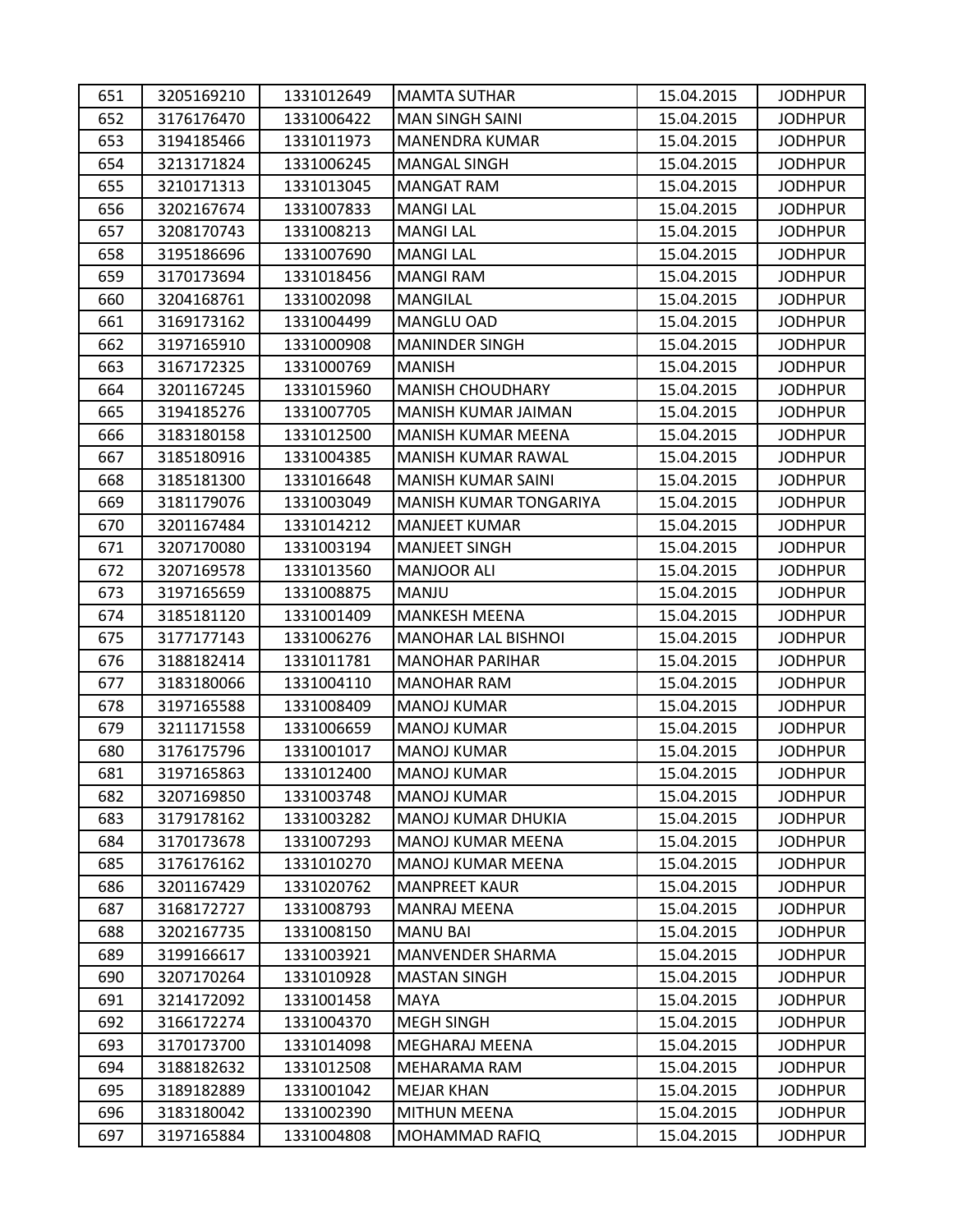| 698 | 3208170778 | 1331003199 | MOHAMMAD RAMJAN        | 15.04.2015 | <b>JODHPUR</b> |
|-----|------------|------------|------------------------|------------|----------------|
| 699 | 3197165695 | 1331010021 | MOHAN DAN CHARAN       | 15.04.2015 | <b>JODHPUR</b> |
| 700 | 3204168726 | 1331003693 | <b>MOHAN LAL</b>       | 15.04.2015 | <b>JODHPUR</b> |
| 701 | 3207169661 | 1331012329 | <b>MOHAN LAL</b>       | 15.04.2015 | <b>JODHPUR</b> |
| 702 | 3203168076 | 1331012085 | <b>MOHAN LAL</b>       | 15.04.2015 | <b>JODHPUR</b> |
| 703 | 3170173702 | 1331005689 | MOHAN LAL BARADWAL     | 15.04.2015 | <b>JODHPUR</b> |
| 704 | 3198166175 | 1331015774 | MOHAN LAL HUDDA        | 15.04.2015 | <b>JODHPUR</b> |
| 705 | 3191184092 | 1331008174 | <b>MOHAN LAL MEENA</b> | 15.04.2015 | <b>JODHPUR</b> |
| 706 | 3168172822 | 1331006098 | <b>MOHAN SINGH</b>     | 15.04.2015 | <b>JODHPUR</b> |
| 707 | 3204168606 | 1331007535 | <b>MONIKA</b>          | 15.04.2015 | <b>JODHPUR</b> |
| 708 | 3193184793 | 1331005252 | <b>MOOL SINGH</b>      | 15.04.2015 | <b>JODHPUR</b> |
| 709 | 3175175383 | 1331002322 | MOOLA RAM              | 15.04.2015 | <b>JODHPUR</b> |
| 710 | 3178177728 | 1331004156 | <b>MOTI RAM</b>        | 15.04.2015 | <b>JODHPUR</b> |
| 711 | 3177177291 | 1331006469 | <b>MUKESH BAIRWA</b>   | 15.04.2015 | <b>JODHPUR</b> |
| 712 | 3187182295 | 1331019145 | MUKESH CHAND FULWARIYA | 15.04.2015 | <b>JODHPUR</b> |
| 713 | 3187182238 | 1331017902 | MUKESH CHOUDHARY       | 15.04.2015 | <b>JODHPUR</b> |
| 714 | 3202167701 | 1331003818 | MUKESH CHOUDHARY       | 15.04.2015 | <b>JODHPUR</b> |
| 715 | 3187182063 | 1331004993 | <b>MUKESH GODARA</b>   | 15.04.2015 | <b>JODHPUR</b> |
| 716 | 3176175964 | 1331014637 | MUKESH KATHURIYA       | 15.04.2015 | <b>JODHPUR</b> |
| 717 | 3176176632 | 1331009742 | <b>MUKESH KHILERI</b>  | 15.04.2015 | <b>JODHPUR</b> |
| 718 | 3207170263 | 1331011165 | MUKESH KUMAR           | 15.04.2015 | <b>JODHPUR</b> |
| 719 | 3201167287 | 1331004140 | MUKESH KUMAR           | 15.04.2015 | <b>JODHPUR</b> |
| 720 | 3203167999 | 1331015113 | MUKESH KUMAR           | 15.04.2015 | <b>JODHPUR</b> |
| 721 | 3203168189 | 1331009792 | <b>MUKESH KUMAR</b>    | 15.04.2015 | <b>JODHPUR</b> |
| 722 | 3188182551 | 1331002479 | MUKESH KUMAR           | 15.04.2015 | <b>JODHPUR</b> |
| 723 | 3201167337 | 1331004522 | MUKESH KUMAR           | 15.04.2015 | <b>JODHPUR</b> |
| 724 | 3175175662 | 1331009292 | MUKESH KUMAR           | 15.04.2015 | <b>JODHPUR</b> |
| 725 | 3205169161 | 1331003798 | MUKESH KUMAR           | 15.04.2015 | <b>JODHPUR</b> |
| 726 | 3201167131 | 1331001560 | MUKESH KUMAR           | 15.04.2015 | <b>JODHPUR</b> |
| 727 | 3209170841 | 1331015001 | MUKESH KUMAR           | 15.04.2015 | <b>JODHPUR</b> |
| 728 | 3209171093 | 1331006068 | <b>MUKESH KUMAR</b>    | 15.04.2015 | <b>JODHPUR</b> |
| 729 | 3211171359 | 1331011917 | <b>MUKESH KUMAR</b>    | 15.04.2015 | <b>JODHPUR</b> |
| 730 | 3207169617 | 1331016783 | <b>MUKESH KUMAR</b>    | 15.04.2015 | <b>JODHPUR</b> |
| 731 | 3205169143 | 1331017323 | <b>MUKESH KUMAR</b>    | 15.04.2015 | <b>JODHPUR</b> |
| 732 | 3178177750 | 1331005089 | <b>MUKESH KUMAR</b>    | 15.04.2015 | <b>JODHPUR</b> |
| 733 | 3176176058 | 1331007500 | MUKESH KUMAR AICHRA    | 15.04.2015 | <b>JODHPUR</b> |
| 734 | 3203167899 | 1331008831 | MUKESH KUMAR BAIRWA    | 15.04.2015 | <b>JODHPUR</b> |
| 735 | 3188182608 | 1331005374 | MUKESH KUMAR BAIRWA    | 15.04.2015 | <b>JODHPUR</b> |
| 736 | 3184180345 | 1331017677 | MUKESH KUMAR BAIRWA    | 15.04.2015 | <b>JODHPUR</b> |
| 737 | 3171174149 | 1331001425 | MUKESH KUMAR CHHAPOLIA | 15.04.2015 | <b>JODHPUR</b> |
| 738 | 3180178937 | 1331016335 | MUKESH KUMAR GURJAR    | 15.04.2015 | <b>JODHPUR</b> |
| 739 | 3197165812 | 1331012415 | MUKESH KUMAR JEENAGAR  | 15.04.2015 | <b>JODHPUR</b> |
| 740 | 3190183364 | 1331008801 | MUKESH KUMAR KHATIK    | 15.04.2015 | <b>JODHPUR</b> |
| 741 | 3175175568 | 1331010893 | MUKESH KUMAR MEENA     | 15.04.2015 | <b>JODHPUR</b> |
| 742 | 3184180499 | 1331004247 | MUKESH KUMAR MEENA     | 15.04.2015 | <b>JODHPUR</b> |
| 743 | 3180178947 | 1331021253 | MUKESH KUMAR MEHARA    | 15.04.2015 | <b>JODHPUR</b> |
| 744 | 3202167557 | 1331006959 | MUKESH KUMAR SHAKYA    | 15.04.2015 | <b>JODHPUR</b> |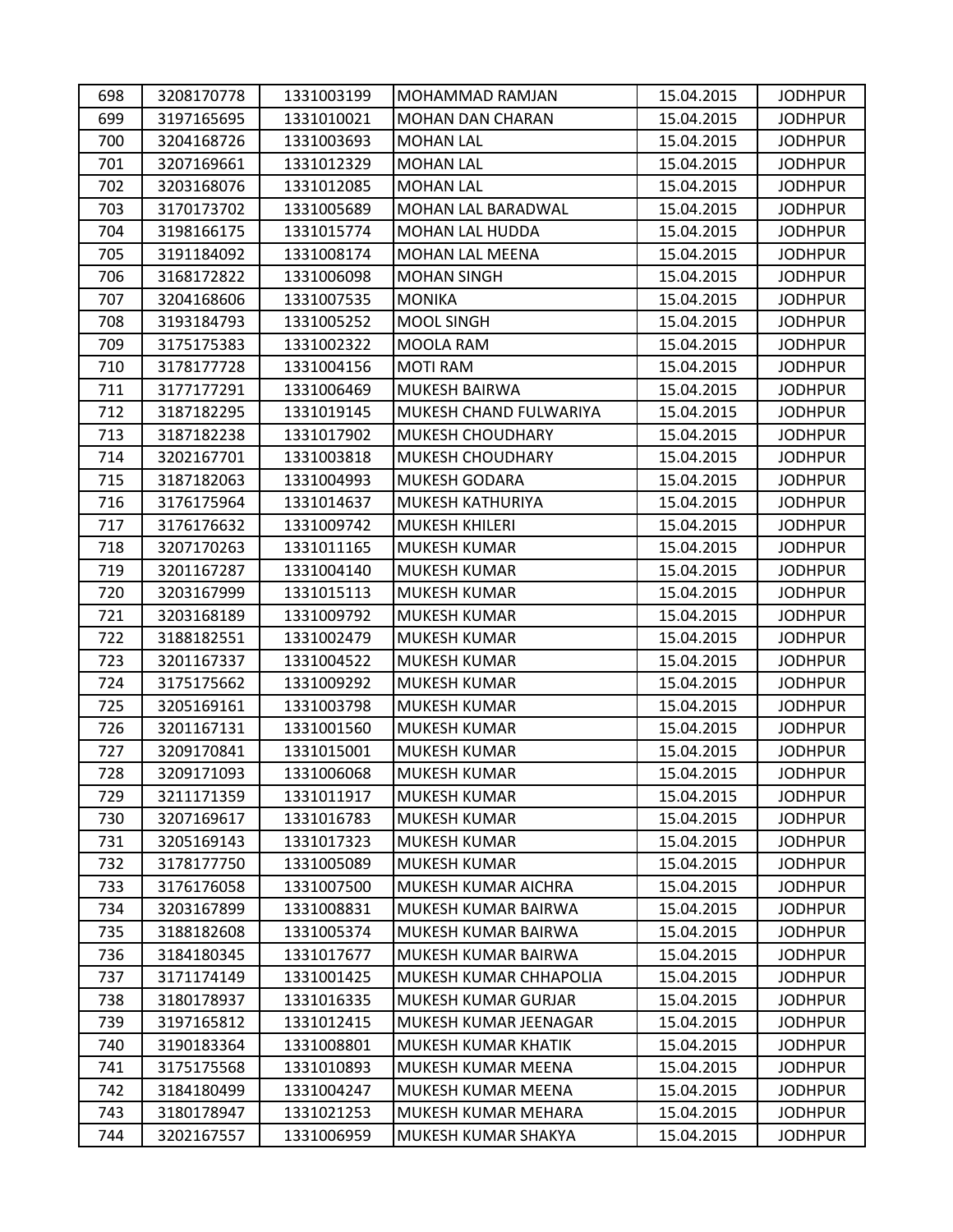| 745 | 3192184463 | 1331007291 | MUKESH MEENA               | 15.04.2015 | <b>JODHPUR</b> |
|-----|------------|------------|----------------------------|------------|----------------|
| 746 | 3176176508 | 1331003094 | MUKESH MEGHWAL             | 15.04.2015 | <b>JODHPUR</b> |
| 747 | 3205169188 | 1331009667 | <b>MUKESH RAJPUROHIT</b>   | 15.04.2015 | <b>JODHPUR</b> |
| 748 | 3190183219 | 1331015987 | <b>MUKESH SAINI</b>        | 15.04.2015 | <b>JODHPUR</b> |
| 749 | 3202167640 | 1331007401 | MUKESH SEVADA              | 15.04.2015 | <b>JODHPUR</b> |
| 750 | 3190183438 | 1331000360 | <b>MUKESH YOGI</b>         | 15.04.2015 | <b>JODHPUR</b> |
| 751 | 3176175851 | 1331001083 | <b>MUKHAN SINGH GURJAR</b> | 15.04.2015 | <b>JODHPUR</b> |
| 752 | 3202167631 | 1331004734 | <b>MUKHTYAR SINGH</b>      | 15.04.2015 | <b>JODHPUR</b> |
| 753 | 3179178190 | 1331008137 | <b>MUNNA RAM</b>           | 15.04.2015 | <b>JODHPUR</b> |
| 754 | 3191183765 | 1331008256 | NAGENDAR SINGH NYOL        | 15.04.2015 | <b>JODHPUR</b> |
| 755 | 3185181236 | 1331020941 | NAINA RAM JAT              | 15.04.2015 | <b>JODHPUR</b> |
| 756 | 3195186659 | 1331010081 | NANAG RAM MEENA            | 15.04.2015 | <b>JODHPUR</b> |
| 757 | 3185181445 | 1331020823 | <b>NAND LAL MEENA</b>      | 15.04.2015 | <b>JODHPUR</b> |
| 758 | 3203168358 | 1331005373 | <b>NAND RAM</b>            | 15.04.2015 | <b>JODHPUR</b> |
| 759 | 3199166683 | 1331013874 | NANOO RAM LOHAR            | 15.04.2015 | <b>JODHPUR</b> |
| 760 | 3175175673 | 1331014023 | <b>NARAPAT RAM</b>         | 15.04.2015 | <b>JODHPUR</b> |
| 761 | 3195186574 | 1331003081 | <b>NARASI LAL MEENA</b>    | 15.04.2015 | <b>JODHPUR</b> |
| 762 | 3195186416 | 1331009611 | <b>NARAYAN SINGH</b>       | 15.04.2015 | <b>JODHPUR</b> |
| 763 | 3207169671 | 1331009114 | <b>NARENDAR KUMAR</b>      | 15.04.2015 | <b>JODHPUR</b> |
| 764 | 3200166917 | 1331017559 | NARENDRA KUMAR             | 15.04.2015 | <b>JODHPUR</b> |
| 765 | 3176177026 | 1331019083 | NARENDRA KUMAR SHARMA      | 15.04.2015 | <b>JODHPUR</b> |
| 766 | 3208170660 | 1331006509 | NARENDRA KUMAR SHARMA      | 15.04.2015 | <b>JODHPUR</b> |
| 767 | 3189182685 | 1331017447 | NARENDRA SINGH GURJAR      | 15.04.2015 | <b>JODHPUR</b> |
| 768 | 3202167657 | 1331000244 | NARENDRA SINGH SHEKHAWAT   | 15.04.2015 | <b>JODHPUR</b> |
| 769 | 3195186612 | 1331002092 | <b>NARESH</b>              | 15.04.2015 | <b>JODHPUR</b> |
| 770 | 3182179503 | 1331009205 | <b>NARESH BAIRWA</b>       | 15.04.2015 | <b>JODHPUR</b> |
| 771 | 3205169092 | 1331007974 | <b>NARESH KUMAR</b>        | 15.04.2015 | <b>JODHPUR</b> |
| 772 | 3213171804 | 1331004237 | <b>NARESH KUMAR</b>        | 15.04.2015 | <b>JODHPUR</b> |
| 773 | 3198166310 | 1331003626 | <b>NARESH KUMAR</b>        | 15.04.2015 | <b>JODHPUR</b> |
| 774 | 3209170955 | 1331009973 | <b>NARESH KUMAR</b>        | 15.04.2015 | <b>JODHPUR</b> |
| 775 | 3213171905 | 1331012968 | <b>NARESH SINGH</b>        | 15.04.2015 | <b>JODHPUR</b> |
| 776 | 3191184108 | 1331005337 | NARPAT RAM BENEWAL         | 15.04.2015 | <b>JODHPUR</b> |
| 777 | 3177177331 | 1331005332 | <b>NARSI</b>               | 15.04.2015 | <b>JODHPUR</b> |
| 778 | 3179178056 | 1331013620 | <b>NARSI RAM GURJAR</b>    | 15.04.2015 | <b>JODHPUR</b> |
| 779 | 3207169726 | 1331007361 | <b>NARSINGH DAS VYAS</b>   | 15.04.2015 | <b>JODHPUR</b> |
| 780 | 3196165481 | 1331006164 | <b>NAURANG LAL</b>         | 15.04.2015 | <b>JODHPUR</b> |
| 781 | 3195186488 | 1331010906 | <b>NAVRATAN GURJAR</b>     | 15.04.2015 | <b>JODHPUR</b> |
| 782 | 3206169514 | 1331003772 | <b>NEERAJ KUMAR</b>        | 15.04.2015 | <b>JODHPUR</b> |
| 783 | 3169173359 | 1331003445 | <b>NEETU</b>               | 15.04.2015 | <b>JODHPUR</b> |
| 784 | 3189182811 | 1331005455 | <b>NEKI RAM</b>            | 15.04.2015 | <b>JODHPUR</b> |
| 785 | 3176175978 | 1331012510 | <b>NEKI RAM KHINCHAR</b>   | 15.04.2015 | <b>JODHPUR</b> |
| 786 | 3182179599 | 1331016260 | <b>NEMA RAM</b>            | 15.04.2015 | <b>JODHPUR</b> |
| 787 | 3167172453 | 1331004205 | NEMA RAM THINGLA           | 15.04.2015 | <b>JODHPUR</b> |
| 788 | 3210171270 | 1331003639 | <b>NEMI CHAND</b>          | 15.04.2015 | <b>JODHPUR</b> |
| 789 | 3174175264 | 1331000770 | <b>NEMI CHAND</b>          | 15.04.2015 | <b>JODHPUR</b> |
| 790 | 3192184327 | 1331018831 | <b>NEMI CHAND</b>          | 15.04.2015 | <b>JODHPUR</b> |
| 791 | 3210171262 | 1331006988 | <b>NET RAM</b>             | 15.04.2015 | <b>JODHPUR</b> |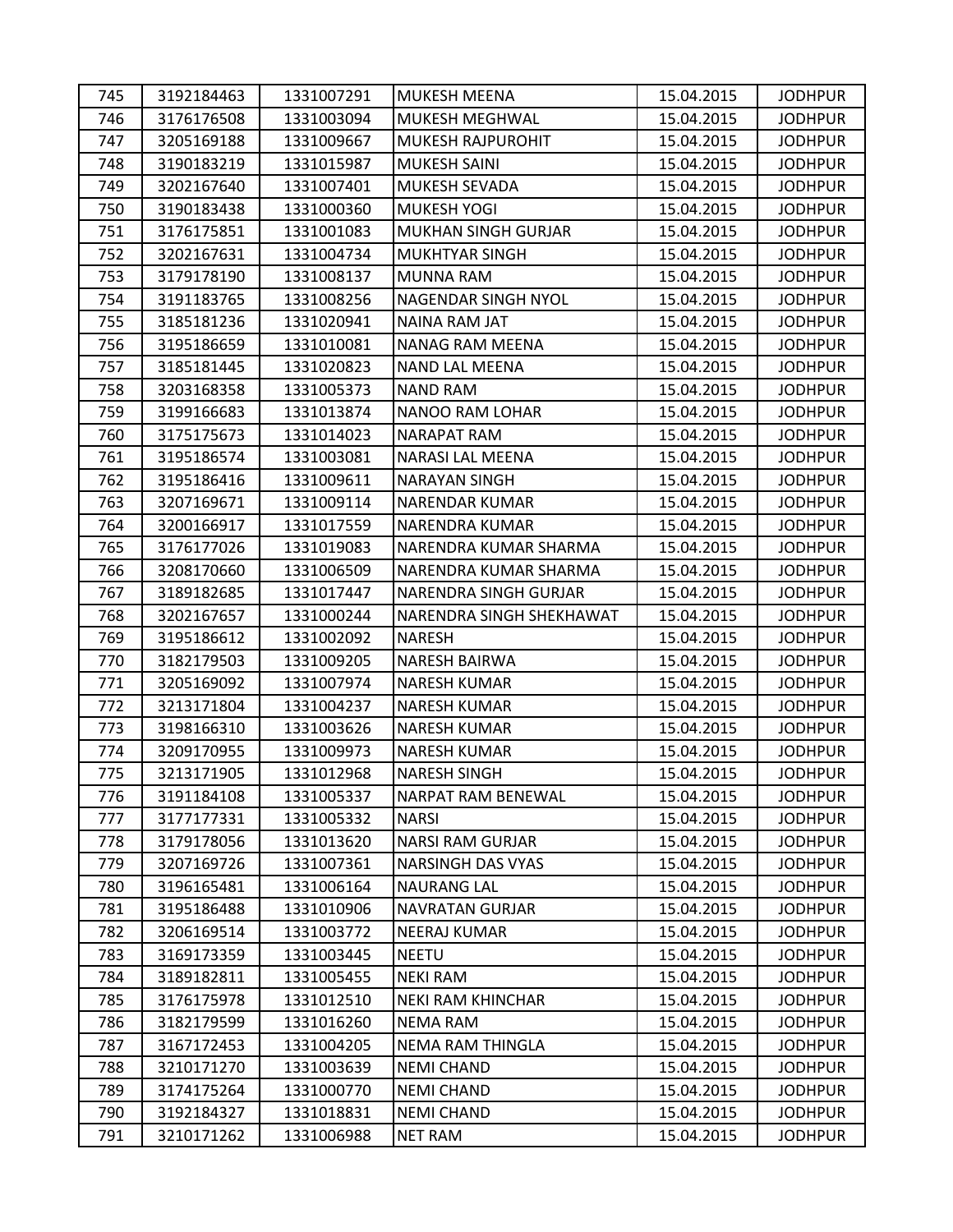| 792 | 3207170007 | 1331002140 | <b>NETRAM</b>            | 15.04.2015 | <b>JODHPUR</b> |
|-----|------------|------------|--------------------------|------------|----------------|
| 793 | 3166172249 | 1331011797 | <b>NETRAM</b>            | 15.04.2015 | <b>JODHPUR</b> |
| 794 | 3187182200 | 1331011714 | NIMBA RAM                | 15.04.2015 | <b>JODHPUR</b> |
| 795 | 3207170161 | 1331002126 | NIRMAL KUMAR SARAN       | 15.04.2015 | <b>JODHPUR</b> |
| 796 | 3210171247 | 1331013006 | NIRMAL SINGH             | 15.04.2015 | <b>JODHPUR</b> |
| 797 | 3205168989 | 1331005348 | <b>NISHAN CHAND</b>      | 15.04.2015 | <b>JODHPUR</b> |
| 798 | 3206169513 | 1331000829 | <b>NIT PRAKASH</b>       | 15.04.2015 | <b>JODHPUR</b> |
| 799 | 3189182894 | 1331001448 | NITESH KUMAR SAHU        | 15.04.2015 | <b>JODHPUR</b> |
| 800 | 3194186080 | 1331003870 | <b>NOPA RAM MEGHWAL</b>  | 15.04.2015 | <b>JODHPUR</b> |
| 801 | 3194185341 | 1331015266 | <b>OM PARAKASH</b>       | 15.04.2015 | <b>JODHPUR</b> |
| 802 | 3175175359 | 1331008629 | <b>OM PRAKASH</b>        | 15.04.2015 | <b>JODHPUR</b> |
| 803 | 3181179143 | 1331002814 | <b>OM PRAKASH</b>        | 15.04.2015 | <b>JODHPUR</b> |
| 804 | 3200166820 | 1331012866 | OM PRAKASH               | 15.04.2015 | <b>JODHPUR</b> |
| 805 | 3176176457 | 1331021240 | <b>OM PRAKASH</b>        | 15.04.2015 | <b>JODHPUR</b> |
| 806 | 3211171546 | 1331020325 | OM PRAKASH               | 15.04.2015 | <b>JODHPUR</b> |
| 807 | 3180178489 | 1331020604 | <b>OM PRAKASH</b>        | 15.04.2015 | <b>JODHPUR</b> |
| 808 | 3203168227 | 1331016821 | <b>OM PRAKASH</b>        | 15.04.2015 | <b>JODHPUR</b> |
| 809 | 3203168309 | 1331003825 | <b>OM PRAKASH</b>        | 15.04.2015 | <b>JODHPUR</b> |
| 810 | 3202167671 | 1331012107 | OM PRAKASH               | 15.04.2015 | <b>JODHPUR</b> |
| 811 | 3197166128 | 1331015255 | OM PRAKASH KARELA        | 15.04.2015 | <b>JODHPUR</b> |
| 812 | 3207169981 | 1331006852 | OM PRAKASH MEGHAWAL      | 15.04.2015 | <b>JODHPUR</b> |
| 813 | 3200166923 | 1331004631 | OM PRAKASH SARAN         | 15.04.2015 | <b>JODHPUR</b> |
| 814 | 3174175074 | 1331014359 | OM PRAKASH SHARMA        | 15.04.2015 | <b>JODHPUR</b> |
| 815 | 3212171713 | 1331011612 | OM PRAKASH SIYAG         | 15.04.2015 | <b>JODHPUR</b> |
| 816 | 3194185432 | 1331011352 | OMA RAM                  | 15.04.2015 | <b>JODHPUR</b> |
| 817 | 3166172212 | 1331001176 | <b>OMA RAM JAT</b>       | 15.04.2015 | <b>JODHPUR</b> |
| 818 | 3170173879 | 1331001764 | OMARAM                   | 15.04.2015 | <b>JODHPUR</b> |
| 819 | 3191184126 | 1331012010 | <b>OMKAR SAINI</b>       | 15.04.2015 | <b>JODHPUR</b> |
| 820 | 3173174856 | 1331021019 | <b>OMPRAKASH</b>         | 15.04.2015 | <b>JODHPUR</b> |
| 821 | 3193184713 | 1331019464 | OMPRAKASH                | 15.04.2015 | <b>JODHPUR</b> |
| 822 | 3176175833 | 1331002705 | <b>OMPRAKASH GURJAR</b>  | 15.04.2015 | <b>JODHPUR</b> |
| 823 | 3194186305 | 1331020828 | <b>OMPRAKASH GURJAR</b>  | 15.04.2015 | <b>JODHPUR</b> |
| 824 | 3185180783 | 1331010226 | OMPRAKASH MEENA          | 15.04.2015 | <b>JODHPUR</b> |
| 825 | 3192184294 | 1331011409 | OMVEER MEENA             | 15.04.2015 | <b>JODHPUR</b> |
| 826 | 3204168628 | 1331016759 | <b>ONKAR SINGH KALSI</b> | 15.04.2015 | <b>JODHPUR</b> |
| 827 | 3180178757 | 1331011771 | PABURAM                  | 15.04.2015 | <b>JODHPUR</b> |
| 828 | 3205169168 | 1331018045 | PAL NATH                 | 15.04.2015 | <b>JODHPUR</b> |
| 829 | 3167172486 | 1331009155 | PANCHU RAM MEENA         | 15.04.2015 | <b>JODHPUR</b> |
| 830 | 3197165791 | 1331006362 | PANKAJ BABERWAL          | 15.04.2015 | <b>JODHPUR</b> |
| 831 | 3203168447 | 1331016098 | PANKAJ KUMAR             | 15.04.2015 | <b>JODHPUR</b> |
| 832 | 3180178777 | 1331002252 | PANKAJ KUMAR SHARMA      | 15.04.2015 | <b>JODHPUR</b> |
| 833 | 3180178871 | 1331003861 | PANKAJ SAIN              | 15.04.2015 | <b>JODHPUR</b> |
| 834 | 3207170231 | 1331005875 | PANKAJ SWAMI             | 15.04.2015 | <b>JODHPUR</b> |
| 835 | 3194185684 | 1331017294 | PANNA LAL GODARA         | 15.04.2015 | <b>JODHPUR</b> |
| 836 | 3197165744 | 1331002218 | PANNA LAL REGAR          | 15.04.2015 | <b>JODHPUR</b> |
| 837 | 3185180711 | 1331010027 | PARAS KUMAR MEENA        | 15.04.2015 | <b>JODHPUR</b> |
| 838 | 3189182989 | 1331013376 | PARITOSH SAXENA          | 15.04.2015 | <b>JODHPUR</b> |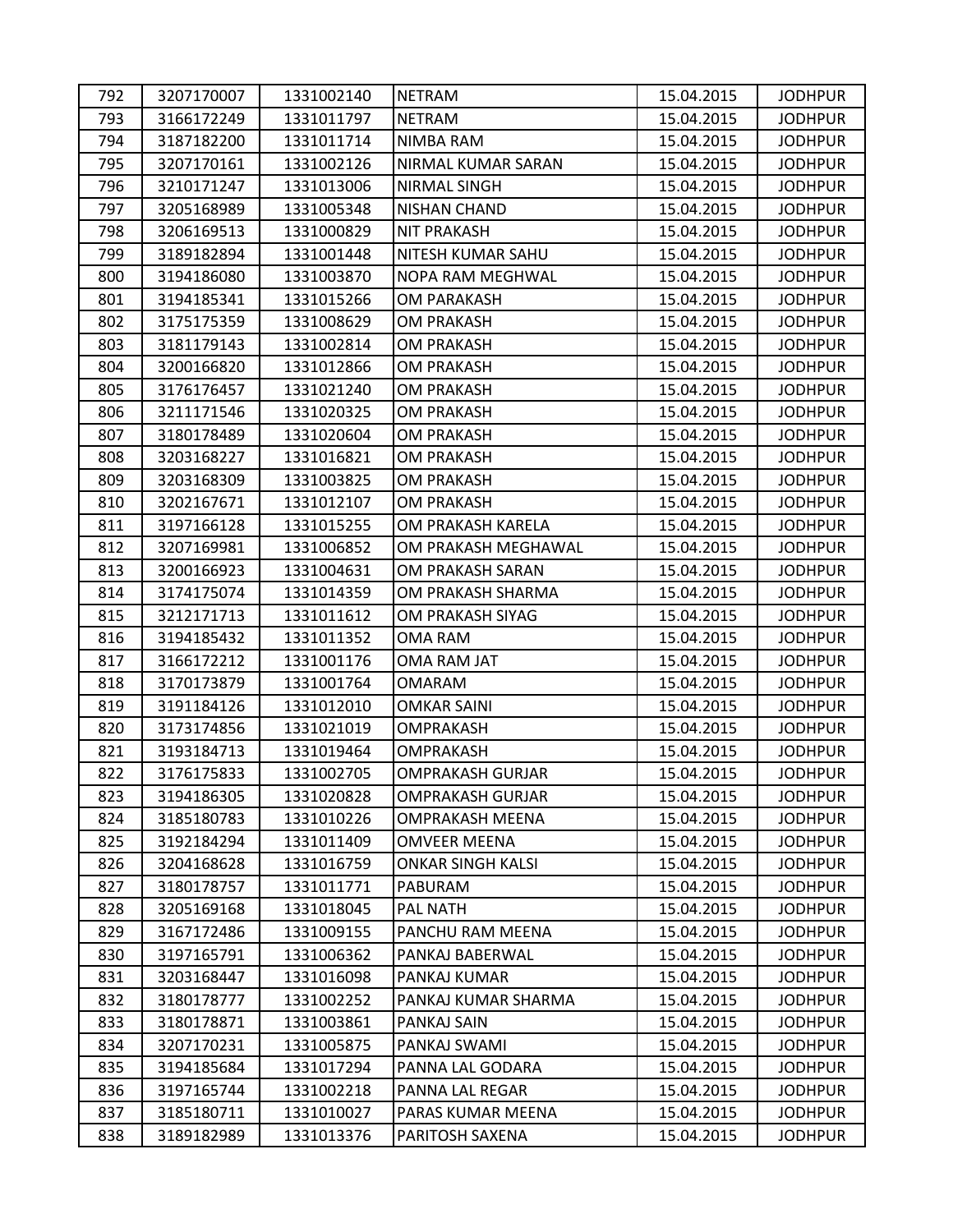| 839 | 3176176208 | 1331012301 | PARIVENDRA MEENA      | 15.04.2015 | <b>JODHPUR</b> |
|-----|------------|------------|-----------------------|------------|----------------|
| 840 | 3210171177 | 1331002535 | PARMESHWAR LAL JANGIR | 15.04.2015 | <b>JODHPUR</b> |
| 841 | 3212171735 | 1331011969 | PARMOD KUMAR          | 15.04.2015 | <b>JODHPUR</b> |
| 842 | 3206169370 | 1331002242 | PARWAT SINGH          | 15.04.2015 | <b>JODHPUR</b> |
| 843 | 3207170148 | 1331006967 | PAVAN KUMAR           | 15.04.2015 | <b>JODHPUR</b> |
| 844 | 3180178568 | 1331006980 | PAVAN KUMAR           | 15.04.2015 | <b>JODHPUR</b> |
| 845 | 3190183558 | 1331002216 | PAVAN KUMAR BAIRWA    | 15.04.2015 | <b>JODHPUR</b> |
| 846 | 3170173642 | 1331010540 | PAVAN KUMAR MAROTHA   | 15.04.2015 | <b>JODHPUR</b> |
| 847 | 3181179038 | 1331007358 | PAVAN KUMAR PARETA    | 15.04.2015 | <b>JODHPUR</b> |
| 848 | 3185181364 | 1331001961 | PAVAN KUMAR SAHU      | 15.04.2015 | <b>JODHPUR</b> |
| 849 | 3173174854 | 1331013771 | PAVAN SINGH JATAV     | 15.04.2015 | <b>JODHPUR</b> |
| 850 | 3189182985 | 1331001765 | PAVANKUMAR            | 15.04.2015 | <b>JODHPUR</b> |
| 851 | 3204168679 | 1331005317 | PAWAN KUMAR           | 15.04.2015 | <b>JODHPUR</b> |
| 852 | 3199166481 | 1331003270 | PAWAN KUMAR           | 15.04.2015 | <b>JODHPUR</b> |
| 853 | 3204168859 | 1331002006 | PAWAN KUMAR           | 15.04.2015 | <b>JODHPUR</b> |
| 854 | 3203168109 | 1331009635 | PAWAN KUMAR           | 15.04.2015 | <b>JODHPUR</b> |
| 855 | 3201167126 | 1331009448 | PAWAN KUMAR           | 15.04.2015 | <b>JODHPUR</b> |
| 856 | 3204168778 | 1331003917 | PAWAN KUMAR           | 15.04.2015 | <b>JODHPUR</b> |
| 857 | 3211171434 | 1331020199 | PAWAN KUMAR           | 15.04.2015 | <b>JODHPUR</b> |
| 858 | 3182179602 | 1331000531 | PAWAN KUMAR           | 15.04.2015 | <b>JODHPUR</b> |
| 859 | 3197165980 | 1331004718 | PAWAN KUMAR           | 15.04.2015 | <b>JODHPUR</b> |
| 860 | 3202167677 | 1331001701 | PAWAN KUMAR           | 15.04.2015 | <b>JODHPUR</b> |
| 861 | 3206169319 | 1331009479 | PAWAN KUMAR PATIR     | 15.04.2015 | <b>JODHPUR</b> |
| 862 | 3194185958 | 1331004366 | PAWAN KUMAR PRAJAPAT  | 15.04.2015 | <b>JODHPUR</b> |
| 863 | 3211171448 | 1331012714 | PAWAN KUMAR SUTHAR    | 15.04.2015 | <b>JODHPUR</b> |
| 864 | 3189182809 | 1331000307 | PAWAN KUMAR VASHNAV   | 15.04.2015 | <b>JODHPUR</b> |
| 865 | 3201167285 | 1331000543 | PAWAN SIHAG           | 15.04.2015 | <b>JODHPUR</b> |
| 866 | 3172174589 | 1331001541 | PEMA RAM CHOUDHARY    | 15.04.2015 | <b>JODHPUR</b> |
| 867 | 3176176531 | 1331001009 | PINTU KUMAR           | 15.04.2015 | <b>JODHPUR</b> |
| 868 | 3180178917 | 1331021644 | PINTU KUMAR MEENA     | 15.04.2015 | <b>JODHPUR</b> |
| 869 | 3168172783 | 1331013836 | POONA RAM             | 15.04.2015 | <b>JODHPUR</b> |
| 870 | 3213171956 | 1331005654 | PRADEEP               | 15.04.2015 | <b>JODHPUR</b> |
| 871 | 3177177183 | 1331008186 | PRADEEP CHOUDHARY     | 15.04.2015 | <b>JODHPUR</b> |
| 872 | 3210171201 | 1331005107 | PRADEEP KUMAR         | 15.04.2015 | <b>JODHPUR</b> |
| 873 | 3204168591 | 1331021573 | PRADEEP KUMAR         | 15.04.2015 | <b>JODHPUR</b> |
| 874 | 3187181910 | 1331004264 | PRADEEP KUMAR         | 15.04.2015 | <b>JODHPUR</b> |
| 875 | 3214172103 | 1331008240 | PRADEEP KUMAR         | 15.04.2015 | <b>JODHPUR</b> |
| 876 | 3194185196 | 1331011726 | PRADHAN MEENA         | 15.04.2015 | <b>JODHPUR</b> |
| 877 | 3182179656 | 1331008178 | PRADHAN YADAV         | 15.04.2015 | <b>JODHPUR</b> |
| 878 | 3201167248 | 1331021134 | PRAHALAAD NATH        | 15.04.2015 | <b>JODHPUR</b> |
| 879 | 3176176187 | 1331012385 | PRAHLAD NARAYAN MEENA | 15.04.2015 | <b>JODHPUR</b> |
| 880 | 3184180391 | 1331001106 | PRAKASH CHAND MEENA   | 15.04.2015 | <b>JODHPUR</b> |
| 881 | 3177177301 | 1331010668 | PRAKASH CHANDRA       | 15.04.2015 | <b>JODHPUR</b> |
| 882 | 3176176567 | 1331011238 | PRAKASH CHANDRA MEENA | 15.04.2015 | <b>JODHPUR</b> |
| 883 | 3167172428 | 1331004474 | PRAKASH KUMAR         | 15.04.2015 | <b>JODHPUR</b> |
| 884 | 3170173769 | 1331000286 | PRAKASH KUMAR         | 15.04.2015 | <b>JODHPUR</b> |
| 885 | 3207170381 | 1331006739 | PRAMOD KUMAR          | 15.04.2015 | <b>JODHPUR</b> |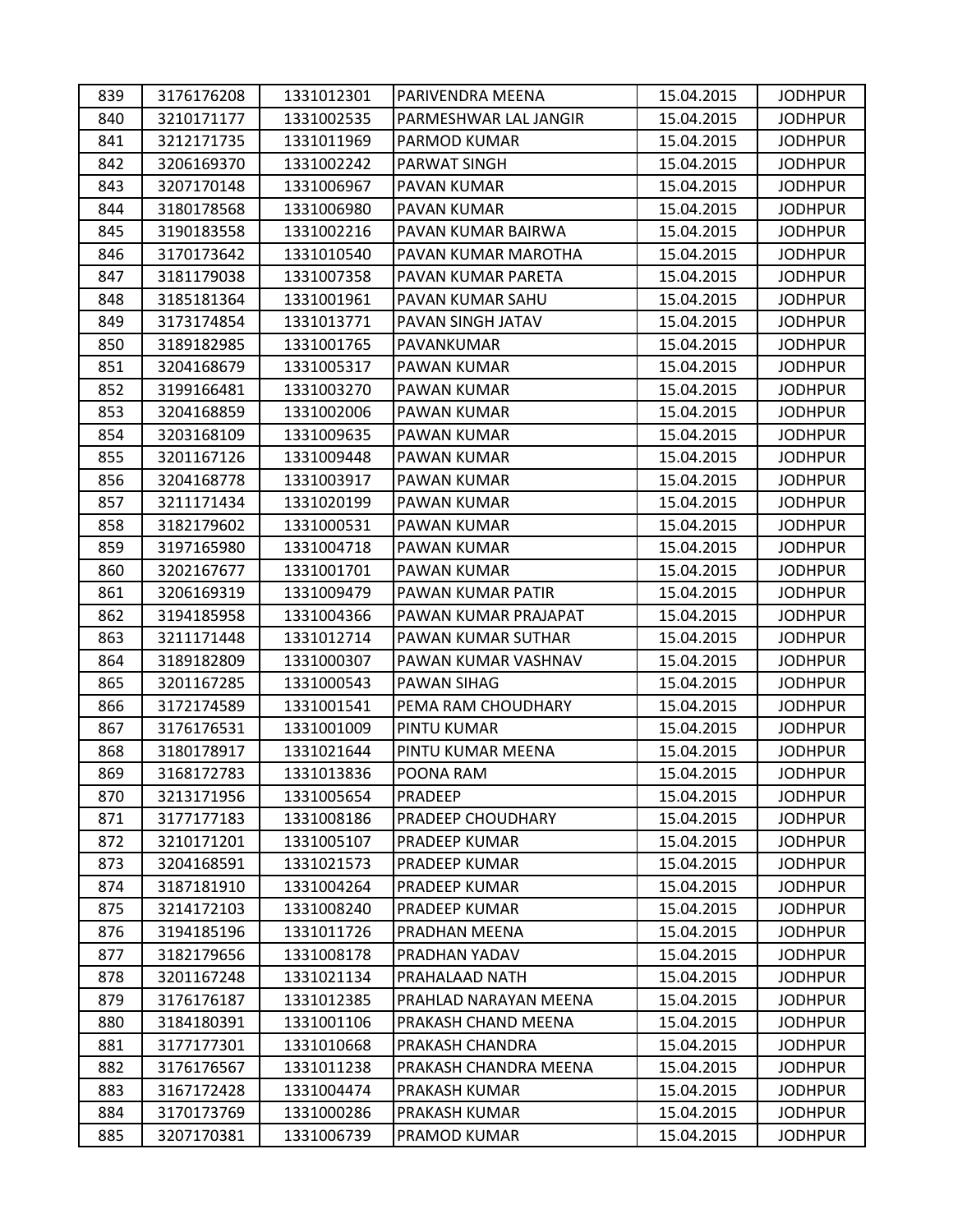| 886 | 3210171159 | 1331005979 | PRAMOD KUMAR          | 15.04.2015 | <b>JODHPUR</b> |
|-----|------------|------------|-----------------------|------------|----------------|
| 887 | 3190183444 | 1331019618 | PRAMOD KUMAR GURJAR   | 15.04.2015 | <b>JODHPUR</b> |
| 888 | 3188182609 | 1331014270 | PRASHANT              | 15.04.2015 | <b>JODHPUR</b> |
| 889 | 3187181962 | 1331010667 | PRAVEEN KUMAR         | 15.04.2015 | <b>JODHPUR</b> |
| 890 | 3196165423 | 1331018544 | PRAVESH KUMAR         | 15.04.2015 | <b>JODHPUR</b> |
| 891 | 3194185385 | 1331003342 | PREM CHAND            | 15.04.2015 | <b>JODHPUR</b> |
| 892 | 3172174231 | 1331021271 | PREM CHAND BAIRWA     | 15.04.2015 | <b>JODHPUR</b> |
| 893 | 3203168292 | 1331009350 | PREM KUMAR            | 15.04.2015 | <b>JODHPUR</b> |
| 894 | 3195186684 | 1331017781 | PREM NARAYAN MEENA    | 15.04.2015 | <b>JODHPUR</b> |
| 895 | 3190183134 | 1331014257 | PREM NARAYAN SHARMA   | 15.04.2015 | <b>JODHPUR</b> |
| 896 | 3194185866 | 1331006575 | PRITHVI RAJ SEVAD     | 15.04.2015 | <b>JODHPUR</b> |
| 897 | 3194185396 | 1331017046 | PUJA RATHORE          | 15.04.2015 | <b>JODHPUR</b> |
| 898 | 3190183209 | 1331009946 | PUNA RAM VISHNOI      | 15.04.2015 | <b>JODHPUR</b> |
| 899 | 3207170126 | 1331014387 | PUNAM CHAND BISHNOI   | 15.04.2015 | <b>JODHPUR</b> |
| 900 | 3172174357 | 1331000974 | PURAN MAL NAGAR       | 15.04.2015 | <b>JODHPUR</b> |
| 901 | 3209170858 | 1331003690 | PURAN RAM             | 16.04.2015 | <b>JODHPUR</b> |
| 902 | 3176176329 | 1331006605 | PURSHOTTAM KUMAR      | 16.04.2015 | <b>JODHPUR</b> |
| 903 | 3179177874 | 1331000872 | PURUSHOTAM BAIRWA     | 16.04.2015 | <b>JODHPUR</b> |
| 904 | 3214172120 | 1331018219 | RADHA KRISHAN         | 16.04.2015 | <b>JODHPUR</b> |
| 905 | 3203168347 | 1331007366 | RADHA KUMARI          | 16.04.2015 | <b>JODHPUR</b> |
| 906 | 3207170211 | 1331007980 | RADHE SHYAM           | 16.04.2015 | <b>JODHPUR</b> |
| 907 | 3175175403 | 1331000032 | RADHE SHYAM           | 16.04.2015 | <b>JODHPUR</b> |
| 908 | 3185181032 | 1331009980 | RADHE SHYAM MEENA     | 16.04.2015 | <b>JODHPUR</b> |
| 909 | 3207169706 | 1331017362 | RADHESHYAM            | 16.04.2015 | <b>JODHPUR</b> |
| 910 | 3170173551 | 1331003654 | RADHESHYAM MEENA      | 16.04.2015 | <b>JODHPUR</b> |
| 911 | 3206169273 | 1331008615 | <b>RAGHUVIR SINGH</b> | 16.04.2015 | <b>JODHPUR</b> |
| 912 | 3208170681 | 1331002524 | <b>RAHUL</b>          | 16.04.2015 | <b>JODHPUR</b> |
| 913 | 3206169421 | 1331010059 | RAHUL CHAUHAN         | 16.04.2015 | <b>JODHPUR</b> |
| 914 | 3185180837 | 1331003177 | <b>RAHUL KUMAR</b>    | 16.04.2015 | <b>JODHPUR</b> |
| 915 | 3180178687 | 1331008870 | RAHUL KUMAR BAIRWA    | 16.04.2015 | <b>JODHPUR</b> |
| 916 | 3176176099 | 1331007902 | RAHUL KUMAR SHARMA    | 16.04.2015 | <b>JODHPUR</b> |
| 917 | 3207169875 | 1331010340 | RAJ KUMAR             | 16.04.2015 | <b>JODHPUR</b> |
| 918 | 3209171031 | 1331008994 | <b>RAJ KUMAR</b>      | 16.04.2015 | <b>JODHPUR</b> |
| 919 | 3207170535 | 1331001958 | RAJ KUMAR SARAN       | 16.04.2015 | <b>JODHPUR</b> |
| 920 | 3197165697 | 1331002467 | RAJA RAM              | 16.04.2015 | <b>JODHPUR</b> |
| 921 | 3194185589 | 1331009481 | RAJA RAM MEENA        | 16.04.2015 | <b>JODHPUR</b> |
| 922 | 3203167861 | 1331019516 | RAJA RAM NAI          | 16.04.2015 | <b>JODHPUR</b> |
| 923 | 3204168838 | 1331007289 | RAJDEV                | 16.04.2015 | <b>JODHPUR</b> |
| 924 | 3212171746 | 1331012524 | RAJENDER KUMAR        | 16.04.2015 | <b>JODHPUR</b> |
| 925 | 3197166137 | 1331011524 | <b>RAJENDER KUMAR</b> | 16.04.2015 | <b>JODHPUR</b> |
| 926 | 3197165833 | 1331005518 | RAJENDER KUMAR        | 16.04.2015 | <b>JODHPUR</b> |
| 927 | 3209170929 | 1331002564 | RAJENDER KUMAR        | 16.04.2015 | <b>JODHPUR</b> |
| 928 | 3198166226 | 1331012321 | RAJENDER KUMAR        | 16.04.2015 | <b>JODHPUR</b> |
| 929 | 3212171608 | 1331013293 | RAJENDRA KUMAR        | 16.04.2015 | <b>JODHPUR</b> |
| 930 | 3208170791 | 1331012238 | RAJENDRA KUMAR        | 16.04.2015 | <b>JODHPUR</b> |
| 931 | 3194185382 | 1331015420 | RAJENDRA KUMAR JAT    | 16.04.2015 | <b>JODHPUR</b> |
| 932 | 3184180384 | 1331012049 | RAJENDRA KUMAR MEENA  | 16.04.2015 | <b>JODHPUR</b> |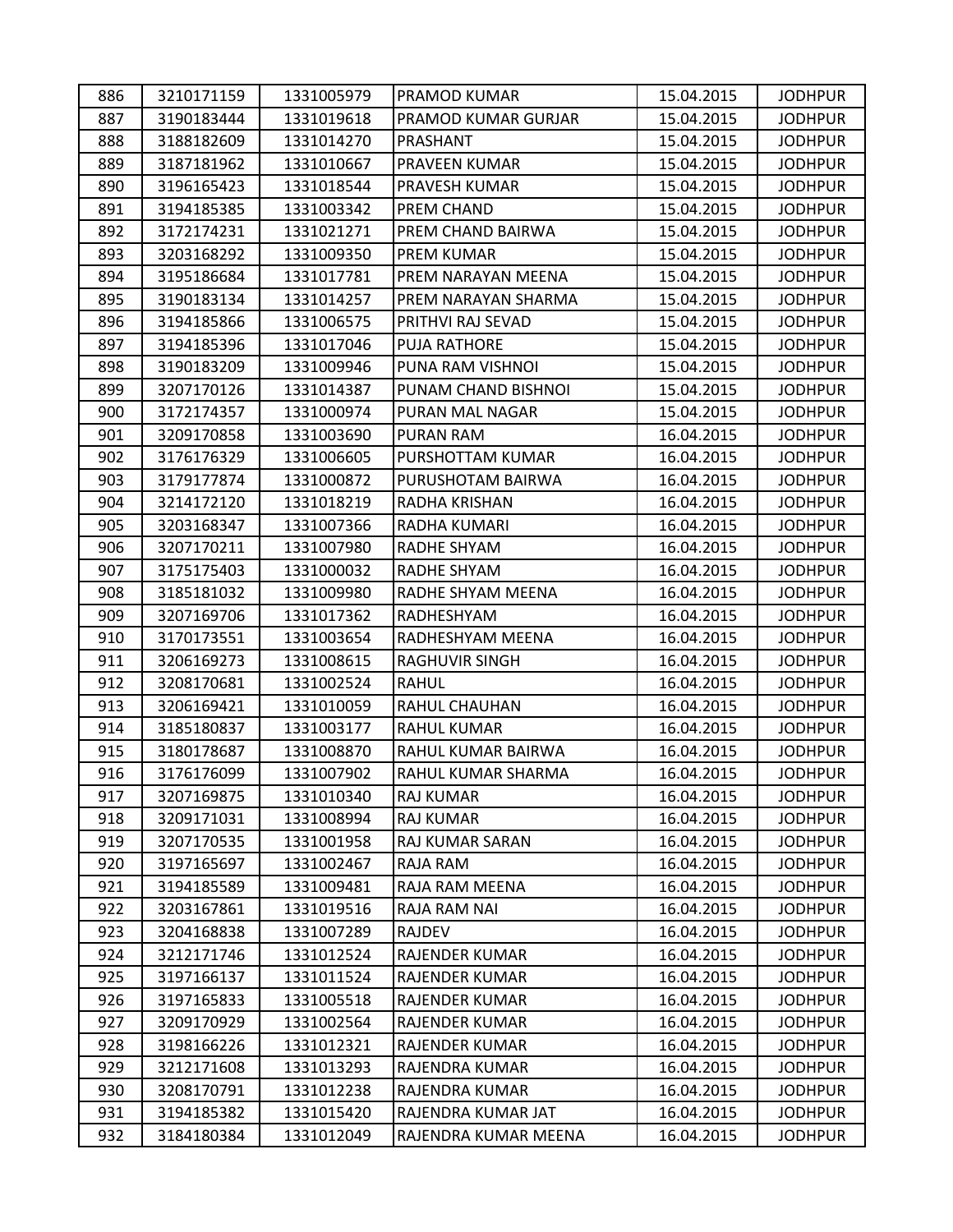| 933 | 3195186717 | 1331020291 | RAJENDRA KUMAR REGAR   | 16.04.2015 | <b>JODHPUR</b> |
|-----|------------|------------|------------------------|------------|----------------|
| 934 | 3177177345 | 1331016182 | RAJENDRA KUMAR SUMAN   | 16.04.2015 | <b>JODHPUR</b> |
| 935 | 3176176279 | 1331008068 | RAJENDRA KUMAR SUTHAR  | 16.04.2015 | <b>JODHPUR</b> |
| 936 | 3184180422 | 1331020476 | RAJENDRA PAL           | 16.04.2015 | <b>JODHPUR</b> |
| 937 | 3168173045 | 1331003021 | RAJENDRA PRASAD KOLI   | 16.04.2015 | <b>JODHPUR</b> |
| 938 | 3185180666 | 1331002819 | RAJENDRA PRASAD MEENA  | 16.04.2015 | <b>JODHPUR</b> |
| 939 | 3180178558 | 1331007013 | RAJENDRA PRASAD MEENA  | 16.04.2015 | <b>JODHPUR</b> |
| 940 | 3174175002 | 1331005250 | RAJENDRA PRASAD NIRALA | 16.04.2015 | <b>JODHPUR</b> |
| 941 | 3174174972 | 1331000189 | RAJENDRA SINGH         | 16.04.2015 | <b>JODHPUR</b> |
| 942 | 3193184715 | 1331006080 | RAJENDRA SINGH GURJAR  | 16.04.2015 | <b>JODHPUR</b> |
| 943 | 3200166907 | 1331018374 | RAJENDRA SINGH SALECHA | 16.04.2015 | <b>JODHPUR</b> |
| 944 | 3175175582 | 1331018191 | RAJESH BAIRWA          | 16.04.2015 | <b>JODHPUR</b> |
| 945 | 3202167777 | 1331000193 | RAJESH KUMAR           | 16.04.2015 | <b>JODHPUR</b> |
| 946 | 3202167748 | 1331005083 | RAJESH KUMAR           | 16.04.2015 | <b>JODHPUR</b> |
| 947 | 3200166776 | 1331002441 | RAJESH KUMAR           | 16.04.2015 | <b>JODHPUR</b> |
| 948 | 3197165878 | 1331011217 | RAJESH KUMAR           | 16.04.2015 | <b>JODHPUR</b> |
| 949 | 3205169216 | 1331003580 | RAJESH KUMAR           | 16.04.2015 | <b>JODHPUR</b> |
| 950 | 3194185379 | 1331005227 | RAJESH KUMAR           | 16.04.2015 | <b>JODHPUR</b> |
| 951 | 3171173964 | 1331015914 | RAJESH KUMAR           | 16.04.2015 | <b>JODHPUR</b> |
| 952 | 3200167020 | 1331006818 | RAJESH KUMAR           | 16.04.2015 | <b>JODHPUR</b> |
| 953 | 3178177553 | 1331009515 | RAJESH KUMAR MEENA     | 16.04.2015 | <b>JODHPUR</b> |
| 954 | 3191183854 | 1331002969 | RAJESH KUMAR MEENA     | 16.04.2015 | <b>JODHPUR</b> |
| 955 | 3190183609 | 1331012913 | RAJESH KUMAR MEENA     | 16.04.2015 | <b>JODHPUR</b> |
| 956 | 3192184441 | 1331005942 | RAJESH KUMAR MEENA     | 16.04.2015 | <b>JODHPUR</b> |
| 957 | 3174175097 | 1331015662 | RAJESH KUMAR SAINI     | 16.04.2015 | <b>JODHPUR</b> |
| 958 | 3171174064 | 1331006964 | RAJESH KUMAR SAINI     | 16.04.2015 | <b>JODHPUR</b> |
| 959 | 3194186231 | 1331017398 | RAJESH KUMAR SAINI     | 16.04.2015 | <b>JODHPUR</b> |
| 960 | 3192184479 | 1331000263 | RAJESH KUMAR SAINI     | 16.04.2015 | <b>JODHPUR</b> |
| 961 | 3189182687 | 1331012771 | RAJESH KUMAR SAINI     | 16.04.2015 | <b>JODHPUR</b> |
| 962 | 3181179089 | 1331003612 | RAJESH KUMAR SHARMA    | 16.04.2015 | <b>JODHPUR</b> |
| 963 | 3189182824 | 1331008627 | RAJESH KUMAR SIYAG     | 16.04.2015 | <b>JODHPUR</b> |
| 964 | 3189182940 | 1331013257 | RAJESH MEENA           | 16.04.2015 | <b>JODHPUR</b> |
| 965 | 3191183769 | 1331018209 | RAJESH MEENA           | 16.04.2015 | <b>JODHPUR</b> |
| 966 | 3178177566 | 1331016213 | RAJESH MULEWA          | 16.04.2015 | <b>JODHPUR</b> |
| 967 | 3188182557 | 1331001874 | RAJKUMAR BAIRWA        | 16.04.2015 | <b>JODHPUR</b> |
| 968 | 3192184500 | 1331008841 | RAJKUMAR BISHNOI       | 16.04.2015 | <b>JODHPUR</b> |
| 969 | 3176175793 | 1331021073 | RAJKUMAR MEENA         | 16.04.2015 | <b>JODHPUR</b> |
| 970 | 3194185791 | 1331009482 | RAJOO RAM              | 16.04.2015 | <b>JODHPUR</b> |
| 971 | 3199166492 | 1331012812 | RAJPAL                 | 16.04.2015 | <b>JODHPUR</b> |
| 972 | 3176176650 | 1331013301 | RAJPAL                 | 16.04.2015 | <b>JODHPUR</b> |
| 973 | 3206169325 | 1331001225 | RAJPAL SINGH           | 16.04.2015 | <b>JODHPUR</b> |
| 974 | 3178177536 | 1331018335 | RAJU LAL MEENA         | 16.04.2015 | <b>JODHPUR</b> |
| 975 | 3197165651 | 1331002204 | RAJU RAM GODARA        | 16.04.2015 | <b>JODHPUR</b> |
| 976 | 3185180667 | 1331013506 | RAJVEER KUMAR          | 16.04.2015 | <b>JODHPUR</b> |
| 977 | 3194185660 | 1331009442 | RAJVEER SINGH          | 16.04.2015 | <b>JODHPUR</b> |
| 978 | 3198166436 | 1331008768 | RAJVEER SINGH          | 16.04.2015 | <b>JODHPUR</b> |
| 979 | 3176176313 | 1331006894 | <b>RAJVER SINGH</b>    | 16.04.2015 | <b>JODHPUR</b> |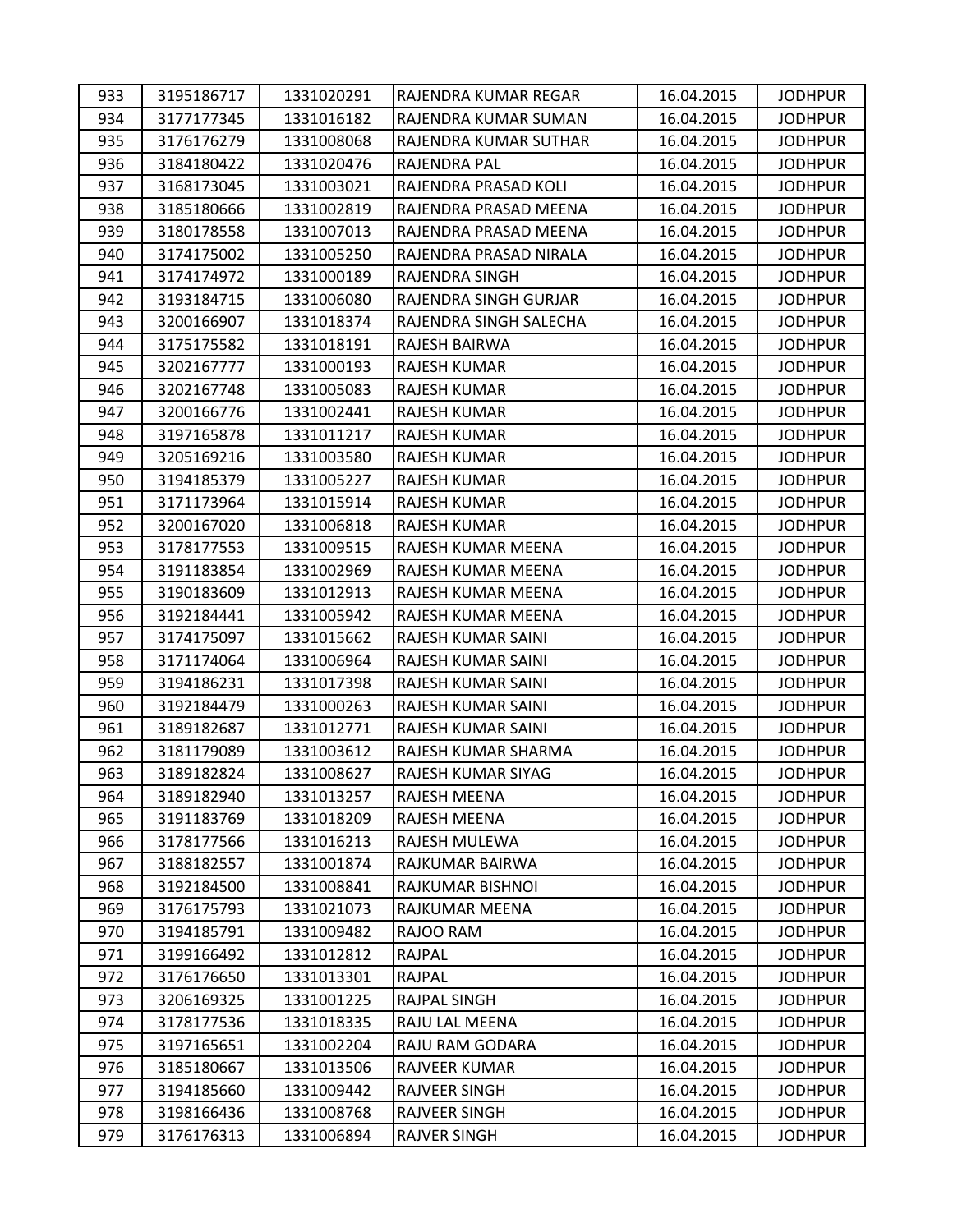| 980  | 3207170360 | 1331005263 | <b>RAKESH</b>          | 16.04.2015 | <b>JODHPUR</b> |
|------|------------|------------|------------------------|------------|----------------|
| 981  | 3176176638 | 1331014365 | <b>RAKESH</b>          | 16.04.2015 | <b>JODHPUR</b> |
| 982  | 3210171190 | 1331005152 | <b>RAKESH</b>          | 16.04.2015 | <b>JODHPUR</b> |
| 983  | 3202167573 | 1331003900 | <b>RAKESH</b>          | 16.04.2015 | <b>JODHPUR</b> |
| 984  | 3172174383 | 1331006436 | RAKESH BAIRWA          | 16.04.2015 | <b>JODHPUR</b> |
| 985  | 3190183553 | 1331012596 | RAKESH BAIRWA          | 16.04.2015 | <b>JODHPUR</b> |
| 986  | 3197166131 | 1331001337 | <b>RAKESH KUMAR</b>    | 16.04.2015 | <b>JODHPUR</b> |
| 987  | 3207170460 | 1331003437 | RAKESH KUMAR           | 16.04.2015 | <b>JODHPUR</b> |
| 988  | 3202167658 | 1331015513 | RAKESH KUMAR           | 16.04.2015 | <b>JODHPUR</b> |
| 989  | 3185181187 | 1331016684 | RAKESH KUMAR           | 16.04.2015 | <b>JODHPUR</b> |
| 990  | 3194185699 | 1331000809 | RAKESH KUMAR           | 16.04.2015 | <b>JODHPUR</b> |
| 991  | 3197165698 | 1331002035 | RAKESH KUMAR           | 16.04.2015 | <b>JODHPUR</b> |
| 992  | 3189182961 | 1331005061 | RAKESH KUMAR           | 16.04.2015 | <b>JODHPUR</b> |
| 993  | 3202167516 | 1331005722 | <b>RAKESH KUMAR</b>    | 16.04.2015 | <b>JODHPUR</b> |
| 994  | 3203167935 | 1331000274 | RAKESH KUMAR           | 16.04.2015 | <b>JODHPUR</b> |
| 995  | 3207170567 | 1331003681 | RAKESH KUMAR           | 16.04.2015 | <b>JODHPUR</b> |
| 996  | 3177177086 | 1331015702 | RAKESH KUMAR BADGOTIYA | 16.04.2015 | <b>JODHPUR</b> |
| 997  | 3194186090 | 1331003636 | RAKESH KUMAR BAIRWA    | 16.04.2015 | <b>JODHPUR</b> |
| 998  | 3170173645 | 1331019136 | RAKESH KUMAR DHEEWAR   | 16.04.2015 | <b>JODHPUR</b> |
| 999  | 3194185505 | 1331003461 | RAKESH KUMAR JOGI      | 16.04.2015 | <b>JODHPUR</b> |
| 1000 | 3207170453 | 1331007621 | RAKESH KUMAR KHICHAR   | 16.04.2015 | <b>JODHPUR</b> |
| 1001 | 3194185353 | 1331010993 | RAKESH KUMAR KUMAVAT   | 16.04.2015 | <b>JODHPUR</b> |
| 1002 | 3178177616 | 1331004976 | RAKESH KUMAR MAHAWAR   | 16.04.2015 | <b>JODHPUR</b> |
| 1003 | 3187182141 | 1331014433 | RAKESH KUMAR MEENA     | 16.04.2015 | <b>JODHPUR</b> |
| 1004 | 3169173447 | 1331002336 | RAKESH KUMAR MEENA     | 16.04.2015 | <b>JODHPUR</b> |
| 1005 | 3194186065 | 1331017439 | RAKESH KUMAR MEENA     | 16.04.2015 | <b>JODHPUR</b> |
| 1006 | 3167172613 | 1331002512 | RAKESH KUMAR MEENA     | 16.04.2015 | <b>JODHPUR</b> |
| 1007 | 3186181621 | 1331013007 | RAKESH KUMAR MEENA     | 16.04.2015 | <b>JODHPUR</b> |
| 1008 | 3175175343 | 1331009183 | RAKESH KUMAR MEENA     | 16.04.2015 | <b>JODHPUR</b> |
| 1009 | 3208170663 | 1331002299 | RAKESH KUMAR MEGHWAL   | 16.04.2015 | <b>JODHPUR</b> |
| 1010 | 3200166727 | 1331017228 | RAKESH KUMAR PRAJAPAT  | 16.04.2015 | <b>JODHPUR</b> |
| 1011 | 3172174564 | 1331012935 | RAKESH KUMAR SEWALIYA  | 16.04.2015 | <b>JODHPUR</b> |
| 1012 | 3168173002 | 1331005138 | RAKESH KUMAR YADAV     | 16.04.2015 | <b>JODHPUR</b> |
| 1013 | 3198166348 | 1331014573 | <b>RAKESH NATH</b>     | 16.04.2015 | <b>JODHPUR</b> |
| 1014 | 3205169229 | 1331001279 | <b>RAKSH KUMAR</b>     | 16.04.2015 | <b>JODHPUR</b> |
| 1015 | 3207169985 | 1331012345 | RAM AVTAR              | 16.04.2015 | <b>JODHPUR</b> |
| 1016 | 3180178616 | 1331008919 | <b>RAM BHAROS</b>      | 16.04.2015 | <b>JODHPUR</b> |
| 1017 | 3171174095 | 1331019738 | RAM BHAROSI SAINI      | 16.04.2015 | <b>JODHPUR</b> |
| 1018 | 3197165618 | 1331002282 | RAM CHANDER            | 16.04.2015 | <b>JODHPUR</b> |
| 1019 | 3194185570 | 1331014781 | RAM CHANDRA MAHAWAR    | 16.04.2015 | <b>JODHPUR</b> |
| 1020 | 3176176609 | 1331021018 | RAM DEEN               | 16.04.2015 | <b>JODHPUR</b> |
| 1021 | 3179178118 | 1331000583 | RAM DINESH SHARMA      | 16.04.2015 | <b>JODHPUR</b> |
| 1022 | 3174175269 | 1331008892 | <b>RAM GOPAL</b>       | 16.04.2015 | <b>JODHPUR</b> |
| 1023 | 3209170956 | 1331020446 | RAM GOPAL PRAJAPAT     | 16.04.2015 | <b>JODHPUR</b> |
| 1024 | 3191184085 | 1331002894 | RAM KARAN MEENA        | 16.04.2015 | <b>JODHPUR</b> |
| 1025 | 3190183699 | 1331000662 | RAM KISHOR MEENA       | 16.04.2015 | <b>JODHPUR</b> |
| 1026 | 3174175236 | 1331009638 | RAM KISHOR SARAN       | 16.04.2015 | <b>JODHPUR</b> |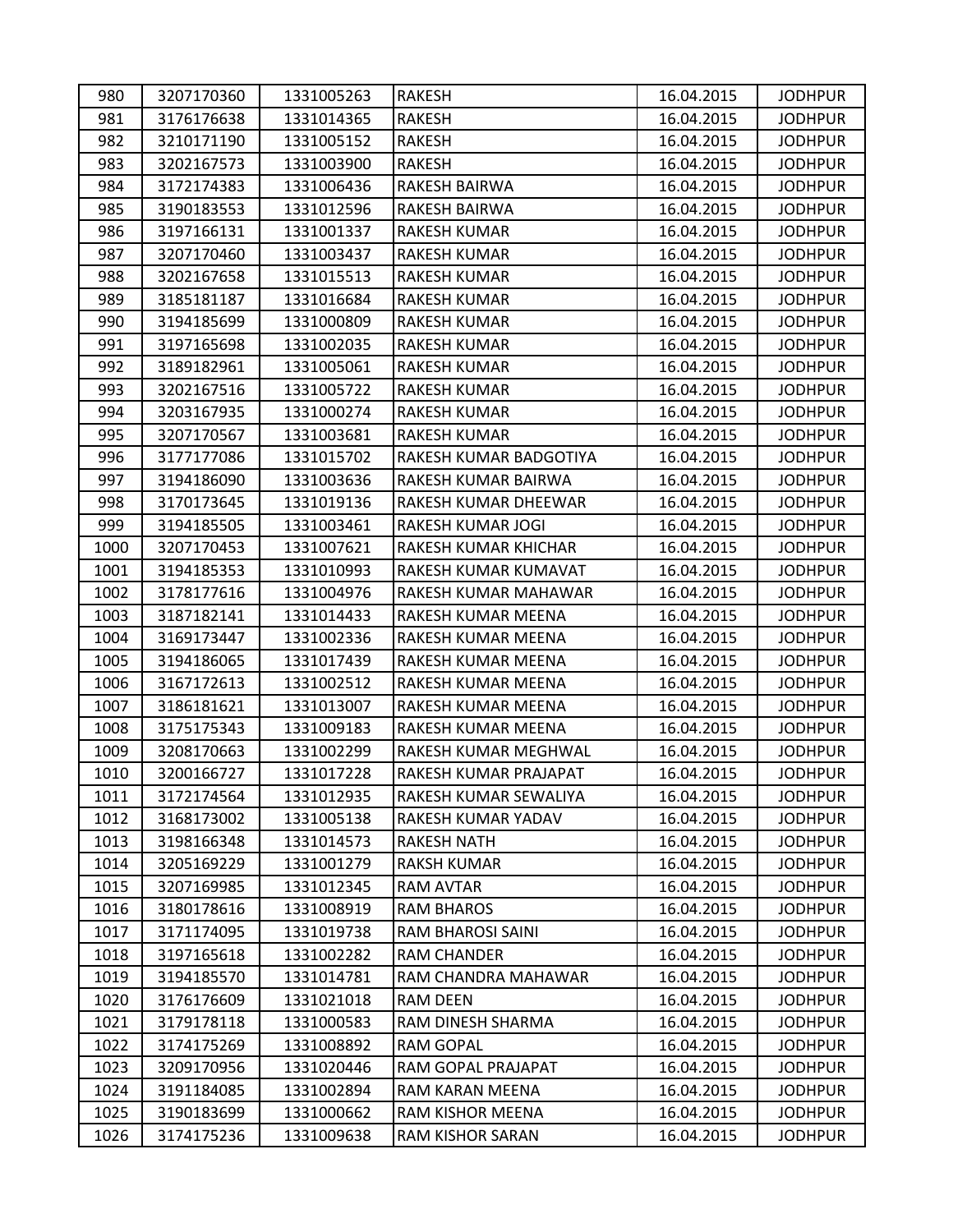| 1027 | 3185180953 | 1331003409 | RAM KISHORE GURJAR  | 16.04.2015 | <b>JODHPUR</b> |
|------|------------|------------|---------------------|------------|----------------|
| 1028 | 3208170705 | 1331015942 | RAM KUMAR RAO       | 16.04.2015 | <b>JODHPUR</b> |
| 1029 | 3171174116 | 1331014810 | RAM LAL SENWAR      | 16.04.2015 | <b>JODHPUR</b> |
| 1030 | 3185181122 | 1331011793 | RAM NARAYAN MEENA   | 16.04.2015 | <b>JODHPUR</b> |
| 1031 | 3169173267 | 1331001980 | <b>RAM NARESH</b>   | 16.04.2015 | <b>JODHPUR</b> |
| 1032 | 3191184166 | 1331015866 | RAM NIVAS           | 16.04.2015 | <b>JODHPUR</b> |
| 1033 | 3181179095 | 1331014593 | RAM NIWAS           | 16.04.2015 | <b>JODHPUR</b> |
| 1034 | 3207170262 | 1331001567 | <b>RAM NIWAS</b>    | 16.04.2015 | <b>JODHPUR</b> |
| 1035 | 3194185437 | 1331007962 | RAM NIWAS MEENA     | 16.04.2015 | <b>JODHPUR</b> |
| 1036 | 3185180740 | 1331010574 | RAM PHOOL SAINI     | 16.04.2015 | <b>JODHPUR</b> |
| 1037 | 3170173559 | 1331005728 | RAM PHOOL YOGI      | 16.04.2015 | <b>JODHPUR</b> |
| 1038 | 3174175242 | 1331001371 | <b>RAM PRAKASH</b>  | 16.04.2015 | <b>JODHPUR</b> |
| 1039 | 3176176700 | 1331002796 | RAM PRASAD MAHAWAR  | 16.04.2015 | <b>JODHPUR</b> |
| 1040 | 3194185162 | 1331007081 | <b>RAM PRATAP</b>   | 16.04.2015 | <b>JODHPUR</b> |
| 1041 | 3208170749 | 1331002513 | <b>RAM PRAVESH</b>  | 16.04.2015 | <b>JODHPUR</b> |
| 1042 | 3176176719 | 1331009576 | RAM PRAVESH YADAV   | 16.04.2015 | <b>JODHPUR</b> |
| 1043 | 3183180137 | 1331010690 | RAM RAJ MEENA       | 16.04.2015 | <b>JODHPUR</b> |
| 1044 | 3172174278 | 1331009388 | <b>RAM RATAN</b>    | 16.04.2015 | <b>JODHPUR</b> |
| 1045 | 3181179176 | 1331012126 | <b>RAM RATAN</b>    | 16.04.2015 | <b>JODHPUR</b> |
| 1046 | 3202167754 | 1331015693 | <b>RAM SINGH</b>    | 16.04.2015 | <b>JODHPUR</b> |
| 1047 | 3194185789 | 1331020026 | <b>RAM SINGH</b>    | 16.04.2015 | <b>JODHPUR</b> |
| 1048 | 3194185491 | 1331002355 | <b>RAM SINGH</b>    | 16.04.2015 | <b>JODHPUR</b> |
| 1049 | 3211171331 | 1331007537 | <b>RAM VILAS</b>    | 16.04.2015 | <b>JODHPUR</b> |
| 1050 | 3191183989 | 1331016245 | RAM VILAS MEENA     | 16.04.2015 | <b>JODHPUR</b> |
| 1051 | 3172174303 | 1331010740 | RAMA KANT SAINI     | 16.04.2015 | <b>JODHPUR</b> |
| 1052 | 3194185383 | 1331018171 | RAMANDEEP KOUR      | 16.04.2015 | <b>JODHPUR</b> |
| 1053 | 3213171858 | 1331015796 | RAMANDEEP SINGH     | 16.04.2015 | <b>JODHPUR</b> |
| 1054 | 3185181528 | 1331012536 | RAMAVATAR JANGID    | 16.04.2015 | <b>JODHPUR</b> |
| 1055 | 3170173906 | 1331004233 | RAMAVTAR MEENA      | 16.04.2015 | <b>JODHPUR</b> |
| 1056 | 3212171584 | 1331011134 | RAMAVTAR MEENA      | 16.04.2015 | <b>JODHPUR</b> |
| 1057 | 3182179474 | 1331020702 | RAMAVTAR MEENA      | 16.04.2015 | <b>JODHPUR</b> |
| 1058 | 3176176388 | 1331010883 | RAMAWATAR SAINI     | 16.04.2015 | <b>JODHPUR</b> |
| 1059 | 3204168626 | 1331005650 | RAMAWATAR SWAMI     | 16.04.2015 | <b>JODHPUR</b> |
| 1060 | 3194185649 | 1331011004 | RAMBILAS MEENA      | 16.04.2015 | <b>JODHPUR</b> |
| 1061 | 3172174531 | 1331001348 | RAMDAYAL            | 16.04.2015 | <b>JODHPUR</b> |
| 1062 | 3212171752 | 1331004844 | RAMESH              | 16.04.2015 | <b>JODHPUR</b> |
| 1063 | 3179177924 | 1331000057 | RAMESH CHAND BAIRWA | 16.04.2015 | <b>JODHPUR</b> |
| 1064 | 3174174971 | 1331015344 | RAMESH CHAND MEENA  | 16.04.2015 | <b>JODHPUR</b> |
| 1065 | 3179178016 | 1331006056 | RAMESH CHAND MEENA  | 16.04.2015 | <b>JODHPUR</b> |
| 1066 | 3191183991 | 1331010195 | RAMESH CHAND MEENA  | 16.04.2015 | <b>JODHPUR</b> |
| 1067 | 3167172620 | 1331002455 | RAMESH CHOUDHARY    | 16.04.2015 | <b>JODHPUR</b> |
| 1068 | 3207170137 | 1331015522 | <b>RAMESH KUMAR</b> | 16.04.2015 | <b>JODHPUR</b> |
| 1069 | 3168172837 | 1331003789 | RAMESH KUMAR        | 16.04.2015 | <b>JODHPUR</b> |
| 1070 | 3207170176 | 1331020373 | <b>RAMESH KUMAR</b> | 16.04.2015 | <b>JODHPUR</b> |
| 1071 | 3208170627 | 1331000548 | RAMESH KUMAR        | 16.04.2015 | <b>JODHPUR</b> |
| 1072 | 3176176066 | 1331016722 | RAMESH KUMAR        | 16.04.2015 | <b>JODHPUR</b> |
| 1073 | 3176177008 | 1331004028 | RAMESH KUMAR        | 16.04.2015 | <b>JODHPUR</b> |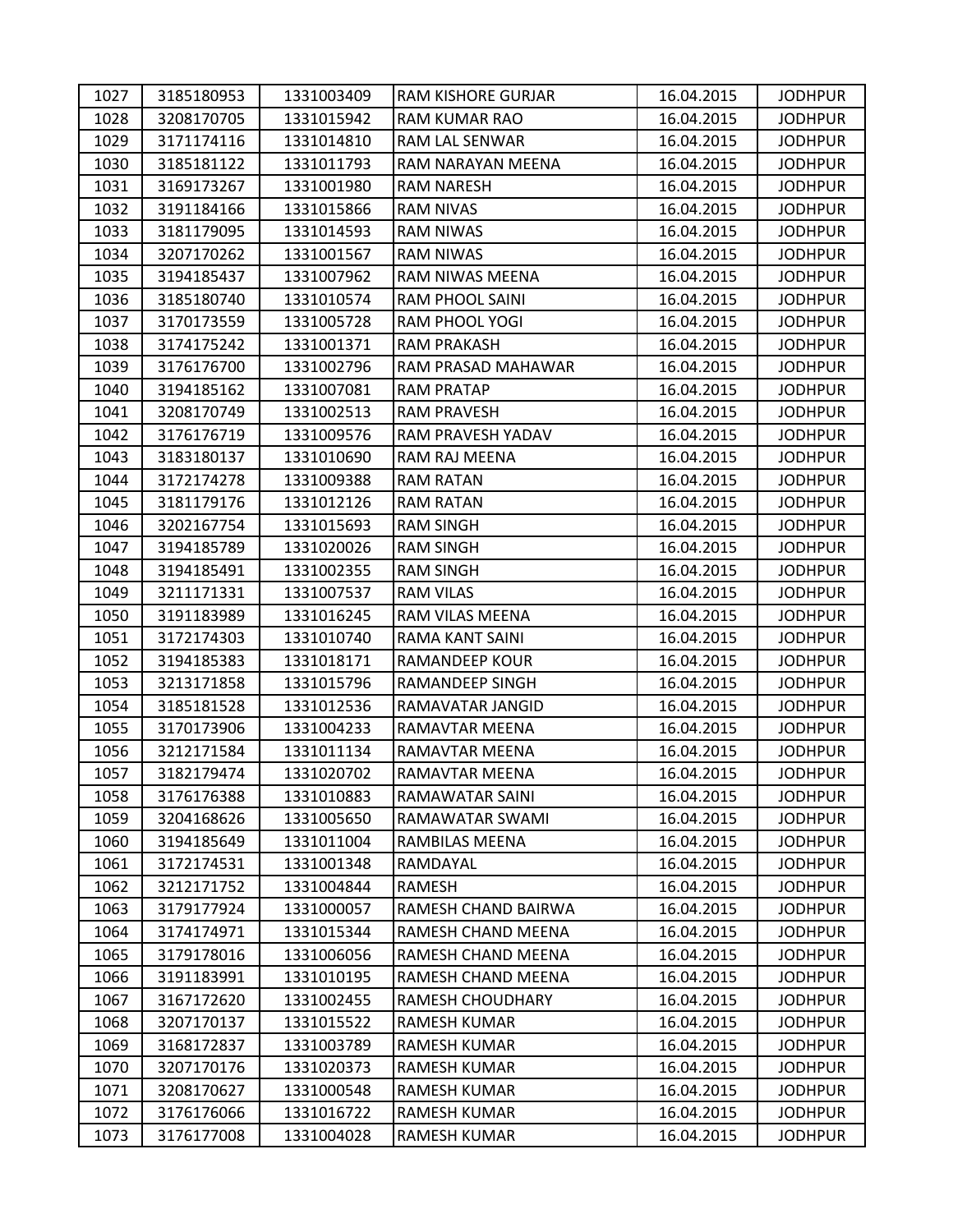| 1074 | 3181178979 | 1331003524 | RAMESH KUMAR           | 16.04.2015 | <b>JODHPUR</b> |
|------|------------|------------|------------------------|------------|----------------|
| 1075 | 3170173895 | 1331006960 | <b>RAMESH KUMAR</b>    | 16.04.2015 | <b>JODHPUR</b> |
| 1076 | 3205169183 | 1331004036 | RAMESH KUMAR           | 16.04.2015 | <b>JODHPUR</b> |
| 1077 | 3176176356 | 1331004353 | RAMESH KUMAR           | 16.04.2015 | <b>JODHPUR</b> |
| 1078 | 3197166042 | 1331000707 | <b>RAMESH KUMAR</b>    | 16.04.2015 | <b>JODHPUR</b> |
| 1079 | 3190183241 | 1331004809 | RAMESH SINGH           | 16.04.2015 | <b>JODHPUR</b> |
| 1080 | 3202167519 | 1331016378 | RAMESHWAR LAL          | 16.04.2015 | <b>JODHPUR</b> |
| 1081 | 3195186565 | 1331017212 | RAMGOPAL MEENA         | 16.04.2015 | <b>JODHPUR</b> |
| 1082 | 3169173525 | 1331012086 | RAMJI LAL MEENA        | 16.04.2015 | <b>JODHPUR</b> |
| 1083 | 3176176756 | 1331008173 | RAMJILAL MEENA         | 16.04.2015 | <b>JODHPUR</b> |
| 1084 | 3189182796 | 1331003215 | RAMKESH GUJAR          | 16.04.2015 | <b>JODHPUR</b> |
| 1085 | 3176176064 | 1331009681 | <b>RAMKESH GURJAR</b>  | 16.04.2015 | <b>JODHPUR</b> |
| 1086 | 3179178029 | 1331009679 | RAMKESH MEENA          | 16.04.2015 | <b>JODHPUR</b> |
| 1087 | 3191184142 | 1331009050 | RAMKESH MEENA          | 16.04.2015 | <b>JODHPUR</b> |
| 1088 | 3177177110 | 1331010631 | RAMKESH MEENA          | 16.04.2015 | <b>JODHPUR</b> |
| 1089 | 3180178655 | 1331003168 | RAMKHILADI MEENA       | 16.04.2015 | <b>JODHPUR</b> |
| 1090 | 3207169672 | 1331004506 | RAMKUMAR               | 16.04.2015 | <b>JODHPUR</b> |
| 1091 | 3199166495 | 1331005727 | RAMKUMAR               | 16.04.2015 | <b>JODHPUR</b> |
| 1092 | 3178177554 | 1331002576 | <b>RAMKUNWAR SINGH</b> | 16.04.2015 | <b>JODHPUR</b> |
| 1093 | 3183180130 | 1331006074 | RAMLAKHAN MEENA        | 16.04.2015 | <b>JODHPUR</b> |
| 1094 | 3190183542 | 1331021629 | RAMNIWAS               | 16.04.2015 | <b>JODHPUR</b> |
| 1095 | 3187182092 | 1331006075 | RAMNIWAS               | 16.04.2015 | <b>JODHPUR</b> |
| 1096 | 3186181627 | 1331010576 | RAMNIWAS GURJAR        | 16.04.2015 | <b>JODHPUR</b> |
| 1097 | 3205169169 | 1331007936 | RAMNIWAS SUTHAR        | 16.04.2015 | <b>JODHPUR</b> |
| 1098 | 3189182831 | 1331010821 | RAMOTAR KHARWAL        | 16.04.2015 | <b>JODHPUR</b> |
| 1099 | 3178177780 | 1331017848 | RAMPAL JAKHAR          | 16.04.2015 | <b>JODHPUR</b> |
| 1100 | 3179178059 | 1331002911 | RAMPAL MAHAWAR         | 16.04.2015 | <b>JODHPUR</b> |
| 1101 | 3175175460 | 1331002101 | RAMPHOOL MEENA         | 16.04.2015 | <b>JODHPUR</b> |
| 1102 | 3200166990 | 1331007514 | <b>RAMPRATAP SINGH</b> | 16.04.2015 | <b>JODHPUR</b> |
| 1103 | 3183179863 | 1331018497 | RAMRAJ MEENA           | 16.04.2015 | <b>JODHPUR</b> |
| 1104 | 3167172468 | 1331004969 | RAMSWARUP BANA         | 16.04.2015 | <b>JODHPUR</b> |
| 1105 | 3168172644 | 1331004593 | RAMVILASH GURJAR       | 16.04.2015 | <b>JODHPUR</b> |
| 1106 | 3200166899 | 1331012463 | <b>RANBIR SINGH</b>    | 16.04.2015 | <b>JODHPUR</b> |
| 1107 | 3189182833 | 1331008116 | RANDHIR SINGH MEENA    | 16.04.2015 | <b>JODHPUR</b> |
| 1108 | 3191184029 | 1331006077 | RANG LAL MEENA         | 16.04.2015 | <b>JODHPUR</b> |
| 1109 | 3213171840 | 1331013643 | <b>RANI DEVI</b>       | 16.04.2015 | <b>JODHPUR</b> |
| 1110 | 3196165263 | 1331005072 | RANJEET                | 16.04.2015 | <b>JODHPUR</b> |
| 1111 | 3208170730 | 1331006335 | RANJEET SINGH          | 16.04.2015 | <b>JODHPUR</b> |
| 1112 | 3203167854 | 1331013562 | RANJEET SINGH          | 16.04.2015 | <b>JODHPUR</b> |
| 1113 | 3184180409 | 1331011607 | <b>RANJEET SINGH</b>   | 16.04.2015 | <b>JODHPUR</b> |
| 1114 | 3207170307 | 1331007555 | RANJEET SINGH          | 16.04.2015 | <b>JODHPUR</b> |
| 1115 | 3203168048 | 1331002356 | <b>RANJEET SINGH</b>   | 16.04.2015 | <b>JODHPUR</b> |
| 1116 | 3197165596 | 1331012440 | <b>RANJIT SINGH</b>    | 16.04.2015 | <b>JODHPUR</b> |
| 1117 | 3212171750 | 1331020741 | RANVEER                | 16.04.2015 | <b>JODHPUR</b> |
| 1118 | 3209170857 | 1331005406 | RANVEER                | 16.04.2015 | <b>JODHPUR</b> |
| 1119 | 3209170920 | 1331004743 | RANVEER KUMAR          | 16.04.2015 | <b>JODHPUR</b> |
| 1120 | 3194186094 | 1331004223 | RANVEER KUMAR MEENA    | 16.04.2015 | <b>JODHPUR</b> |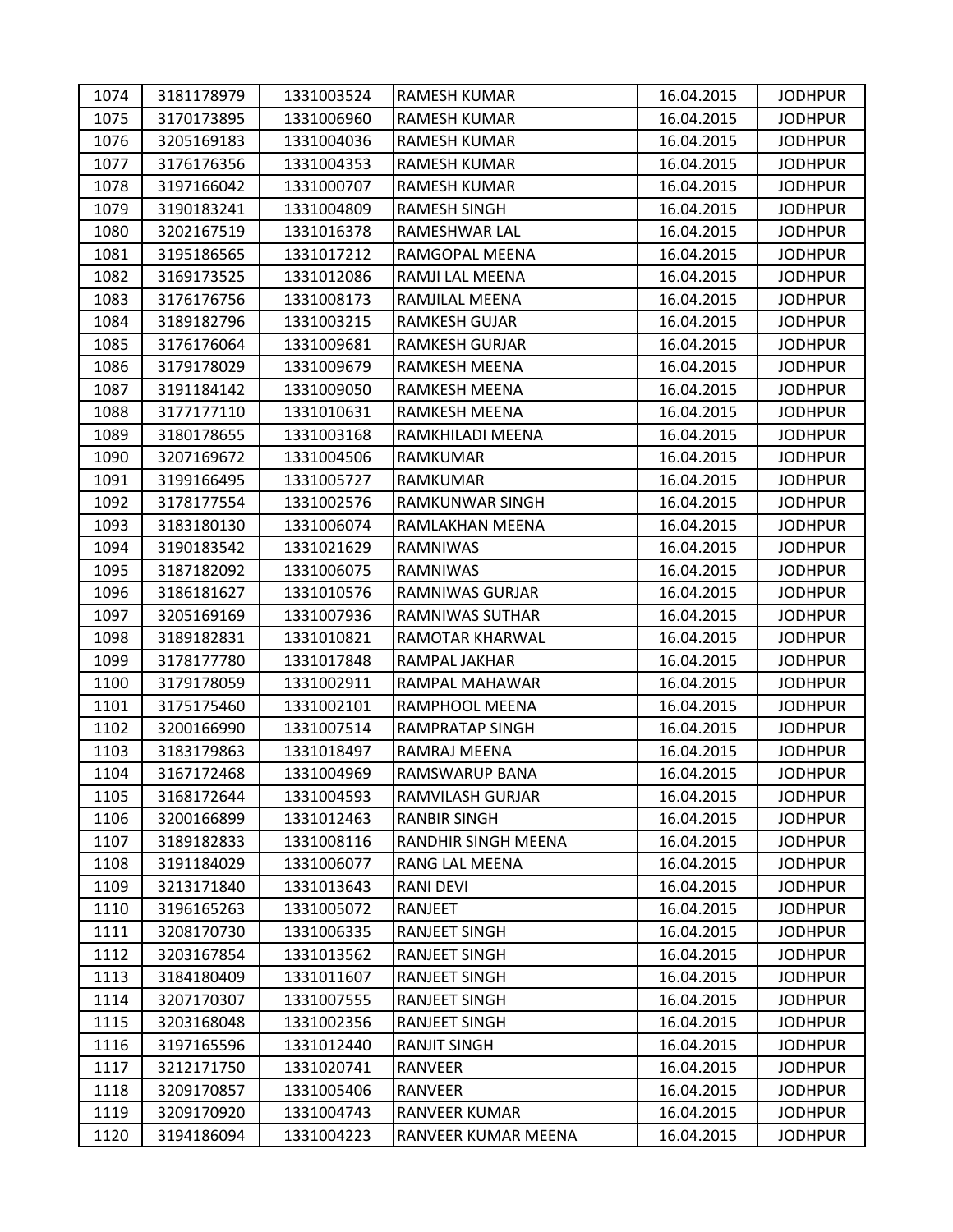| 1121 | 3197165984 | 1331004771 | <b>RANVEER SINGH</b>       | 16.04.2015 | <b>JODHPUR</b> |
|------|------------|------------|----------------------------|------------|----------------|
| 1122 | 3169173161 | 1331002465 | RASBIHAREE MEENA           | 16.04.2015 | <b>JODHPUR</b> |
| 1123 | 3194184964 | 1331014404 | <b>RATAN SINGH BHATI</b>   | 16.04.2015 | <b>JODHPUR</b> |
| 1124 | 3210171294 | 1331015992 | <b>RAVI KANT</b>           | 16.04.2015 | <b>JODHPUR</b> |
| 1125 | 3185181002 | 1331010378 | RAVI KANT MAHAWAR          | 16.04.2015 | <b>JODHPUR</b> |
| 1126 | 3197165750 | 1331005791 | RAVI KUMAR                 | 16.04.2015 | <b>JODHPUR</b> |
| 1127 | 3200166845 | 1331011551 | <b>RAVI KUMAR</b>          | 16.04.2015 | <b>JODHPUR</b> |
| 1128 | 3190183318 | 1331001840 | RAVI KUMAR                 | 16.04.2015 | <b>JODHPUR</b> |
| 1129 | 3170173732 | 1331008660 | <b>RAVI SAINI</b>          | 16.04.2015 | <b>JODHPUR</b> |
| 1130 | 3184180228 | 1331010090 | RAVI SINGH RAJAWAT         | 16.04.2015 | <b>JODHPUR</b> |
| 1131 | 3213171835 | 1331016881 | <b>RAVINDER</b>            | 16.04.2015 | <b>JODHPUR</b> |
| 1132 | 3180178494 | 1331008299 | RAVINDRA KUMAR             | 16.04.2015 | <b>JODHPUR</b> |
| 1133 | 3200166893 | 1331015841 | RAVINDRA KUMAR MEENA       | 16.04.2015 | <b>JODHPUR</b> |
| 1134 | 3178177685 | 1331000807 | RAVINDRA MEENA             | 16.04.2015 | <b>JODHPUR</b> |
| 1135 | 3195186699 | 1331012909 | RAVINDRA SINGH             | 16.04.2015 | <b>JODHPUR</b> |
| 1136 | 3202167680 | 1331004674 | RAZZAQ KHAN                | 16.04.2015 | <b>JODHPUR</b> |
| 1137 | 3176176525 | 1331000594 | <b>REEDA RAM CHOUDHARY</b> | 16.04.2015 | <b>JODHPUR</b> |
| 1138 | 3203168457 | 1331019379 | RENU SOLANKI               | 16.04.2015 | <b>JODHPUR</b> |
| 1139 | 3188182457 | 1331007300 | <b>RENWAT RAM</b>          | 16.04.2015 | <b>JODHPUR</b> |
| 1140 | 3195186407 | 1331004700 | <b>REVANT KUMAR</b>        | 16.04.2015 | <b>JODHPUR</b> |
| 1141 | 3176176209 | 1331016345 | RINKU CHOUDHARY            | 16.04.2015 | <b>JODHPUR</b> |
| 1142 | 3179178278 | 1331011015 | <b>RISHIKESH GURJAR</b>    | 16.04.2015 | <b>JODHPUR</b> |
| 1143 | 3204168828 | 1331005052 | <b>ROBIN KUMAR</b>         | 16.04.2015 | <b>JODHPUR</b> |
| 1144 | 3201167442 | 1331009524 | <b>ROHIT KUMAR</b>         | 16.04.2015 | <b>JODHPUR</b> |
| 1145 | 3200166909 | 1331003301 | <b>ROHIT KUMAR</b>         | 16.04.2015 | <b>JODHPUR</b> |
| 1146 | 3199166532 | 1331003583 | <b>ROHIT KUMAR</b>         | 16.04.2015 | <b>JODHPUR</b> |
| 1147 | 3208170804 | 1331006221 | ROHIT PHUTELA              | 16.04.2015 | <b>JODHPUR</b> |
| 1148 | 3202167707 | 1331007460 | ROHITAS KUMAR              | 16.04.2015 | <b>JODHPUR</b> |
| 1149 | 3207169845 | 1331000073 | <b>ROHITASH</b>            | 16.04.2015 | <b>JODHPUR</b> |
| 1150 | 3197165730 | 1331020525 | <b>ROHITASH</b>            | 16.04.2015 | <b>JODHPUR</b> |
| 1151 | 3205169206 | 1331019861 | <b>ROHITASH KUMAR</b>      | 16.04.2015 | <b>JODHPUR</b> |
| 1152 | 3180178691 | 1331005364 | <b>ROOP SINGH</b>          | 16.04.2015 | <b>JODHPUR</b> |
| 1153 | 3171173989 | 1331020553 | <b>ROOP SINGH GURJAR</b>   | 16.04.2015 | <b>JODHPUR</b> |
| 1154 | 3190183345 | 1331012304 | ROOP SINGH MEENA           | 16.04.2015 | <b>JODHPUR</b> |
| 1155 | 3168172828 | 1331015398 | ROOPNARAYAN MEENA          | 16.04.2015 | <b>JODHPUR</b> |
| 1156 | 3199166454 | 1331000836 | <b>ROSHAN LAL</b>          | 16.04.2015 | <b>JODHPUR</b> |
| 1157 | 3170173881 | 1331008217 | <b>RUGA RAM</b>            | 16.04.2015 | <b>JODHPUR</b> |
| 1158 | 3194185715 | 1331011561 | <b>RUPA RAM</b>            | 16.04.2015 | <b>JODHPUR</b> |
| 1159 | 3170173731 | 1331003642 | <b>RUPA RAM</b>            | 16.04.2015 | <b>JODHPUR</b> |
| 1160 | 3176175811 | 1331010316 | <b>RUPENDRA SINGH</b>      | 16.04.2015 | <b>JODHPUR</b> |
| 1161 | 3209171113 | 1331012975 | <b>RUPESH KUMAR</b>        | 16.04.2015 | <b>JODHPUR</b> |
| 1162 | 3194185753 | 1331002400 | <b>SACHIN SHARMA</b>       | 16.04.2015 | <b>JODHPUR</b> |
| 1163 | 3197165857 | 1331008277 | <b>SAHI RAM</b>            | 16.04.2015 | <b>JODHPUR</b> |
| 1164 | 3193184656 | 1331001551 | SAHI RAM                   | 16.04.2015 | <b>JODHPUR</b> |
| 1165 | 3204168530 | 1331009308 | SAHIL KUMAR                | 16.04.2015 | <b>JODHPUR</b> |
| 1166 | 3182179590 | 1331020958 | SAHIRAM                    | 16.04.2015 | <b>JODHPUR</b> |
| 1167 | 3199166630 | 1331003817 | SAJJAN SINGH               | 16.04.2015 | <b>JODHPUR</b> |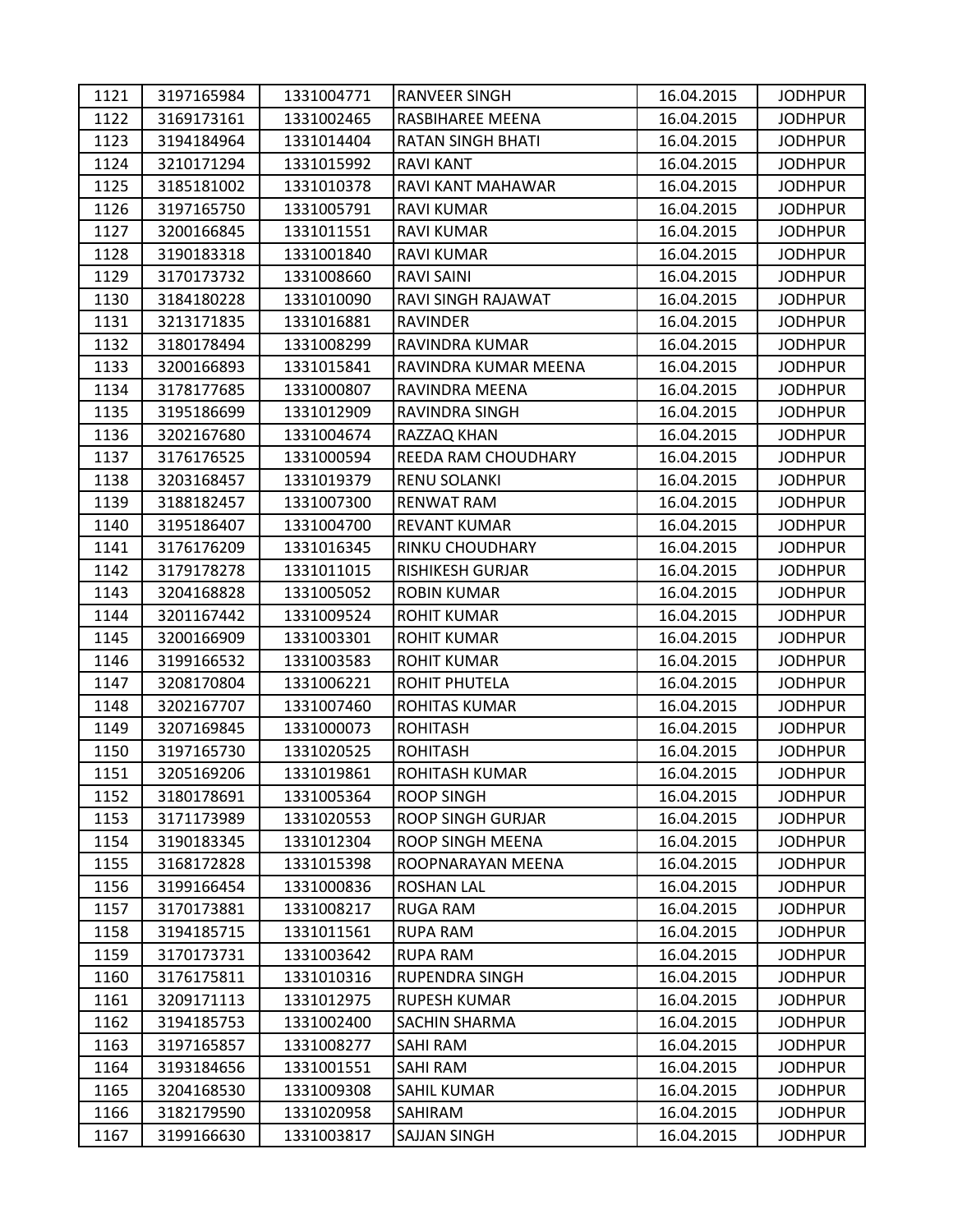| 1168 | 3176175918 | 1331004664 | <b>SALENDER KUMAR</b>       | 16.04.2015 | <b>JODHPUR</b> |
|------|------------|------------|-----------------------------|------------|----------------|
| 1169 | 3167172450 | 1331020628 | <b>SAMAY SINGH GURJAR</b>   | 16.04.2015 | <b>JODHPUR</b> |
| 1170 | 3203168491 | 1331002843 | <b>SAMAY SINGH MEENA</b>    | 16.04.2015 | <b>JODHPUR</b> |
| 1171 | 3189182829 | 1331003652 | <b>SAMUNDRA SINGH MEENA</b> | 16.04.2015 | <b>JODHPUR</b> |
| 1172 | 3198166362 | 1331001179 | SANDEEP                     | 16.04.2015 | <b>JODHPUR</b> |
| 1173 | 3203168182 | 1331005289 | <b>SANDEEP KAUR</b>         | 16.04.2015 | <b>JODHPUR</b> |
| 1174 | 3204168874 | 1331020627 | <b>SANDEEP KUMAR</b>        | 16.04.2015 | <b>JODHPUR</b> |
| 1175 | 3200167051 | 1331001216 | SANDEEP KUMAR               | 16.04.2015 | <b>JODHPUR</b> |
| 1176 | 3197165628 | 1331019678 | <b>SANDEEP KUMAR</b>        | 16.04.2015 | <b>JODHPUR</b> |
| 1177 | 3206169474 | 1331006028 | <b>SANDEEP KUMAR</b>        | 16.04.2015 | <b>JODHPUR</b> |
| 1178 | 3199166603 | 1331016423 | <b>SANDEEP KUMAR</b>        | 16.04.2015 | <b>JODHPUR</b> |
| 1179 | 3176176643 | 1331004042 | <b>SANDEEP KUMAR</b>        | 16.04.2015 | <b>JODHPUR</b> |
| 1180 | 3197165921 | 1331006717 | SANDEEP KUMAR               | 16.04.2015 | <b>JODHPUR</b> |
| 1181 | 3197165617 | 1331002687 | <b>SANDEEP KUMAR</b>        | 16.04.2015 | <b>JODHPUR</b> |
| 1182 | 3204168768 | 1331004946 | <b>SANDEEP KUMAR</b>        | 16.04.2015 | <b>JODHPUR</b> |
| 1183 | 3199166681 | 1331003258 | <b>SANDEEP KUMAR</b>        | 16.04.2015 | <b>JODHPUR</b> |
| 1184 | 3212171764 | 1331000519 | SANDEEP KUMAR               | 16.04.2015 | <b>JODHPUR</b> |
| 1185 | 3182179369 | 1331011754 | SANDEEP KUMAR BHARGAVA      | 16.04.2015 | <b>JODHPUR</b> |
| 1186 | 3196165255 | 1331002267 | SANDEEP KUMAR JAKHAR        | 16.04.2015 | <b>JODHPUR</b> |
| 1187 | 3176176499 | 1331003865 | SANDEEP SINGH BHATI         | 16.04.2015 | <b>JODHPUR</b> |
| 1188 | 3196165311 | 1331000993 | <b>SANDIP KUMAR</b>         | 16.04.2015 | <b>JODHPUR</b> |
| 1189 | 3213171805 | 1331004371 | <b>SANJAY KUMAR</b>         | 16.04.2015 | <b>JODHPUR</b> |
| 1190 | 3204168655 | 1331009336 | <b>SANJAY KUMAR</b>         | 16.04.2015 | <b>JODHPUR</b> |
| 1191 | 3177177359 | 1331005033 | SANJAY KUMAR VERMA          | 16.04.2015 | <b>JODHPUR</b> |
| 1192 | 3198166375 | 1331009298 | SANJAY MEENA                | 16.04.2015 | <b>JODHPUR</b> |
| 1193 | 3205169182 | 1331005153 | <b>SANJIV KUMAR</b>         | 16.04.2015 | <b>JODHPUR</b> |
| 1194 | 3190183242 | 1331019682 | SANT RAM                    | 16.04.2015 | <b>JODHPUR</b> |
| 1195 | 3177177187 | 1331000599 | SANT RAM BAIRWA             | 16.04.2015 | <b>JODHPUR</b> |
| 1196 | 3194186098 | 1331005587 | SANTOSH KUMAR SHARMA        | 16.04.2015 | <b>JODHPUR</b> |
| 1197 | 3179178234 | 1331012832 | <b>SANTOSH MOURYA</b>       | 16.04.2015 | <b>JODHPUR</b> |
| 1198 | 3205169199 | 1331010885 | <b>SANWAR DAS</b>           | 16.04.2015 | <b>JODHPUR</b> |
| 1199 | 3190183247 | 1331002582 | <b>SANWAR SINGH</b>         | 16.04.2015 | <b>JODHPUR</b> |
| 1200 | 3203168094 | 1331005616 | <b>SARDUL SINGH RATHORE</b> | 16.04.2015 | <b>JODHPUR</b> |
| 1201 | 3200166780 | 1331013119 | <b>SARJEET SINGH RUHIL</b>  | 17.04.2015 | <b>JODHPUR</b> |
| 1202 | 3204168671 | 1331018454 | <b>SARWAN KUMAR</b>         | 17.04.2015 | <b>JODHPUR</b> |
| 1203 | 3169173199 | 1331010396 | <b>SATISH CHAND KASHYAP</b> | 17.04.2015 | <b>JODHPUR</b> |
| 1204 | 3211171429 | 1331004445 | SATISH KUMAR                | 17.04.2015 | <b>JODHPUR</b> |
| 1205 | 3198166331 | 1331005773 | <b>SATISH KUMAR</b>         | 17.04.2015 | <b>JODHPUR</b> |
| 1206 | 3213171953 | 1331004023 | SATNAM SINGH                | 17.04.2015 | <b>JODHPUR</b> |
| 1207 | 3197165954 | 1331001626 | SATPAL                      | 17.04.2015 | <b>JODHPUR</b> |
| 1208 | 3203167945 | 1331011683 | SATPAL                      | 17.04.2015 | <b>JODHPUR</b> |
| 1209 | 3200167072 | 1331017109 | <b>SATPAL BENIWAL</b>       | 17.04.2015 | <b>JODHPUR</b> |
| 1210 | 3202167752 | 1331013355 | SATVEER SINGH               | 17.04.2015 | <b>JODHPUR</b> |
| 1211 | 3210171274 | 1331004124 | SATWANT SINGH               | 17.04.2015 | <b>JODHPUR</b> |
| 1212 | 3204168854 | 1331007637 | SATYA NARAYAN GURJAR        | 17.04.2015 | <b>JODHPUR</b> |
| 1213 | 3194185227 | 1331009241 | SATYA NARAYAN MEENA         | 17.04.2015 | <b>JODHPUR</b> |
| 1214 | 3193184731 | 1331015390 | SATYA NARAYAN SEN           | 17.04.2015 | <b>JODHPUR</b> |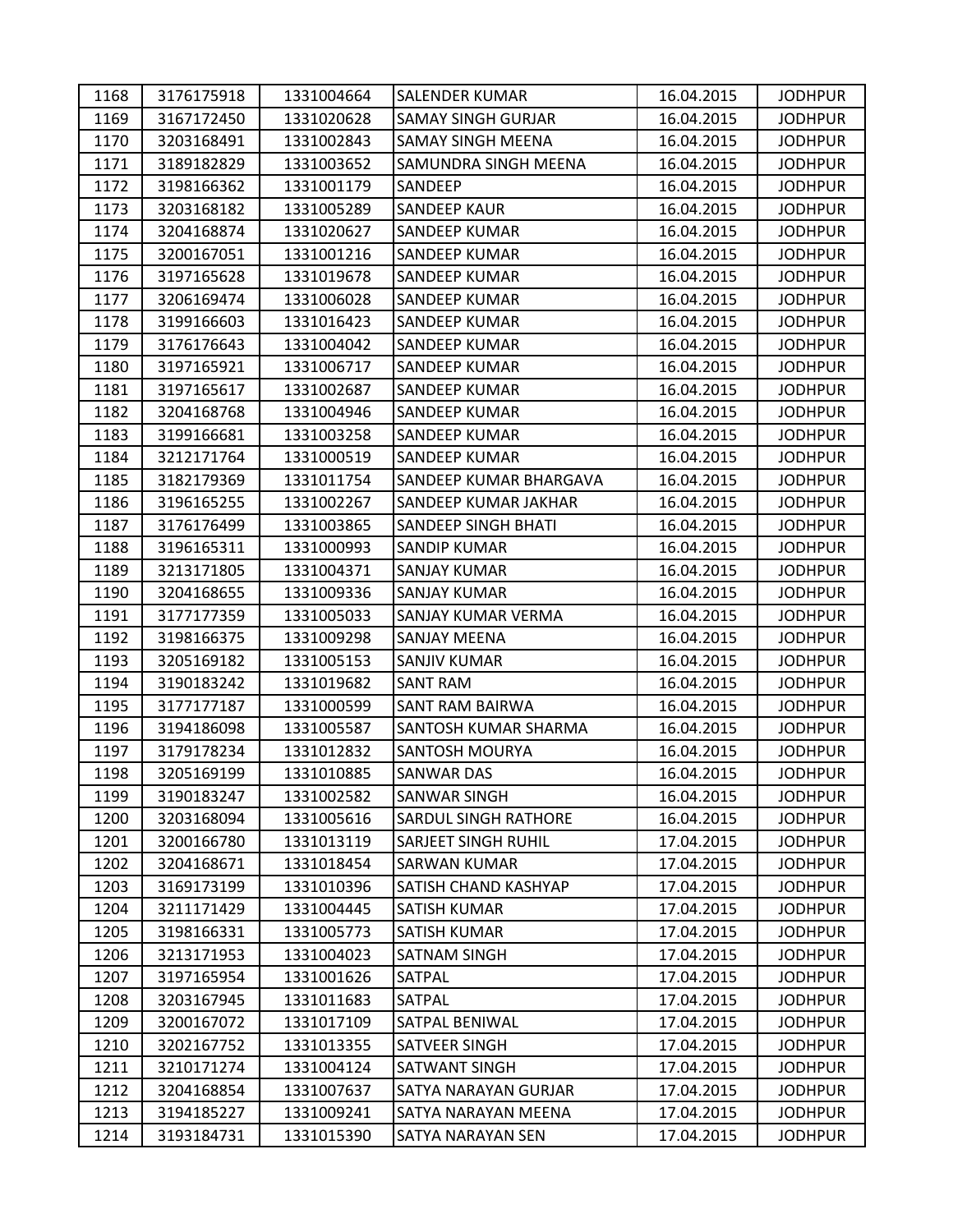| 1215 | 3212171716 | 1331001673 | SATYANARAYAN SHARMA     | 17.04.2015 | <b>JODHPUR</b> |
|------|------------|------------|-------------------------|------------|----------------|
| 1216 | 3172174218 | 1331000355 | SATYANARAYAN SHARMA     | 17.04.2015 | <b>JODHPUR</b> |
| 1217 | 3185181266 | 1331007626 | SATYANARAYAN SHARMA     | 17.04.2015 | <b>JODHPUR</b> |
| 1218 | 3213171803 | 1331005847 | SATYAVIR KASWAN         | 17.04.2015 | <b>JODHPUR</b> |
| 1219 | 3183179884 | 1331012564 | <b>SATYVEER</b>         | 17.04.2015 | <b>JODHPUR</b> |
| 1220 | 3176176962 | 1331008635 | SAURABH KUMAR           | 17.04.2015 | <b>JODHPUR</b> |
| 1221 | 3180178752 | 1331014933 | SAURABH SHARMA          | 17.04.2015 | <b>JODHPUR</b> |
| 1222 | 3169173433 | 1331003643 | SAURABH SHARMA          | 17.04.2015 | <b>JODHPUR</b> |
| 1223 | 3192184433 | 1331019047 | <b>SAWAI LAL</b>        | 17.04.2015 | <b>JODHPUR</b> |
| 1224 | 3176175998 | 1331014269 | SAWARIYAN MEENA         | 17.04.2015 | <b>JODHPUR</b> |
| 1225 | 3205168984 | 1331012724 | <b>SEEMA DEVI</b>       | 17.04.2015 | <b>JODHPUR</b> |
| 1226 | 3207170031 | 1331010169 | SEETA RAM KUMHAR        | 17.04.2015 | <b>JODHPUR</b> |
| 1227 | 3179178287 | 1331000953 | SETA RAM                | 17.04.2015 | <b>JODHPUR</b> |
| 1228 | 3196165320 | 1331018715 | <b>SHABIR AHAMAD</b>    | 17.04.2015 | <b>JODHPUR</b> |
| 1229 | 3209170947 | 1331003226 | <b>SHAHRUKH KHAN</b>    | 17.04.2015 | <b>JODHPUR</b> |
| 1230 | 3194185943 | 1331016767 | <b>SHAIL SINGH</b>      | 17.04.2015 | <b>JODHPUR</b> |
| 1231 | 3205169019 | 1331011553 | <b>SHAILENDER KUMAR</b> | 17.04.2015 | <b>JODHPUR</b> |
| 1232 | 3200167044 | 1331007141 | SHAILENDRA KUMAR        | 17.04.2015 | <b>JODHPUR</b> |
| 1233 | 3178177633 | 1331005706 | SHAILENDRA KUMAR TATA   | 17.04.2015 | <b>JODHPUR</b> |
| 1234 | 3214172119 | 1331015868 | SHANKAR LAL MAHIYA      | 17.04.2015 | <b>JODHPUR</b> |
| 1235 | 3177177060 | 1331014795 | SHANKAR LAL MEENA       | 17.04.2015 | <b>JODHPUR</b> |
| 1236 | 3209170854 | 1331009066 | SHANKER RAM             | 17.04.2015 | <b>JODHPUR</b> |
| 1237 | 3190183308 | 1331012901 | SHANTI LAL SOLANKI      | 17.04.2015 | <b>JODHPUR</b> |
| 1238 | 3207170191 | 1331001621 | <b>SHARAVAN KUMAR</b>   | 17.04.2015 | <b>JODHPUR</b> |
| 1239 | 3203167804 | 1331005435 | SHARVAN KUMAR           | 17.04.2015 | <b>JODHPUR</b> |
| 1240 | 3195186422 | 1331017926 | <b>SHARVAN KUMAR</b>    | 17.04.2015 | <b>JODHPUR</b> |
| 1241 | 3206169277 | 1331000634 | <b>SHARVAN KUMAR</b>    | 17.04.2015 | <b>JODHPUR</b> |
| 1242 | 3207170082 | 1331006450 | SHARWAN RAM MANDA       | 17.04.2015 | <b>JODHPUR</b> |
| 1243 | 3177177123 | 1331008683 | <b>SHEKHAR VERMA</b>    | 17.04.2015 | <b>JODHPUR</b> |
| 1244 | 3197165582 | 1331004716 | <b>SHELENDER KUMAR</b>  | 17.04.2015 | <b>JODHPUR</b> |
| 1245 | 3203167846 | 1331012918 | <b>SHER BAHADUR</b>     | 17.04.2015 | <b>JODHPUR</b> |
| 1246 | 3201167111 | 1331011368 | <b>SHER SINGH</b>       | 17.04.2015 | <b>JODHPUR</b> |
| 1247 | 3176175767 | 1331008937 | SHERA RAM               | 17.04.2015 | <b>JODHPUR</b> |
| 1248 | 3208170578 | 1331003375 | SHERA RAM BHAMBHU       | 17.04.2015 | <b>JODHPUR</b> |
| 1249 | 3207169922 | 1331003824 | SHESAR SINGH SARAN      | 17.04.2015 | <b>JODHPUR</b> |
| 1250 | 3204168774 | 1331005471 | <b>SHISHPAL</b>         | 17.04.2015 | <b>JODHPUR</b> |
| 1251 | 3198166244 | 1331001440 | SHIV BHAGWAN SUTHAR     | 17.04.2015 | <b>JODHPUR</b> |
| 1252 | 3197165764 | 1331011997 | <b>SHIV LAL</b>         | 17.04.2015 | <b>JODHPUR</b> |
| 1253 | 3207170322 | 1331004365 | SHIV LAL JAKHAR         | 17.04.2015 | <b>JODHPUR</b> |
| 1254 | 3197165875 | 1331010279 | <b>SHIV PRAKASH</b>     | 17.04.2015 | <b>JODHPUR</b> |
| 1255 | 3169173289 | 1331008301 | SHIV RAM MEENA          | 17.04.2015 | <b>JODHPUR</b> |
| 1256 | 3177177215 | 1331009837 | SHIVRAJ MEENA           | 17.04.2015 | <b>JODHPUR</b> |
| 1257 | 3194185694 | 1331018522 | <b>SHIVRAM BAIRWA</b>   | 17.04.2015 | <b>JODHPUR</b> |
| 1258 | 3169173370 | 1331005467 | SHRAVAN LAL YOGEE       | 17.04.2015 | <b>JODHPUR</b> |
| 1259 | 3185181430 | 1331017674 | SHRAVAN RAM JAKHAD      | 17.04.2015 | <b>JODHPUR</b> |
| 1260 | 3183180115 | 1331008326 | SHRAWAN KUMAR           | 17.04.2015 | <b>JODHPUR</b> |
| 1261 | 3196165278 | 1331003553 | <b>SHRAWAN KUMAR</b>    | 17.04.2015 | <b>JODHPUR</b> |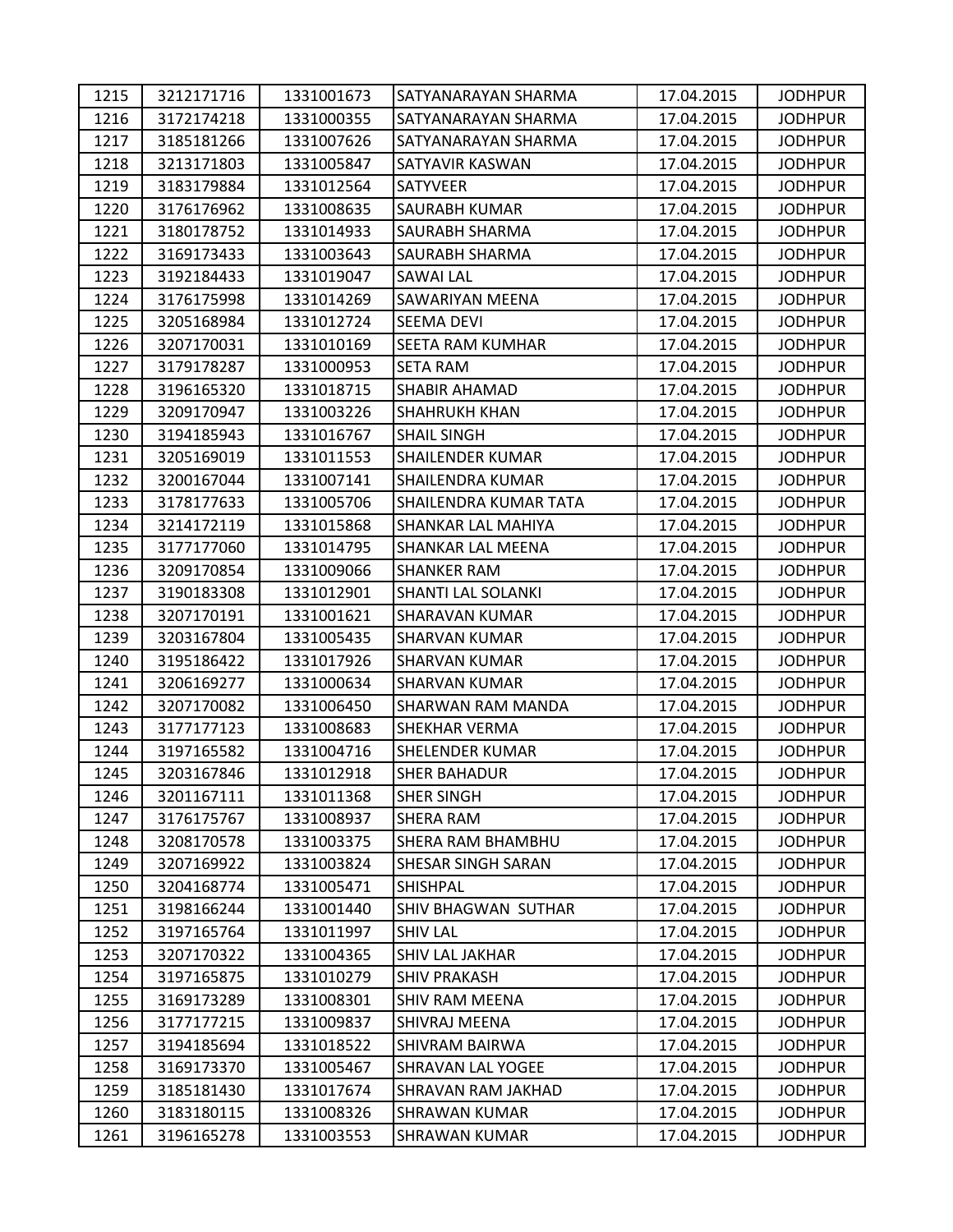| 1262 | 3204168744 | 1331008998 | SHRAWAN KUMAR              | 17.04.2015 | <b>JODHPUR</b> |
|------|------------|------------|----------------------------|------------|----------------|
| 1263 | 3188182514 | 1331003138 | <b>SHRI RAM MEENA</b>      | 17.04.2015 | <b>JODHPUR</b> |
| 1264 | 3187182094 | 1331002071 | SHRI RAM SAINI             | 17.04.2015 | <b>JODHPUR</b> |
| 1265 | 3194186365 | 1331006782 | SHRI RAM SHARMA            | 17.04.2015 | <b>JODHPUR</b> |
| 1266 | 3174175167 | 1331009176 | <b>SHRIKANT</b>            | 17.04.2015 | <b>JODHPUR</b> |
| 1267 | 3173174776 | 1331014728 | <b>SHRIKRISHNA RATHORE</b> | 17.04.2015 | <b>JODHPUR</b> |
| 1268 | 3191183910 | 1331012268 | SHRIRAM DEDAR              | 17.04.2015 | <b>JODHPUR</b> |
| 1269 | 3188182541 | 1331012472 | SHRWAN RAM ISHRAWA         | 17.04.2015 | <b>JODHPUR</b> |
| 1270 | 3182179550 | 1331003880 | <b>SHYAM BABU</b>          | 17.04.2015 | <b>JODHPUR</b> |
| 1271 | 3185180878 | 1331003943 | <b>SHYAM SUNDAR</b>        | 17.04.2015 | <b>JODHPUR</b> |
| 1272 | 3176176711 | 1331013182 | <b>SHYAM SUNDER</b>        | 17.04.2015 | <b>JODHPUR</b> |
| 1273 | 3183179964 | 1331011112 | SHYAMARAM                  | 17.04.2015 | <b>JODHPUR</b> |
| 1274 | 3176176820 | 1331009032 | SHYAMVEER                  | 17.04.2015 | <b>JODHPUR</b> |
| 1275 | 3198166305 | 1331002586 | <b>SHYOKAT ALI</b>         | 17.04.2015 | <b>JODHPUR</b> |
| 1276 | 3209170826 | 1331004085 | <b>SHYOPAT RAM TARD</b>    | 17.04.2015 | <b>JODHPUR</b> |
| 1277 | 3207170527 | 1331001051 | SHYOPRAKASH                | 17.04.2015 | <b>JODHPUR</b> |
| 1278 | 3167172490 | 1331019172 | <b>SITA RAM GURJAR</b>     | 17.04.2015 | <b>JODHPUR</b> |
| 1279 | 3214172065 | 1331014486 | <b>SITA RAM TARD</b>       | 17.04.2015 | <b>JODHPUR</b> |
| 1280 | 3166172195 | 1331008981 | SITARAM MEENA              | 17.04.2015 | <b>JODHPUR</b> |
| 1281 | 3181179110 | 1331011387 | <b>SITARAM YOGI</b>        | 17.04.2015 | <b>JODHPUR</b> |
| 1282 | 3167172514 | 1331006911 | SIYARAM MEENA              | 17.04.2015 | <b>JODHPUR</b> |
| 1283 | 3212171619 | 1331013663 | <b>SKIL KHAN</b>           | 17.04.2015 | <b>JODHPUR</b> |
| 1284 | 3199166537 | 1331017138 | <b>SOHAN LAL</b>           | 17.04.2015 | <b>JODHPUR</b> |
| 1285 | 3197165605 | 1331011707 | <b>SOHAN LAL</b>           | 17.04.2015 | <b>JODHPUR</b> |
| 1286 | 3187182321 | 1331000169 | <b>SOHAN LAL PATEL</b>     | 17.04.2015 | <b>JODHPUR</b> |
| 1287 | 3191184154 | 1331003050 | <b>SOHAN RAM</b>           | 17.04.2015 | <b>JODHPUR</b> |
| 1288 | 3172174522 | 1331005957 | SOHAN SINGH DHAKED         | 17.04.2015 | <b>JODHPUR</b> |
| 1289 | 3174175280 | 1331003208 | SOHAN SINGH NARUKA         | 17.04.2015 | <b>JODHPUR</b> |
| 1290 | 3207170434 | 1331003969 | SOMVEER                    | 17.04.2015 | <b>JODHPUR</b> |
| 1291 | 3199166500 | 1331004578 | SOMVEER CHHIMPA            | 17.04.2015 | <b>JODHPUR</b> |
| 1292 | 3207170299 | 1331001154 | <b>SONA RAM</b>            | 17.04.2015 | <b>JODHPUR</b> |
| 1293 | 3207169899 | 1331005000 | <b>SONA SINGH</b>          | 17.04.2015 | <b>JODHPUR</b> |
| 1294 | 3207169753 | 1331010133 | SONU                       | 17.04.2015 | <b>JODHPUR</b> |
| 1295 | 3214172099 | 1331004221 | SONU                       | 17.04.2015 | <b>JODHPUR</b> |
| 1296 | 3200166749 | 1331016267 | <b>SRICHAND DAS</b>        | 17.04.2015 | <b>JODHPUR</b> |
| 1297 | 3198166394 | 1331002968 | SUBASH                     | 17.04.2015 | <b>JODHPUR</b> |
| 1298 | 3184180312 | 1331002141 | SUBHAN MOHAMMAD            | 17.04.2015 | <b>JODHPUR</b> |
| 1299 | 3167172419 | 1331007008 | SUBHASH                    | 17.04.2015 | <b>JODHPUR</b> |
| 1300 | 3176176938 | 1331007967 | SUBHASH CHAND MEENA        | 17.04.2015 | <b>JODHPUR</b> |
| 1301 | 3205169103 | 1331007851 | <b>SUBHASH CHANDAR</b>     | 17.04.2015 | <b>JODHPUR</b> |
| 1302 | 3206169387 | 1331002937 | <b>SUBHASH CHANDER</b>     | 17.04.2015 | <b>JODHPUR</b> |
| 1303 | 3207170275 | 1331001414 | <b>SUBHASH CHANDER</b>     | 17.04.2015 | <b>JODHPUR</b> |
| 1304 | 3193184661 | 1331015303 | SUBHASH CHANDRA            | 17.04.2015 | <b>JODHPUR</b> |
| 1305 | 3169173320 | 1331013742 | SUBHASH CHANDRA GAUTAM     | 17.04.2015 | <b>JODHPUR</b> |
| 1306 | 3207170431 | 1331014582 | SUBHASH CHANDRA PRAJAPAT   | 17.04.2015 | <b>JODHPUR</b> |
| 1307 | 3168172703 | 1331012895 | SUBHASH CHANDRA VISHNOI    | 17.04.2015 | <b>JODHPUR</b> |
| 1308 | 3168173083 | 1331006752 | <b>SUBHASH SWAMI</b>       | 17.04.2015 | <b>JODHPUR</b> |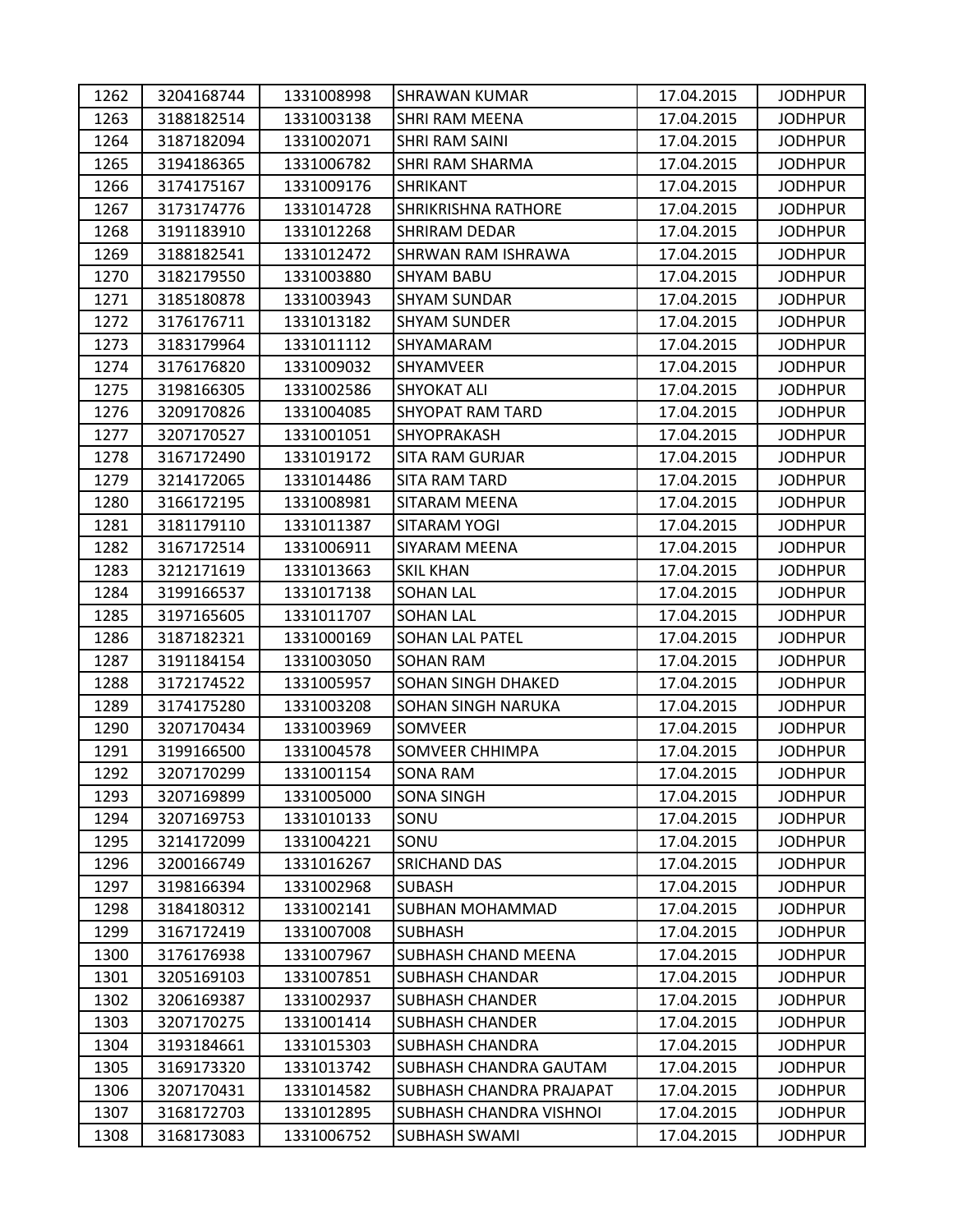| 1309 | 3209171016 | 1331005193 | <b>SUCHITRA</b>            | 17.04.2015 | <b>JODHPUR</b> |
|------|------------|------------|----------------------------|------------|----------------|
| 1310 | 3199166586 | 1331014739 | <b>SUDHIR KUMAR</b>        | 17.04.2015 | <b>JODHPUR</b> |
| 1311 | 3192184264 | 1331019482 | <b>SUGAR SINGH MEENA</b>   | 17.04.2015 | <b>JODHPUR</b> |
| 1312 | 3186181638 | 1331015837 | <b>SUK LAL MEENA</b>       | 17.04.2015 | <b>JODHPUR</b> |
| 1313 | 3175175555 | 1331007062 | <b>SUKH RAM DHAKA</b>      | 17.04.2015 | <b>JODHPUR</b> |
| 1314 | 3196165286 | 1331005197 | <b>SUKHA RAM</b>           | 17.04.2015 | <b>JODHPUR</b> |
| 1315 | 3189182999 | 1331007904 | <b>SUKHA RAM</b>           | 17.04.2015 | <b>JODHPUR</b> |
| 1316 | 3204168897 | 1331013023 | <b>SUKHA RAM HUDDA</b>     | 17.04.2015 | <b>JODHPUR</b> |
| 1317 | 3209170989 | 1331015018 | <b>SUKHDEEP SINGH</b>      | 17.04.2015 | <b>JODHPUR</b> |
| 1318 | 3211171400 | 1331006841 | <b>SUKHDEV SINGH</b>       | 17.04.2015 | <b>JODHPUR</b> |
| 1319 | 3204168752 | 1331013821 | <b>SUKHPREET SINGH</b>     | 17.04.2015 | <b>JODHPUR</b> |
| 1320 | 3207170559 | 1331008714 | <b>SUKHVINDER SINGH</b>    | 17.04.2015 | <b>JODHPUR</b> |
| 1321 | 3207170387 | 1331004070 | <b>SULTAN RAM</b>          | 17.04.2015 | <b>JODHPUR</b> |
| 1322 | 3203168129 | 1331020959 | <b>SUMITRA GAINA</b>       | 17.04.2015 | <b>JODHPUR</b> |
| 1323 | 3168173088 | 1331008284 | <b>SUNEEL KUMAR</b>        | 17.04.2015 | <b>JODHPUR</b> |
| 1324 | 3174175262 | 1331015202 | <b>SUNIL</b>               | 17.04.2015 | <b>JODHPUR</b> |
| 1325 | 3169173508 | 1331015177 | <b>SUNIL</b>               | 17.04.2015 | <b>JODHPUR</b> |
| 1326 | 3203168301 | 1331015816 | <b>SUNIL</b>               | 17.04.2015 | <b>JODHPUR</b> |
| 1327 | 3207169714 | 1331006027 | <b>SUNIL GILLA</b>         | 17.04.2015 | <b>JODHPUR</b> |
| 1328 | 3204168847 | 1331003356 | <b>SUNIL KUMAR</b>         | 17.04.2015 | <b>JODHPUR</b> |
| 1329 | 3201167368 | 1331004002 | <b>SUNIL KUMAR</b>         | 17.04.2015 | <b>JODHPUR</b> |
| 1330 | 3207170177 | 1331004637 | <b>SUNIL KUMAR</b>         | 17.04.2015 | <b>JODHPUR</b> |
| 1331 | 3206169435 | 1331000088 | <b>SUNIL KUMAR</b>         | 17.04.2015 | <b>JODHPUR</b> |
| 1332 | 3196165430 | 1331015533 | <b>SUNIL KUMAR</b>         | 17.04.2015 | <b>JODHPUR</b> |
| 1333 | 3205169201 | 1331016097 | <b>SUNIL KUMAR</b>         | 17.04.2015 | <b>JODHPUR</b> |
| 1334 | 3201167174 | 1331012544 | <b>SUNIL KUMAR</b>         | 17.04.2015 | <b>JODHPUR</b> |
| 1335 | 3209171079 | 1331003277 | <b>SUNIL KUMAR</b>         | 17.04.2015 | <b>JODHPUR</b> |
| 1336 | 3208170601 | 1331006498 | <b>SUNIL KUMAR</b>         | 17.04.2015 | <b>JODHPUR</b> |
| 1337 | 3199166662 | 1331010797 | <b>SUNIL KUMAR</b>         | 17.04.2015 | <b>JODHPUR</b> |
| 1338 | 3208170747 | 1331011579 | <b>SUNIL KUMAR</b>         | 17.04.2015 | <b>JODHPUR</b> |
| 1339 | 3197165769 | 1331006171 | <b>SUNIL KUMAR</b>         | 17.04.2015 | <b>JODHPUR</b> |
| 1340 | 3202167523 | 1331006038 | <b>SUNIL KUMAR</b>         | 17.04.2015 | <b>JODHPUR</b> |
| 1341 | 3179177891 | 1331001040 | <b>SUNIL KUMAR</b>         | 17.04.2015 | <b>JODHPUR</b> |
| 1342 | 3197165546 | 1331014050 | <b>SUNIL KUMAR</b>         | 17.04.2015 | <b>JODHPUR</b> |
| 1343 | 3207170005 | 1331006466 | <b>SUNIL KUMAR</b>         | 17.04.2015 | <b>JODHPUR</b> |
| 1344 | 3202167608 | 1331003871 | <b>SUNIL KUMAR</b>         | 17.04.2015 | <b>JODHPUR</b> |
| 1345 | 3196165378 | 1331003394 | <b>SUNIL KUMAR</b>         | 17.04.2015 | <b>JODHPUR</b> |
| 1346 | 3209170904 | 1331001037 | <b>SUNIL KUMAR</b>         | 17.04.2015 | <b>JODHPUR</b> |
| 1347 | 3205169265 | 1331008398 | <b>SUNIL KUMAR</b>         | 17.04.2015 | <b>JODHPUR</b> |
| 1348 | 3207170050 | 1331008668 | <b>SUNIL KUMAR</b>         | 17.04.2015 | <b>JODHPUR</b> |
| 1349 | 3207169676 | 1331014862 | <b>SUNIL KUMAR</b>         | 17.04.2015 | <b>JODHPUR</b> |
| 1350 | 3205168939 | 1331015699 | <b>SUNIL KUMAR</b>         | 17.04.2015 | <b>JODHPUR</b> |
| 1351 | 3207169792 | 1331018170 | <b>SUNIL KUMAR</b>         | 17.04.2015 | <b>JODHPUR</b> |
| 1352 | 3201167330 | 1331015684 | <b>SUNIL KUMAR JANAGAL</b> | 17.04.2015 | <b>JODHPUR</b> |
| 1353 | 3196165483 | 1331006252 | <b>SUNIL KUMAR KASWAN</b>  | 17.04.2015 | <b>JODHPUR</b> |
| 1354 | 3179178401 | 1331006063 | <b>SUNIL KUMAR SINGH</b>   | 17.04.2015 | <b>JODHPUR</b> |
| 1355 | 3205169076 | 1331012170 | <b>SUNIL KUMAR VERMA</b>   | 17.04.2015 | <b>JODHPUR</b> |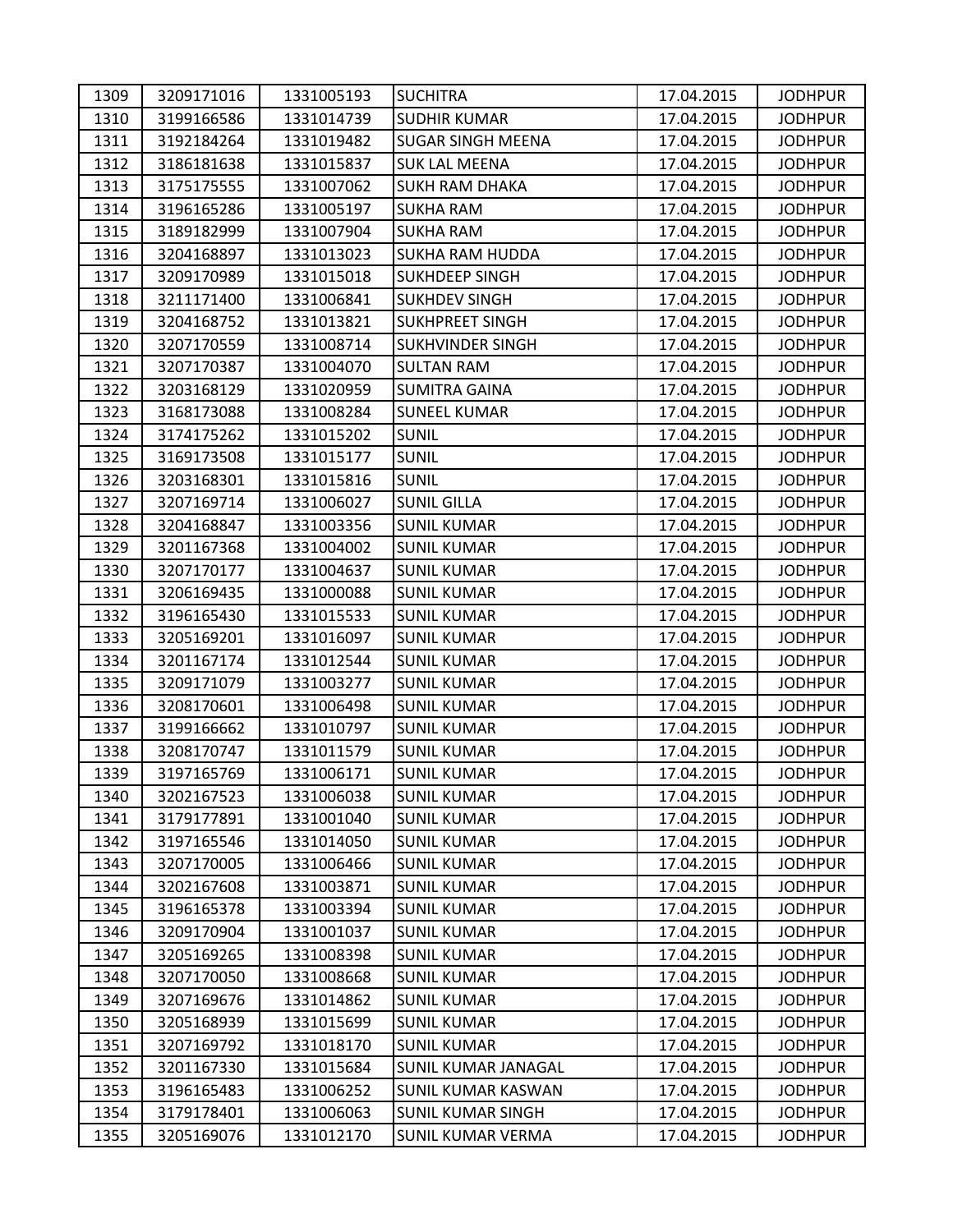| 1356 | 3203167993 | 1331006638 | <b>SUNIL SAHARAN</b>         | 17.04.2015 | <b>JODHPUR</b> |
|------|------------|------------|------------------------------|------------|----------------|
| 1357 | 3172174528 | 1331006481 | <b>SURAJ PRAKASH MEENA</b>   | 17.04.2015 | <b>JODHPUR</b> |
| 1358 | 3170173849 | 1331002845 | <b>SURAJ SINGH RAJPOOT</b>   | 17.04.2015 | <b>JODHPUR</b> |
| 1359 | 3203168032 | 1331005439 | <b>SURENDER</b>              | 17.04.2015 | <b>JODHPUR</b> |
| 1360 | 3211171519 | 1331005479 | <b>SURENDER KUMAR</b>        | 17.04.2015 | <b>JODHPUR</b> |
| 1361 | 3208170734 | 1331009382 | <b>SURENDER KUMAR</b>        | 17.04.2015 | <b>JODHPUR</b> |
| 1362 | 3201167431 | 1331002656 | <b>SURENDRA</b>              | 17.04.2015 | <b>JODHPUR</b> |
| 1363 | 3208170668 | 1331004799 | <b>SURENDRA KUMAR</b>        | 17.04.2015 | <b>JODHPUR</b> |
| 1364 | 3203168391 | 1331003567 | <b>SURENDRA KUMAR</b>        | 17.04.2015 | <b>JODHPUR</b> |
| 1365 | 3176176437 | 1331006360 | SURENDRA KUMAR BAIRWA        | 17.04.2015 | <b>JODHPUR</b> |
| 1366 | 3197165602 | 1331012370 | SURENDRA KUMAR DAIYA         | 17.04.2015 | <b>JODHPUR</b> |
| 1367 | 3182179613 | 1331012974 | SURENDRA KUMAR SHARMA        | 17.04.2015 | <b>JODHPUR</b> |
| 1368 | 3209170957 | 1331013146 | SURENDRA LOHIYA              | 17.04.2015 | <b>JODHPUR</b> |
| 1369 | 3176176922 | 1331004249 | <b>SURENDRA MEENA</b>        | 17.04.2015 | <b>JODHPUR</b> |
| 1370 | 3187181916 | 1331000170 | <b>SURENDRA PATEL</b>        | 17.04.2015 | <b>JODHPUR</b> |
| 1371 | 3207169804 | 1331006378 | <b>SURENDRA SINGH</b>        | 17.04.2015 | <b>JODHPUR</b> |
| 1372 | 3192184236 | 1331015218 | <b>SURENDRA SINGH GURJAR</b> | 17.04.2015 | <b>JODHPUR</b> |
| 1373 | 3187182172 | 1331016283 | <b>SURESH</b>                | 17.04.2015 | <b>JODHPUR</b> |
| 1374 | 3175175658 | 1331011755 | <b>SURESH</b>                | 17.04.2015 | <b>JODHPUR</b> |
| 1375 | 3180178852 | 1331001724 | <b>SURESH BISHNOI</b>        | 17.04.2015 | <b>JODHPUR</b> |
| 1376 | 3207170187 | 1331005630 | <b>SURESH CHAND</b>          | 17.04.2015 | <b>JODHPUR</b> |
| 1377 | 3174175159 | 1331001105 | <b>SURESH CHAND MEENA</b>    | 17.04.2015 | <b>JODHPUR</b> |
| 1378 | 3206169532 | 1331010433 | <b>SURESH CHANDRA</b>        | 17.04.2015 | <b>JODHPUR</b> |
| 1379 | 3190183450 | 1331000018 | <b>SURESH CHANDRA BAIRWA</b> | 17.04.2015 | <b>JODHPUR</b> |
| 1380 | 3182179765 | 1331010431 | SURESH CHANDRA MEENA         | 17.04.2015 | <b>JODHPUR</b> |
| 1381 | 3175175453 | 1331004921 | <b>SURESH KATHAT</b>         | 17.04.2015 | <b>JODHPUR</b> |
| 1382 | 3202167781 | 1331001243 | <b>SURESH KUMAR</b>          | 17.04.2015 | <b>JODHPUR</b> |
| 1383 | 3197165556 | 1331014733 | <b>SURESH KUMAR</b>          | 17.04.2015 | <b>JODHPUR</b> |
| 1384 | 3196165292 | 1331005363 | <b>SURESH KUMAR</b>          | 17.04.2015 | <b>JODHPUR</b> |
| 1385 | 3203168511 | 1331001218 | <b>SURESH KUMAR</b>          | 17.04.2015 | <b>JODHPUR</b> |
| 1386 | 3194186082 | 1331017918 | <b>SURESH KUMAR</b>          | 17.04.2015 | <b>JODHPUR</b> |
| 1387 | 3212171648 | 1331013969 | SURESH KUMAR                 | 17.04.2015 | <b>JODHPUR</b> |
| 1388 | 3203167823 | 1331010507 | <b>SURESH KUMAR</b>          | 17.04.2015 | <b>JODHPUR</b> |
| 1389 | 3206169565 | 1331001310 | <b>SURESH KUMAR</b>          | 17.04.2015 | <b>JODHPUR</b> |
| 1390 | 3189182981 | 1331001545 | <b>SURESH KUMAR ACHARAY</b>  | 17.04.2015 | <b>JODHPUR</b> |
| 1391 | 3182179753 | 1331003691 | SURESH KUMAR BAIRWA          | 17.04.2015 | <b>JODHPUR</b> |
| 1392 | 3185180808 | 1331012398 | <b>SURESH KUMAR BAJAR</b>    | 17.04.2015 | <b>JODHPUR</b> |
| 1393 | 3192184366 | 1331017927 | <b>SURESH KUMAR BISHNOI</b>  | 17.04.2015 | <b>JODHPUR</b> |
| 1394 | 3186181718 | 1331006417 | <b>SURESH KUMAR DHAKA</b>    | 17.04.2015 | <b>JODHPUR</b> |
| 1395 | 3190183264 | 1331010202 | <b>SURESH KUMAR GURJAR</b>   | 17.04.2015 | <b>JODHPUR</b> |
| 1396 | 3204168588 | 1331001674 | SURESH KUMAR GURJAR          | 17.04.2015 | <b>JODHPUR</b> |
| 1397 | 3200167049 | 1331019254 | SURESH KUMAR SAHARAN         | 17.04.2015 | <b>JODHPUR</b> |
| 1398 | 3175175348 | 1331014544 | <b>SURESH KUMAR VISHNOI</b>  | 17.04.2015 | <b>JODHPUR</b> |
| 1399 | 3168172637 | 1331000357 | <b>SURESH KUMARA GURJAR</b>  | 17.04.2015 | <b>JODHPUR</b> |
| 1400 | 3172174462 | 1331013378 | <b>SURESH MEENA</b>          | 17.04.2015 | <b>JODHPUR</b> |
| 1401 | 3193184756 | 1331009676 | <b>SURESH RAM</b>            | 17.04.2015 | <b>JODHPUR</b> |
| 1402 | 3200166720 | 1331016311 | <b>SURYA PRAKASH</b>         | 17.04.2015 | <b>JODHPUR</b> |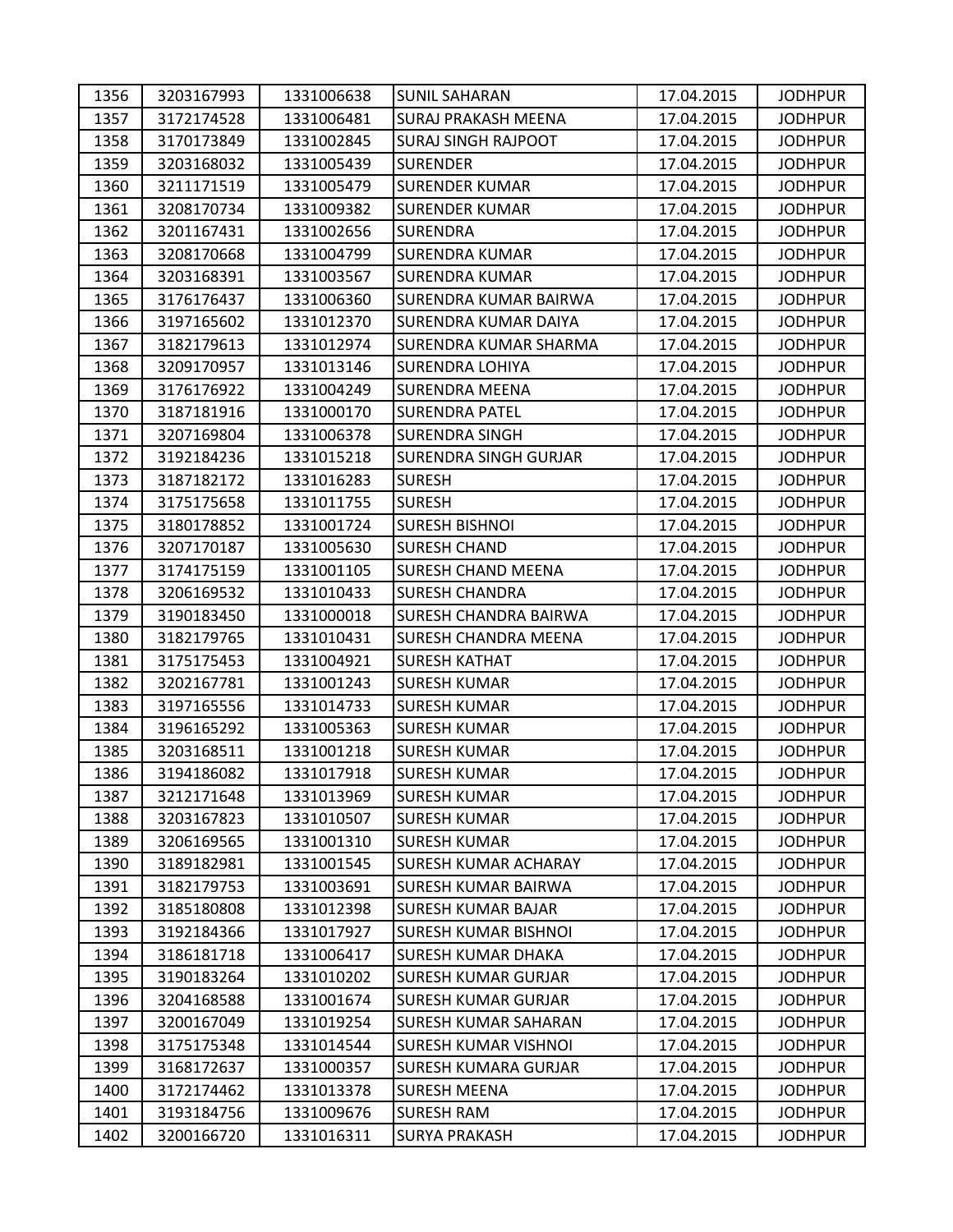| 1403 | 3170173838 | 1331005669 | <b>SUSHEEL SINGH</b>          | 17.04.2015 | <b>JODHPUR</b> |
|------|------------|------------|-------------------------------|------------|----------------|
| 1404 | 3207170194 | 1331004025 | <b>SUSHIL KUMAR</b>           | 17.04.2015 | <b>JODHPUR</b> |
| 1405 | 3207170553 | 1331002189 | <b>SUSHIL KUMAR</b>           | 17.04.2015 | <b>JODHPUR</b> |
| 1406 | 3200166910 | 1331008120 | <b>SUSHIL KUMAR</b>           | 17.04.2015 | <b>JODHPUR</b> |
| 1407 | 3176175810 | 1331009620 | <b>SUSHIL KUMAR THOLIYA</b>   | 17.04.2015 | <b>JODHPUR</b> |
| 1408 | 3176176100 | 1331002902 | <b>SWAROOP</b>                | 17.04.2015 | <b>JODHPUR</b> |
| 1409 | 3210171189 | 1331004238 | <b>TARA CHAND</b>             | 17.04.2015 | <b>JODHPUR</b> |
| 1410 | 3204168917 | 1331011369 | <b>TARA CHAND</b>             | 17.04.2015 | <b>JODHPUR</b> |
| 1411 | 3205168996 | 1331009732 | <b>TARA CHAND</b>             | 17.04.2015 | <b>JODHPUR</b> |
| 1412 | 3207170435 | 1331003287 | <b>TARACHAND LOHAR</b>        | 17.04.2015 | <b>JODHPUR</b> |
| 1413 | 3197165986 | 1331016546 | <b>TARSEM KUMAR</b>           | 17.04.2015 | <b>JODHPUR</b> |
| 1414 | 3183179866 | 1331012807 | <b>TER SINGH GURJAR</b>       | 17.04.2015 | <b>JODHPUR</b> |
| 1415 | 3194185060 | 1331002919 | THAN SINGH MEENA              | 17.04.2015 | <b>JODHPUR</b> |
| 1416 | 3205169247 | 1331002294 | <b>TINKU RAM</b>              | 17.04.2015 | <b>JODHPUR</b> |
| 1417 | 3206169410 | 1331003165 | <b>TIPU SULTAN</b>            | 17.04.2015 | <b>JODHPUR</b> |
| 1418 | 3207170107 | 1331018313 | TRILOK CHAND                  | 17.04.2015 | <b>JODHPUR</b> |
| 1419 | 3172174443 | 1331007187 | <b>UDAY SINGH</b>             | 17.04.2015 | <b>JODHPUR</b> |
| 1420 | 3176176238 | 1331013870 | <b>UDHAM SINGH GURJAR</b>     | 17.04.2015 | <b>JODHPUR</b> |
| 1421 | 3203168209 | 1331002133 | <b>UMESH</b>                  | 17.04.2015 | <b>JODHPUR</b> |
| 1422 | 3190183108 | 1331004102 | <b>UMESH SINGH</b>            | 17.04.2015 | <b>JODHPUR</b> |
| 1423 | 3184180267 | 1331002672 | V P SINGH MEENA               | 17.04.2015 | <b>JODHPUR</b> |
| 1424 | 3185181139 | 1331007201 | VARUN SINGH SISODIYA          | 17.04.2015 | <b>JODHPUR</b> |
| 1425 | 3188182368 | 1331012497 | <b>VASUDEV SAINI</b>          | 17.04.2015 | <b>JODHPUR</b> |
| 1426 | 3197165913 | 1331004688 | <b>VED PRAKASH</b>            | 17.04.2015 | <b>JODHPUR</b> |
| 1427 | 3195186663 | 1331006656 | VEDPRAKASH                    | 17.04.2015 | <b>JODHPUR</b> |
| 1428 | 3194186196 | 1331017117 | <b>VEER SINGH MEENA</b>       | 17.04.2015 | <b>JODHPUR</b> |
| 1429 | 3169173385 | 1331002853 | VEERENDRA SINGH               | 17.04.2015 | <b>JODHPUR</b> |
| 1430 | 3203167943 | 1331019496 | <b>VIJAY BHARI</b>            | 17.04.2015 | <b>JODHPUR</b> |
| 1431 | 3207169649 | 1331010655 | <b>VIJAY KUMAR</b>            | 17.04.2015 | <b>JODHPUR</b> |
| 1432 | 3192184499 | 1331012057 | <b>VIJAY KUMAR</b>            | 17.04.2015 | <b>JODHPUR</b> |
| 1433 | 3187182303 | 1331010974 | <b>VIJAY KUMAR BAIRWA</b>     | 17.04.2015 | <b>JODHPUR</b> |
| 1434 | 3172174257 | 1331007212 | VIJAY KUMAR RAIGAR            | 17.04.2015 | <b>JODHPUR</b> |
| 1435 | 3210171154 | 1331020834 | <b>VIJAY PAL</b>              | 17.04.2015 | <b>JODHPUR</b> |
| 1436 | 3207170472 | 1331015969 | <b>VIJAY PAL SINGH</b>        | 17.04.2015 | <b>JODHPUR</b> |
| 1437 | 3205169124 | 1331004207 | <b>VIJAY SINGH</b>            | 17.04.2015 | <b>JODHPUR</b> |
| 1438 | 3170173891 | 1331006987 | VIJAY SINGH BAIRWA            | 17.04.2015 | <b>JODHPUR</b> |
| 1439 | 3200166731 | 1331015082 | <b>VIJENDER</b>               | 17.04.2015 | <b>JODHPUR</b> |
| 1440 | 3187182319 | 1331013626 | <b>VIJENDER SINGH ASHAWAT</b> | 17.04.2015 | <b>JODHPUR</b> |
| 1441 | 3207170388 | 1331005788 | <b>VIJENDRA</b>               | 17.04.2015 | <b>JODHPUR</b> |
| 1442 | 3180178928 | 1331004548 | <b>VIJENDRA KUMAR GURJAR</b>  | 17.04.2015 | <b>JODHPUR</b> |
| 1443 | 3174175252 | 1331012332 | VIJENDRA SINGH GURJAR         | 17.04.2015 | <b>JODHPUR</b> |
| 1444 | 3183180095 | 1331019951 | <b>VIJENDRA SINGH JATAV</b>   | 17.04.2015 | <b>JODHPUR</b> |
| 1445 | 3212171734 | 1331002831 | <b>VIKAS</b>                  | 17.04.2015 | <b>JODHPUR</b> |
| 1446 | 3209171098 | 1331002542 | VIKAS KUMAR                   | 17.04.2015 | <b>JODHPUR</b> |
| 1447 | 3204168889 | 1331000783 | <b>VIKAS KUMAR</b>            | 17.04.2015 | <b>JODHPUR</b> |
| 1448 | 3169173460 | 1331013846 | VIKAS KUMAR                   | 17.04.2015 | <b>JODHPUR</b> |
| 1449 | 3174175077 | 1331013207 | VIKAS KUMAR JATAV             | 17.04.2015 | <b>JODHPUR</b> |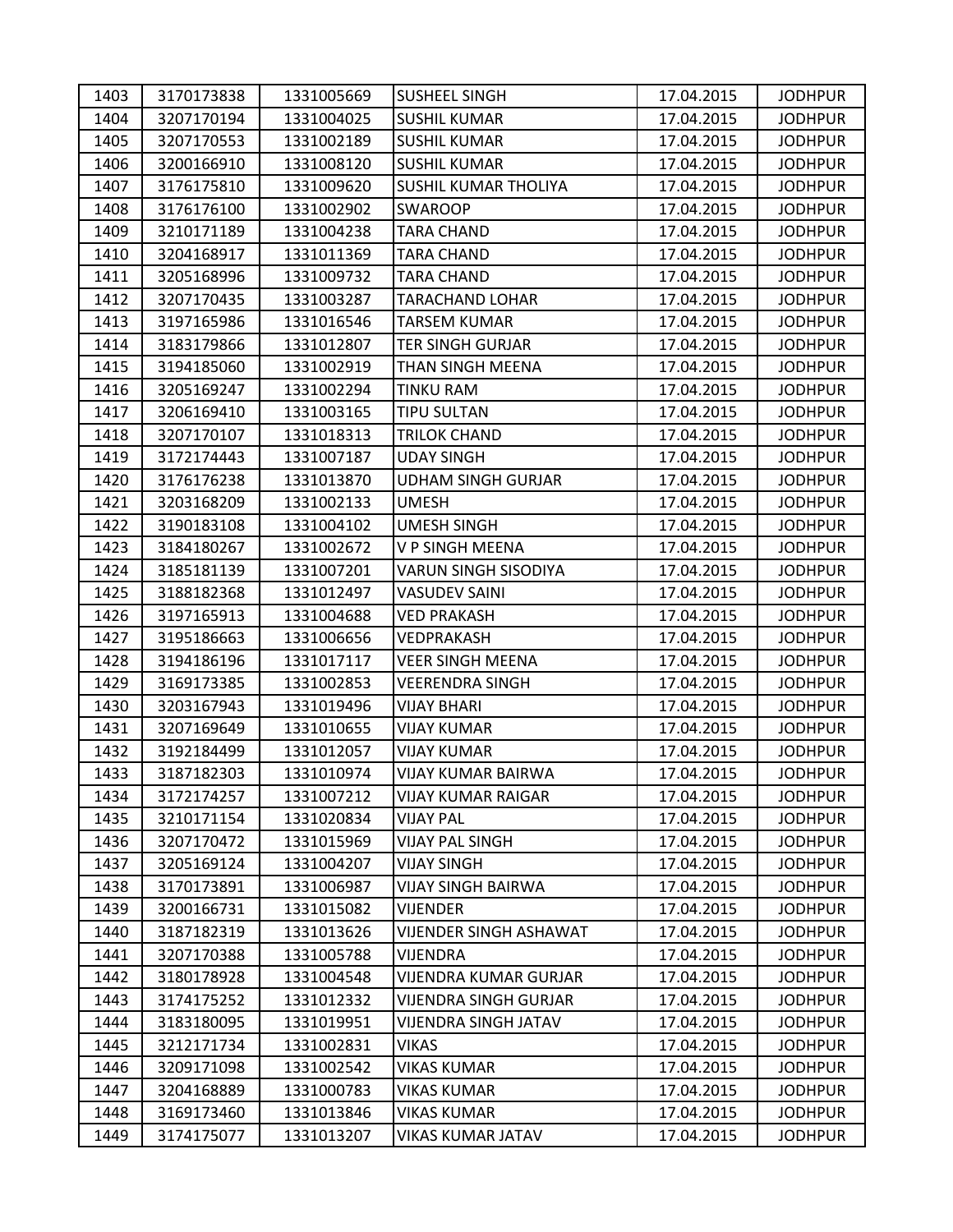| 1450 | 3204168590 | 1331006330 | <b>VIKAS SINGH YADAV</b>      | 17.04.2015 | <b>JODHPUR</b> |
|------|------------|------------|-------------------------------|------------|----------------|
| 1451 | 3203167820 | 1331015935 | <b>VIKASH KUMAR MEENA</b>     | 17.04.2015 | <b>JODHPUR</b> |
| 1452 | 3184180404 | 1331006731 | VIKASH KUMAR SAINI            | 17.04.2015 | <b>JODHPUR</b> |
| 1453 | 3180178630 | 1331014249 | <b>VIKASH SHARMA</b>          | 17.04.2015 | <b>JODHPUR</b> |
| 1454 | 3190183055 | 1331005286 | <b>VIKASH VAISHNAV</b>        | 17.04.2015 | <b>JODHPUR</b> |
| 1455 | 3204168714 | 1331001731 | VIKRAM BHADU                  | 17.04.2015 | <b>JODHPUR</b> |
| 1456 | 3207169730 | 1331007612 | <b>VIKRAM KUMAR</b>           | 17.04.2015 | <b>JODHPUR</b> |
| 1457 | 3209170924 | 1331005270 | VIKRAM MONGA                  | 17.04.2015 | <b>JODHPUR</b> |
| 1458 | 3185181329 | 1331015634 | <b>VIKRAM PARIHAR</b>         | 17.04.2015 | <b>JODHPUR</b> |
| 1459 | 3176176086 | 1331018472 | VIKRAM SINGH DAHIYA           | 17.04.2015 | <b>JODHPUR</b> |
| 1460 | 3194185250 | 1331006687 | <b>VINOD BENIWAL</b>          | 17.04.2015 | <b>JODHPUR</b> |
| 1461 | 3203168484 | 1331002417 | <b>VINOD KUMAR</b>            | 17.04.2015 | <b>JODHPUR</b> |
| 1462 | 3212171638 | 1331009211 | <b>VINOD KUMAR</b>            | 17.04.2015 | <b>JODHPUR</b> |
| 1463 | 3203167858 | 1331014567 | <b>VINOD KUMAR</b>            | 17.04.2015 | <b>JODHPUR</b> |
| 1464 | 3212171599 | 1331004867 | VINOD KUMAR                   | 17.04.2015 | <b>JODHPUR</b> |
| 1465 | 3182179779 | 1331013555 | <b>VINOD KUMAR</b>            | 17.04.2015 | <b>JODHPUR</b> |
| 1466 | 3211171568 | 1331007689 | VINOD KUMAR                   | 17.04.2015 | <b>JODHPUR</b> |
| 1467 | 3203168060 | 1331005972 | <b>VINOD KUMAR</b>            | 17.04.2015 | <b>JODHPUR</b> |
| 1468 | 3214172045 | 1331001185 | <b>VINOD KUMAR</b>            | 17.04.2015 | <b>JODHPUR</b> |
| 1469 | 3214172067 | 1331007447 | VINOD KUMAR                   | 17.04.2015 | <b>JODHPUR</b> |
| 1470 | 3202167783 | 1331000203 | <b>VINOD KUMAR</b>            | 17.04.2015 | <b>JODHPUR</b> |
| 1471 | 3204168575 | 1331010212 | <b>VINOD KUMAR</b>            | 17.04.2015 | <b>JODHPUR</b> |
| 1472 | 3166172152 | 1331002333 | <b>VINOD KUMAR</b>            | 17.04.2015 | <b>JODHPUR</b> |
| 1473 | 3194185544 | 1331012729 | <b>VINOD KUMAR BAIRWA</b>     | 17.04.2015 | <b>JODHPUR</b> |
| 1474 | 3178177460 | 1331011787 | VINOD KUMAR BANSHIWAL         | 17.04.2015 | <b>JODHPUR</b> |
| 1475 | 3183179831 | 1331000900 | <b>VINOD KUMAR MAHAWAR</b>    | 17.04.2015 | <b>JODHPUR</b> |
| 1476 | 3168172771 | 1331013495 | VINOD KUMAR MEENA             | 17.04.2015 | <b>JODHPUR</b> |
| 1477 | 3184180449 | 1331007724 | VINOD KUMAR MEENA             | 17.04.2015 | <b>JODHPUR</b> |
| 1478 | 3182179498 | 1331013335 | <b>VINOD KUMAR MEENA</b>      | 17.04.2015 | <b>JODHPUR</b> |
| 1479 | 3176176105 | 1331021270 | <b>VINOD KUMAR SAIN</b>       | 17.04.2015 | <b>JODHPUR</b> |
| 1480 | 3197165792 | 1331005438 | <b>VINOD KUMAR SIHAG</b>      | 17.04.2015 | <b>JODHPUR</b> |
| 1481 | 3209171013 | 1331005320 | <b>VIRENDER SINGH</b>         | 17.04.2015 | <b>JODHPUR</b> |
| 1482 | 3171174168 | 1331012158 | <b>VIRENDRA KUMAR PRAJPAT</b> | 17.04.2015 | <b>JODHPUR</b> |
| 1483 | 3194185136 | 1331006357 | VISHAL KHANDELWAL             | 17.04.2015 | <b>JODHPUR</b> |
| 1484 | 3191183929 | 1331011202 | VISHANU PRASAD MEENA          | 17.04.2015 | <b>JODHPUR</b> |
| 1485 | 3168173059 | 1331010114 | VISHNU BHAGWAN SHARMA         | 17.04.2015 | <b>JODHPUR</b> |
| 1486 | 3200166964 | 1331015682 | VISHNU DUTT                   | 17.04.2015 | <b>JODHPUR</b> |
| 1487 | 3185181146 | 1331001464 | <b>VISHNU KUMAR</b>           | 17.04.2015 | <b>JODHPUR</b> |
| 1488 | 3194185320 | 1331005790 | VISHNU KUMAR SHARMA           | 17.04.2015 | <b>JODHPUR</b> |
| 1489 | 3182179475 | 1331010455 | <b>VISHNU PRASAD</b>          | 17.04.2015 | <b>JODHPUR</b> |
| 1490 | 3172174413 | 1331012857 | VISHRAM BAIRWA                | 17.04.2015 | <b>JODHPUR</b> |
| 1491 | 3189182719 | 1331004975 | YOGENDRA KUMAR                | 17.04.2015 | <b>JODHPUR</b> |
| 1492 | 3187181995 | 1331013415 | YOGENDRA KUMAR BILONIA        | 17.04.2015 | <b>JODHPUR</b> |
| 1493 | 3202167773 | 1331005011 | YOGENDRA KUMAR SHARMA         | 17.04.2015 | <b>JODHPUR</b> |
| 1494 | 3197165661 | 1331018234 | YOGENDRA SINGH                | 17.04.2015 | <b>JODHPUR</b> |
| 1495 | 3170173730 | 1331019020 | YOGENDRA SINGH                | 17.04.2015 | <b>JODHPUR</b> |
| 1496 | 3199166458 | 1331005819 | YOGESH                        | 17.04.2015 | <b>JODHPUR</b> |